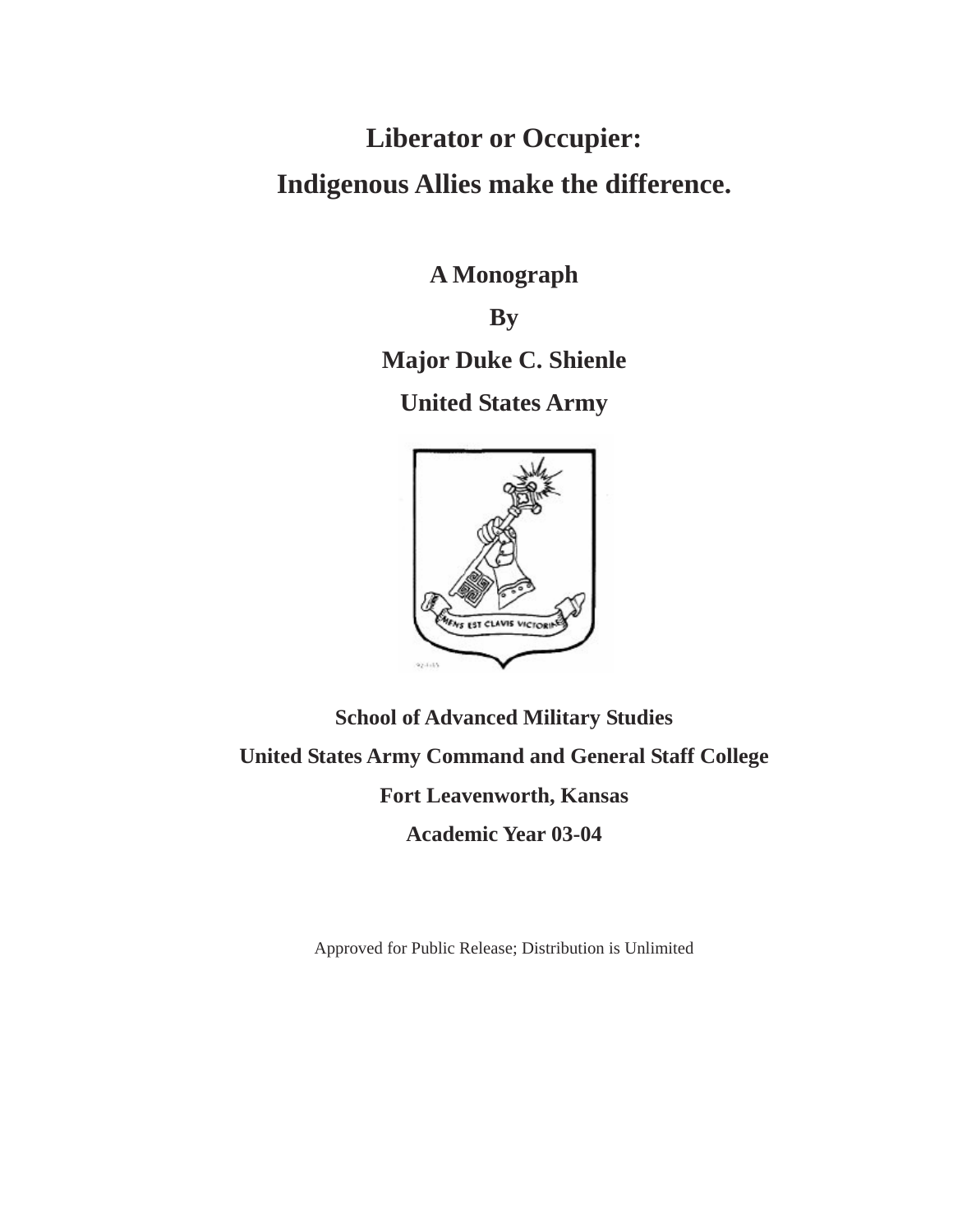# **SCHOOL OF ADVANCED MILITARY STUDIES**

## **MONOGRAPH APPROVAL**

**Major Duke. C Shienle** 

**Title of Monograph: Liberator or Occupier: Indigenous Allies make the difference**.

Approved by:

LTC (P) John M. Metz, MMAS.

\_\_\_\_\_\_\_\_\_\_\_\_\_\_\_\_\_\_\_\_\_\_\_\_\_\_\_\_\_\_\_\_\_\_\_\_\_\_\_\_\_\_\_\_\_\_ Monograph Director

COL Kevin C.M. Benson, MMAS Advanced Military Studies

Director, School of

Robert F. Baumann, Ph.D

Director, Graduate<br>Degree Program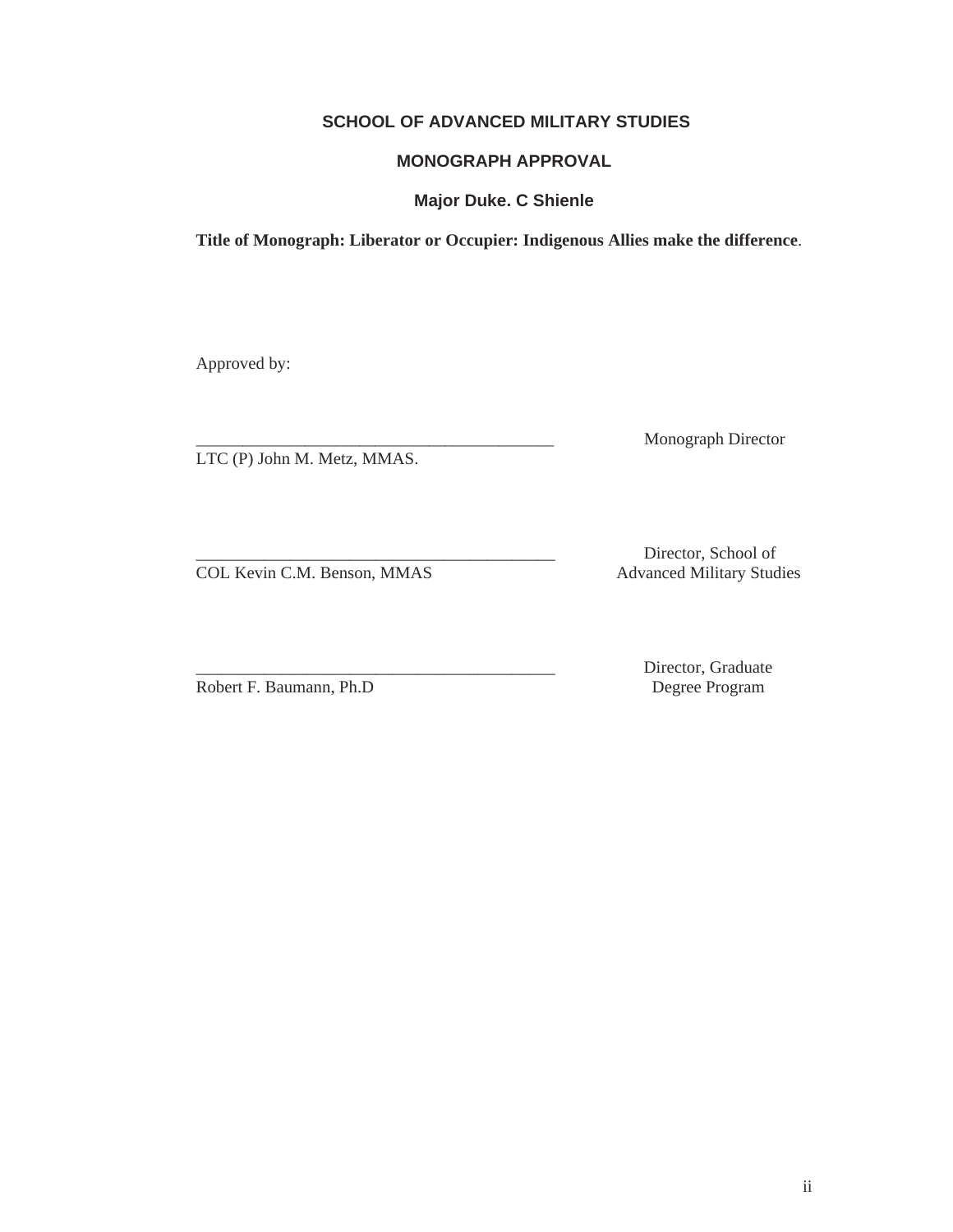| <b>Report Documentation Page</b>                                                                                                                                                                                                                                                                                                                                                                                                                                                                                                                                                                                                                                                                                                                                                                                                                                   | Form Approved<br>OMB No. 0704-0188 |                                                                       |  |  |  |
|--------------------------------------------------------------------------------------------------------------------------------------------------------------------------------------------------------------------------------------------------------------------------------------------------------------------------------------------------------------------------------------------------------------------------------------------------------------------------------------------------------------------------------------------------------------------------------------------------------------------------------------------------------------------------------------------------------------------------------------------------------------------------------------------------------------------------------------------------------------------|------------------------------------|-----------------------------------------------------------------------|--|--|--|
| Public reporting burden for the collection of information is estimated to average 1 hour per response, including the time for reviewing instructions, searching existing data sources, gathering and<br>maintaining the data needed, and completing and reviewing the collection of information. Send comments regarding this burden estimate or any other aspect of this collection of information,<br>including suggestions for reducing this burden, to Washington Headquarters Services, Directorate for Information Operations and Reports, 1215 Jefferson Davis Highway, Suite 1204, Arlington<br>VA 22202-4302. Respondents should be aware that notwithstanding any other provision of law, no person shall be subject to a penalty for failing to comply with a collection of information if it<br>does not display a currently valid OMB control number. |                                    |                                                                       |  |  |  |
| <b>1. REPORT DATE</b><br><b>26 MAY 2004</b>                                                                                                                                                                                                                                                                                                                                                                                                                                                                                                                                                                                                                                                                                                                                                                                                                        | 2. REPORT TYPE                     | <b>3. DATES COVERED</b>                                               |  |  |  |
| <b>4. TITLE AND SUBTITLE</b><br>Liberator or occupier: indigenous allies make the difference                                                                                                                                                                                                                                                                                                                                                                                                                                                                                                                                                                                                                                                                                                                                                                       |                                    | <b>5a. CONTRACT NUMBER</b>                                            |  |  |  |
|                                                                                                                                                                                                                                                                                                                                                                                                                                                                                                                                                                                                                                                                                                                                                                                                                                                                    |                                    | 5b. GRANT NUMBER                                                      |  |  |  |
|                                                                                                                                                                                                                                                                                                                                                                                                                                                                                                                                                                                                                                                                                                                                                                                                                                                                    |                                    | 5c. PROGRAM ELEMENT NUMBER                                            |  |  |  |
| 6. AUTHOR(S)<br><b>Duke Shienle</b>                                                                                                                                                                                                                                                                                                                                                                                                                                                                                                                                                                                                                                                                                                                                                                                                                                |                                    | <b>5d. PROJECT NUMBER</b>                                             |  |  |  |
|                                                                                                                                                                                                                                                                                                                                                                                                                                                                                                                                                                                                                                                                                                                                                                                                                                                                    |                                    | <b>5e. TASK NUMBER</b>                                                |  |  |  |
|                                                                                                                                                                                                                                                                                                                                                                                                                                                                                                                                                                                                                                                                                                                                                                                                                                                                    | 5f. WORK UNIT NUMBER               |                                                                       |  |  |  |
| 7. PERFORMING ORGANIZATION NAME(S) AND ADDRESS(ES)<br>US Army School for Advanced Military Studies, 250 Gibbon Ave, Fort<br>Leavenworth, KS, 66027                                                                                                                                                                                                                                                                                                                                                                                                                                                                                                                                                                                                                                                                                                                 |                                    | 8. PERFORMING ORGANIZATION<br><b>REPORT NUMBER</b><br><b>ATZL-SWV</b> |  |  |  |
| 9. SPONSORING/MONITORING AGENCY NAME(S) AND ADDRESS(ES)                                                                                                                                                                                                                                                                                                                                                                                                                                                                                                                                                                                                                                                                                                                                                                                                            |                                    | 10. SPONSOR/MONITOR'S ACRONYM(S)                                      |  |  |  |
|                                                                                                                                                                                                                                                                                                                                                                                                                                                                                                                                                                                                                                                                                                                                                                                                                                                                    |                                    | <b>11. SPONSOR/MONITOR'S REPORT</b><br>NUMBER(S)                      |  |  |  |
| <b>12. DISTRIBUTION/AVAILABILITY STATEMENT</b><br>Approved for public release; distribution unlimited                                                                                                                                                                                                                                                                                                                                                                                                                                                                                                                                                                                                                                                                                                                                                              |                                    |                                                                       |  |  |  |
| <b>13. SUPPLEMENTARY NOTES</b>                                                                                                                                                                                                                                                                                                                                                                                                                                                                                                                                                                                                                                                                                                                                                                                                                                     |                                    |                                                                       |  |  |  |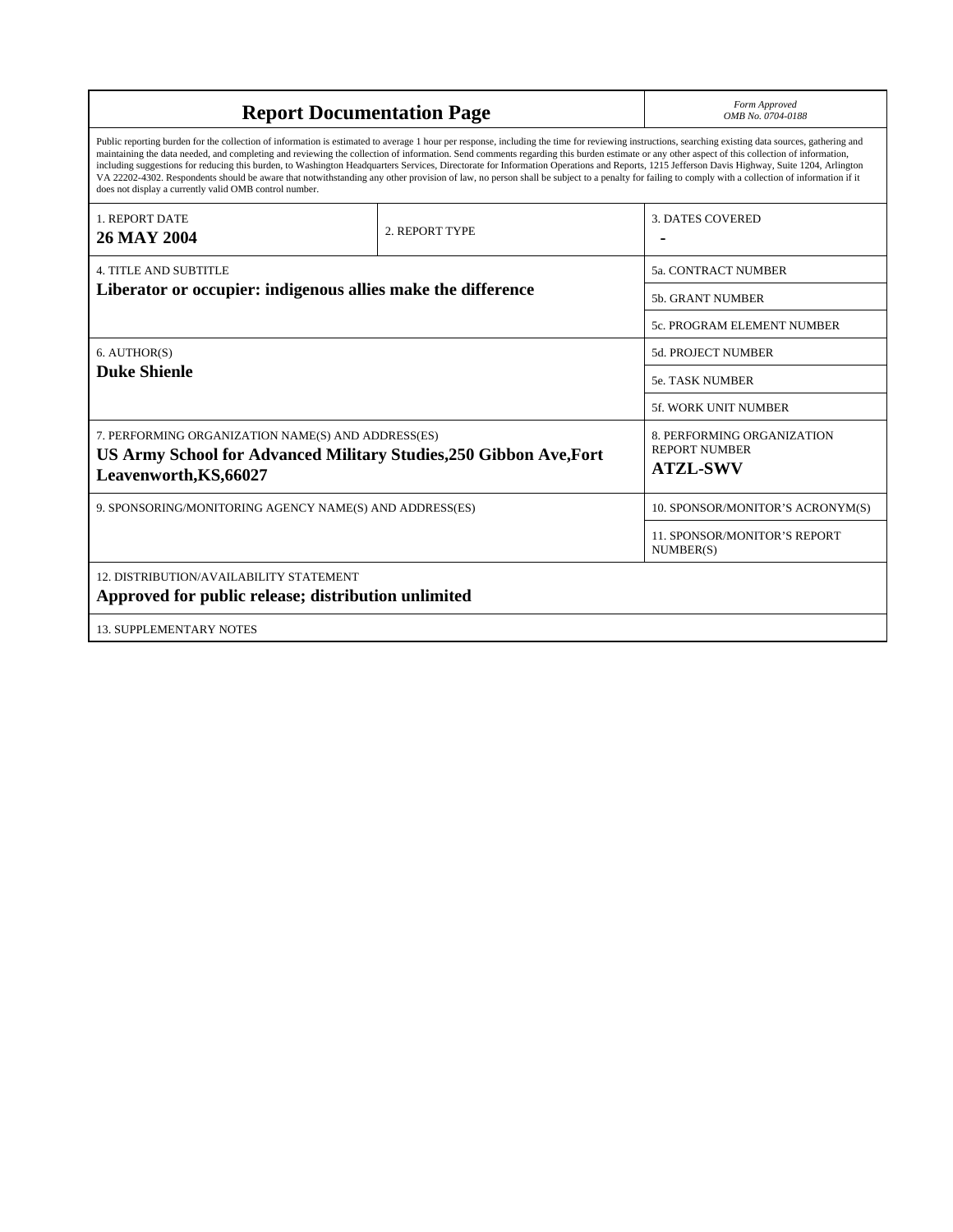#### 14. ABSTRACT

**This monograph examines the potential roles of indigenous forces in the transition period from decisive combat through post conflict reconstruction. More specifically, should Unconventional Warfare doctrine assess, train and develop suitable resistance forces for a post conflict security role. Minimizing US ground presence in future conflicts asks the question, what missions are indigenous resistance forces suitable for? Within the Contemporary Operating Environment, resistance forces can bring unique skills, abilities and legitimacy to post conflict operations. In this current era of US military supremacy, asymmetric opponents will focus on post conflict to defeat US goals. The monograph will be evaluated in terms of three security related criteria: protection of populace, protection of key individuals, institutions, and infrastructure, and reform of local security institutions. A review of the Contemporary Operating Environment and its impact on Unconventional Warfare Doctrine establishes a baseline for developing criteria, assessing an Operation Provide Comfort case study and delineating potential critical tasks and events. Unconventional Warfare doctrine focuses on Guerilla Warfare followed by demobilization of the resistance force. Changes in modern warfare suggest a larger role for indigenous forces across the range of military operations. The case study explores how Special Forces trained Kurdish resistance forces in stability operations using the collateral activity of Humanitarian Assistance. Operation Provide Comfort both strengthened the legitimacy of the Kurdish forces and facilitated combined combat operations during Operation Iraqi Freedom. Advising resistance leadership also provides a venue to assess the resistance group's suitability for security operations, shape the leader's strategic goals and build long-term bonds. Special Forces maintain the ability to train both combat and stability operations based on their expertise in and the commonality of Unconventional Warfare and Foreign Internal Defense core tasks. The monograph concludes that irregular forces are a critical component to post conflict success. To facilitate this contribution, UW doctrine should train suitable resistance forces for an interim security role in post conflict. The study also suggests the need for overarching doctrine to incorporate irregular forces, operating in a guerilla, proxy or surrogate role, into US military operations. Training, advising and leading indigenous forces across the spectrum of conflict have the potential to create unique strategic and operational effects. Indigenous focused activities can be the most potent (and only unique) combat multiplier Special Forces brings to the modern battlefield.**

15. SUBJECT TERMS

| 16. SECURITY CLASSIFICATION OF: |                             | 17. LIMITATION OF            | 18. NUMBER | 19a. NAME OF              |  |
|---------------------------------|-----------------------------|------------------------------|------------|---------------------------|--|
|                                 |                             | <b>ABSTRACT</b>              | OF PAGES   | <b>RESPONSIBLE PERSON</b> |  |
| a. REPORT<br>unclassified       | b. ABSTRACT<br>unclassified | c. THIS PAGE<br>unclassified |            | 59                        |  |

**Standard Form 298 (Rev. 8-98)** Prescribed by ANSI Std Z39-18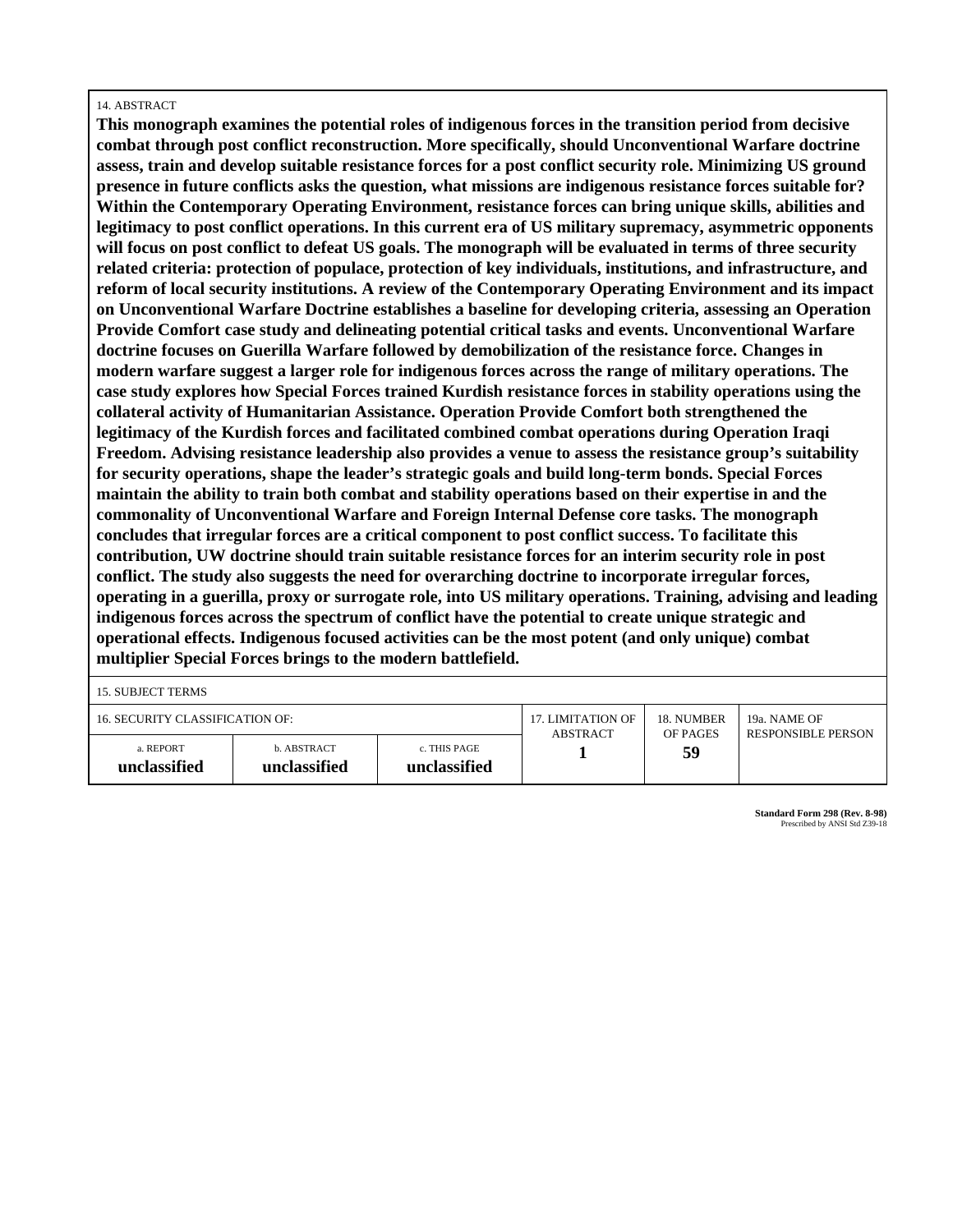# **ABSTRACT**

#### LIBERATOR OR OCCUPIER: INDIGENOUS ALLIES MAKE THE DIFFERENCE. By MAJ Duke C. Shienle, 54 pages.

This monograph examines the potential roles of indigenous forces in the transition period from decisive combat through post conflict reconstruction. More specifically, should Unconventional Warfare doctrine assess, train and develop suitable resistance forces for a post conflict security role. Minimizing US ground presence in future conflicts asks the question, what missions are indigenous resistance forces suitable for? Within the Contemporary Operating Environment, resistance forces can bring unique skills, abilities and legitimacy to post conflict operations. In this current era of US military supremacy, asymmetric opponents will focus on post conflict to defeat US goals. The monograph will be evaluated in terms of three security related criteria: protection of populace, protection of key individuals, institutions, and infrastructure, and reform of local security institutions.

A review of the Contemporary Operating Environment and its impact on Unconventional Warfare Doctrine establishes a baseline for developing criteria, assessing an Operation Provide Comfort case study and delineating potential critical tasks and events. Unconventional Warfare doctrine focuses on Guerilla Warfare followed by demobilization of the resistance force. Changes in modern warfare suggest a larger role for indigenous forces across the range of military operations. The case study explores how Special Forces trained Kurdish resistance forces in stability operations using the collateral activity of Humanitarian Assistance. Operation Provide Comfort both strengthened the legitimacy of the Kurdish forces and facilitated combined combat operations during Operation Iraqi Freedom. Advising resistance leadership also provides a venue to assess the resistance group's suitability for security operations, shape the leader's strategic goals and build long-term bonds. Special Forces maintain the ability to train both combat and stability operations based on their expertise in and the commonality of Unconventional Warfare and Foreign Internal Defense core tasks.

The monograph concludes that irregular forces are a critical component to post conflict success. To facilitate this contribution, UW doctrine should train suitable resistance forces for an interim security role in post conflict. The study also suggests the need for overarching doctrine to incorporate irregular forces, operating in a guerilla, proxy or surrogate role, into US military operations. Training, advising and leading indigenous forces across the spectrum of conflict have the potential to create unique strategic and operational effects. Indigenous focused activities can be the most potent (and only unique) combat multiplier Special Forces brings to the modern battlefield.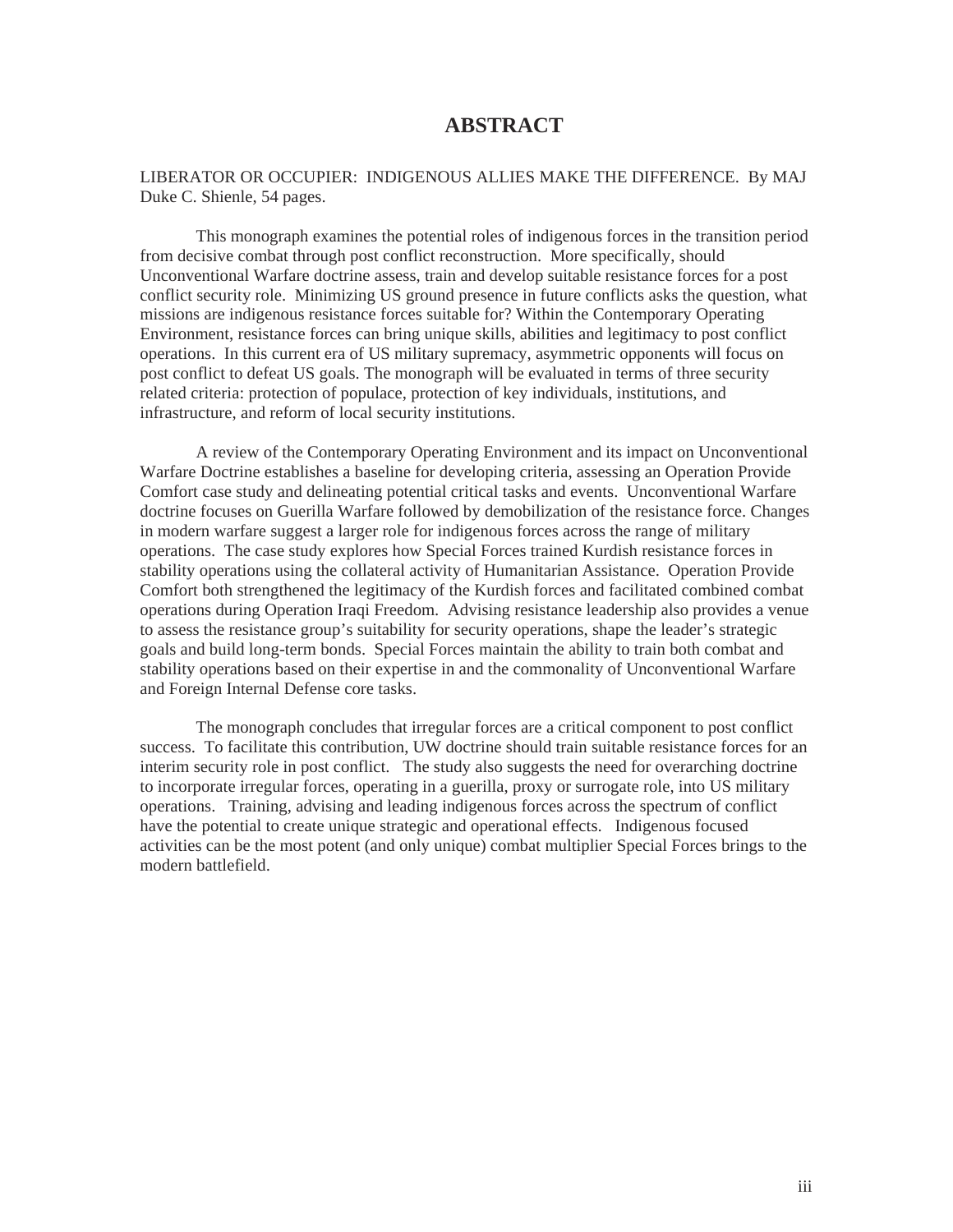# **TABLE OF CONTENTS**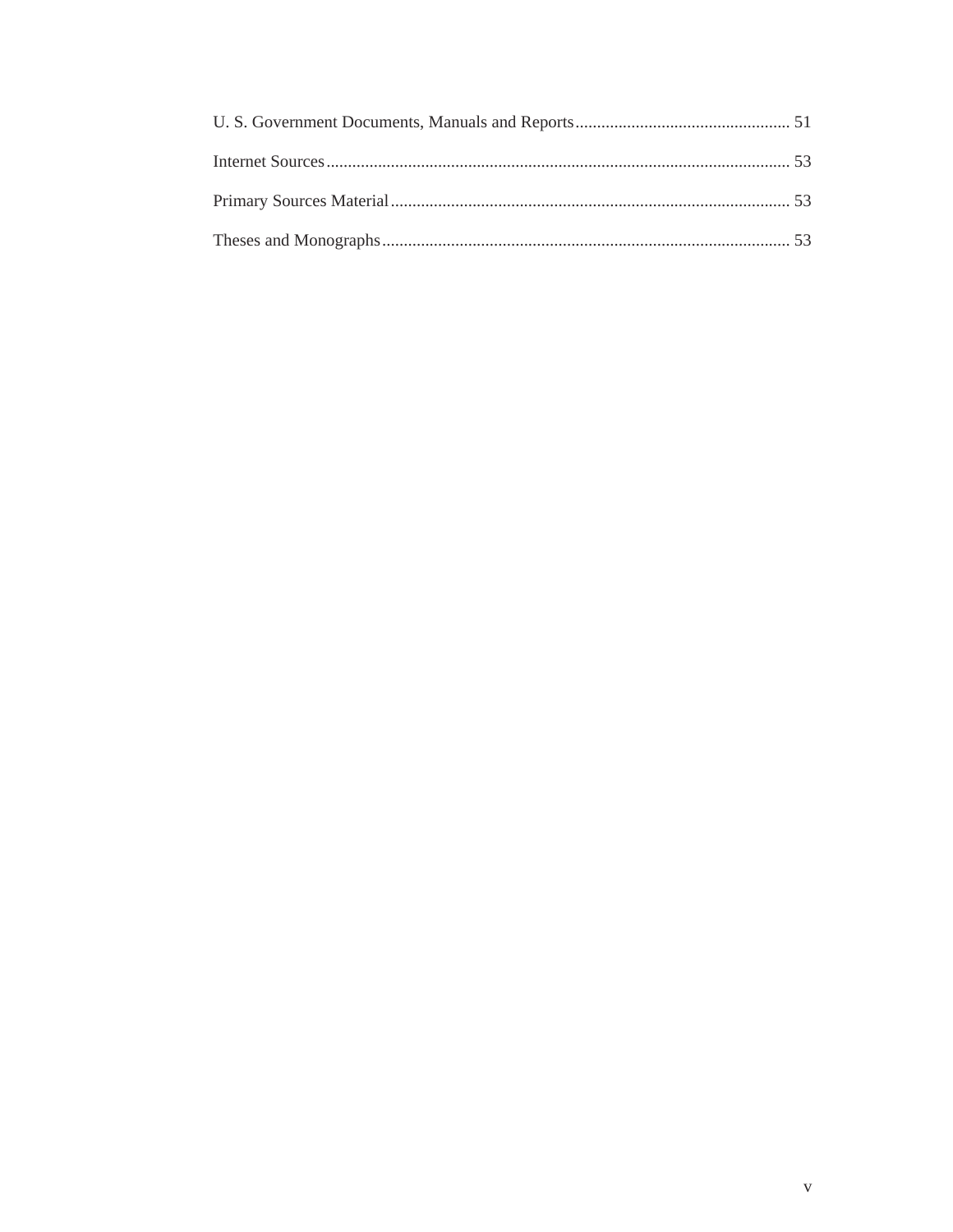# **CHAPTER 1: Modern Warfare**

<span id="page-7-0"></span>Success on the modern battlefield is increasingly not judged by the culmination of Rapid Decisive Operations (RDO), but by the establishment of a stable and secure post-conflict environment.<sup>[1](#page-7-1)</sup> The ability of the military to reduce the turbulent transition period between RDO and civilian rule has become the measure of this success. The role of indigenous resistance forces to help bridge the gap between destabilizing and stabilizing military operations is addressed by asking the primary research question of "Should Unconventional Warfare doctrine develop resistance forces for both Combat and Stability operations"? This analysis of Unconventional Warfare doctrine is driven by changes the Contemporary Operating Environment has imposed on military operations.<sup>[2](#page-7-2)</sup> The ability of US forces to coalesce irregular forces, coalition partners, defeated government entities and international organizations into a stable, functioning government in order to speed the transition to civilian rule is a yardstick of success.

Modern military operations require the simultaneous ability to conduct both destabilizing combat operations and stabilizing security missions.<sup>[3](#page-7-3)</sup> These distinctly different missions require diverse capabilities, skill sets, organizational structure and methodology. The transition between combat operations and stability operations is not just a phase of maneuver, but a distinct methodology encompassing military, civilian, international and indigenous participants.<sup>[4](#page-7-4)</sup> Combat forces not trained in the necessary skills for post-conflict, combined with the desire of the

<span id="page-7-1"></span> $<sup>1</sup>$  RDO: Methodology of how the US asymmetrically assaults an enemy force from every direction</sup> and dimension where the enemy has no counter. This attack creates a loss of enemy coherence and critical capability. See also A. Echevarria's article, RDO, Assumptions based critique, Army War College, 2001. 2

<span id="page-7-2"></span>Scott Feil, *Building Better Foundations for Post Conflict Reconstruction,* Center for Strategic and International Studies, pg 13, Accessed 2 August 03 at [http://www.pcpproject.org.](http://www.pcpproject.org/) The Contemporary Operating Environment describes the changing geopolitical conditions and asymmetric capabilities of potential national and transnational opponents.

<span id="page-7-3"></span>Charles Krulak, The strategic corporal- Leadership in the 3 block war, *Marine Magazine*, January 1999, pg 4.

<span id="page-7-4"></span>Alexander Walczak, *US conflict termination; Transition from warrior to constable- a primer,* US Army War College, Carlisle Pa, April 1992, pg 16.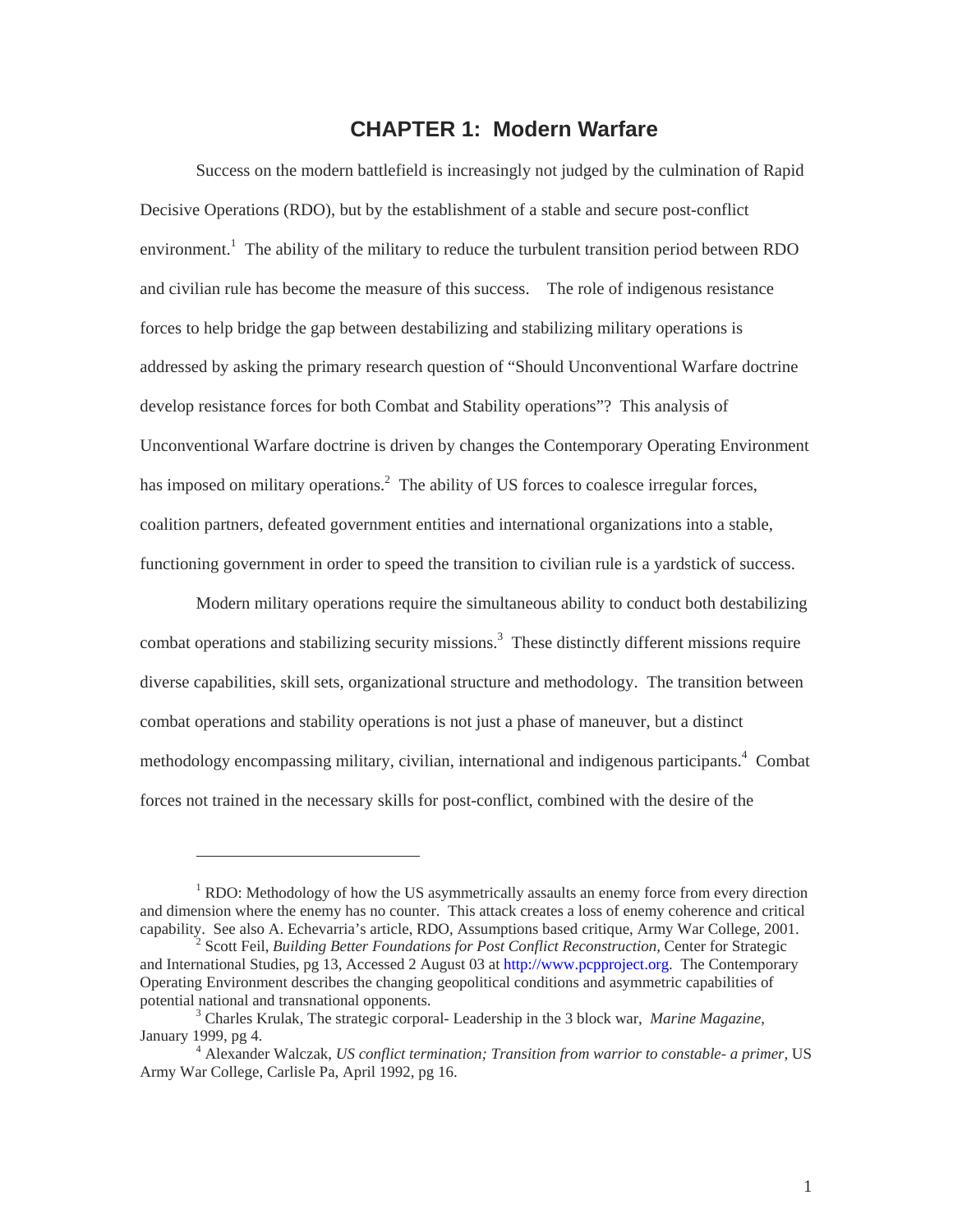<span id="page-8-0"></span>commander to maximize combat power, increases the duration or gap between these two distinct operations. Within the Contemporary Operating Environment, success requires the near simultaneous application of both destabilizing and stabilizing operations.

#### **Importance of the Study**

 $\overline{a}$ 

 $2 - 3$ 

The importance of this study lies in its ability to provide a potential alternative to enhance post-conflict success. Unconventional Warfare doctrine is focused on the resistance leadership who often inherit the results of decisive combat.<sup>[5](#page-8-1)</sup> As a primary linkage of indigenous forces to conventional operations, Unconventional Warfare doctrine influences the range and scope of US military options.<sup>[6](#page-8-2)</sup>

If one establishes that indigenous irregular forces have unique abilities essential for success in post-conflict, then it is essential to plan for and train these irregular forces for future security duties. This monograph discusses if Unconventional Warfare doctrine should transition resistance forces from Combat to Stability operations. This analysis will be accomplished by asking three secondary research questions to examine, refine and review the primary research question.

First is an examination of the modern battlefield and its interaction with Unconventional Warfare by asking, "Does Unconventional Warfare doctrine match the Contemporary Operating Environment?" Next the suitability of resistance forces in post-conflict and the unique skills sets resistance forces bring to stability operations will be identified by asking "Can Special Forces shape resistance forces toward an common end state?" Finally the change methodology and ability of Special Forces to coordinate this transition will be delineated by asking, "How should

<span id="page-8-2"></span><span id="page-8-1"></span><sup>5</sup> FM 3-05.20, *Special Forces Operations*, Special Warfare Center, Fort Bragg, NC, June 2001, pg

FM 100-25, *Doctrine for Army Special Operations Force* , Special Warfare Center, Fort Bragg, NC, , August 1999, pg 2-3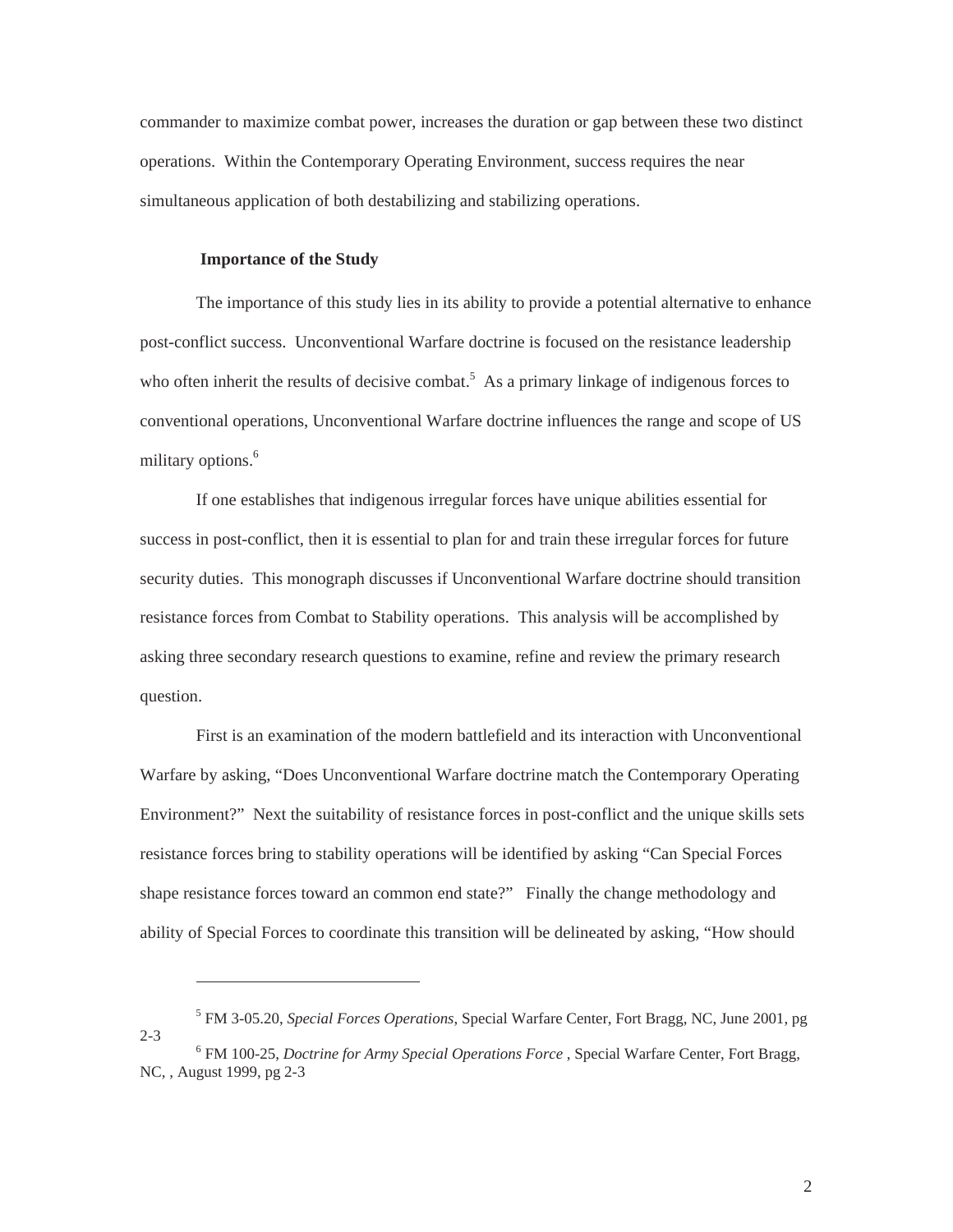<span id="page-9-0"></span>Unconventional Warfare doctrine transition resistance forces to stability operations?" Viewed within the lens of the research criteria, these questions will identify how to shorten the gap between destabilizing and stabilizing operations thus answering the primary research question.

#### **Criteria:**

<span id="page-9-1"></span>-

Criteria are derived from the AUSA/CSIS Post Conflict Reconstruction Framework.<sup>[7](#page-9-1)</sup> This joint study was published as a baseline document for use in the post conflict reconstruction process. As stated in its purpose "It is designed to help indigenous and international practitioners conceptualize, organize and prioritize policy responses. By laying out the range of options, the framework is intended to help identify shortfalls and gaps in the reconstruction process and capabilities." The framework addresses the turbulent transition period between the end of "violent conflict and the return to normalization." The CSIS framework is organized into three phases: initial response, transformation and fostering sustainability. Initial response directly supports the security pillar through military supervision of basic security, stability and emergency services.<sup>[8](#page-9-2)</sup>

 The framework identifies four pillars for reconstruction: Security, Justice and Reconciliation, Social and Economic Well Being, and Governance and Participation. While irregular forces interact in all four areas, the Security pillar is the most applicable for resistance forces. Irregular forces are familiar with local areas, populace and customs. They are already on the scene and can provide rapid response during the transition period before the implementation

<sup>&</sup>lt;sup>7</sup> CSIS framework is part of the Post Reconstruction project chaired by GEN ®Gordon Sullivan and John Hamre. The project is designed to improve the efforts of the military and other actors in postconflict operations. The framework lays out the goals within each phase (Initial response, Transformation, and Fostering sustainability) across all four pillars of reconstruction. <sup>8</sup>

<span id="page-9-2"></span><sup>&</sup>lt;sup>8</sup> Association of the US Army (AUSA) and Center for Strategic and International Studies (CSIS), *Post Conflict Reconstruction Task Framework*, , Washington DC, 2002, pg 2, Accessed 5 August 2003 at [http://www.pcpproject.org](http://www.pcpproject.org/).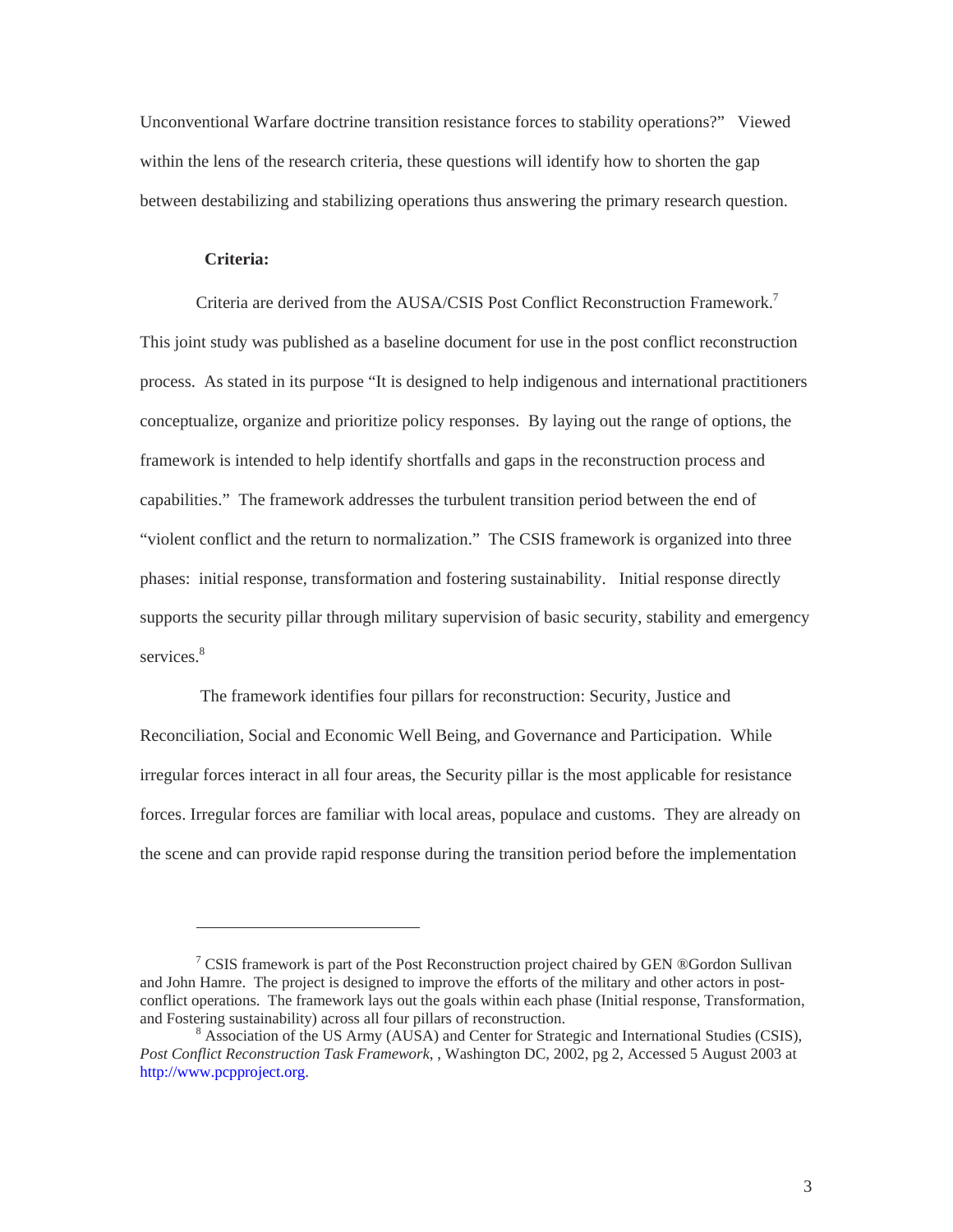of reconstruction. Finally the skills required for security operations closely parallel resistance force combat operations.

Security "addresses all aspects of public safety, in particular establishment of a safe and secure environment of legitimate and stable security institutions."<sup>[9](#page-10-0)</sup> Security is essential to set the conditions for an integrated reconstruction plan. The security pillar consists of six areas, which are: control of belligerents; territorial security; protection of populace; protection of key individual, infrastructure and institutions; reform of indigenous security institutions; and regional security. Screening these six security subheadings distills three that are critical to post-conflict transition and applicable to irregular forces. First is protection of populace, second is protection of key individuals, infrastructure and institutions and third is reform of local security institutions.

The military can set the conditions for full spectrum reconstruction activities. To move forward, the local inhabitants must be able to operate without fear. Thus the keystone criteria of protection of populace will be evaluated. Security is tied to stabilization and a perception of personal safety[.10](#page-10-1) This creates an environment that fosters the growth of the Justice, Economic and Governance pillars focused toward a new representative government.

Protection of key individuals, infrastructure and institutions represents the second leg of the criteria. Military forces are expected to provide immediate protection for the vital physical and intellectual infrastructure of the host society. Select political, judicial and the international representatives must be protected.<sup>11</sup> The local populace and international community hold the occupying power accountable and responsible to provide key and essential services. Maintaining these services increases the legitimacy of the interim forces and lowers the cost, duration and

<span id="page-10-0"></span> $9$  Ibid, pg 3.

<span id="page-10-1"></span><sup>&</sup>lt;sup>10</sup> Scott Feil, *Building Better Foundations in Post Conflict Reconstruction*. pg 3<sup>11</sup> FM 3-0, *Operations*, Department of the Army, Washington, DC, pg 9-7.

<span id="page-10-2"></span>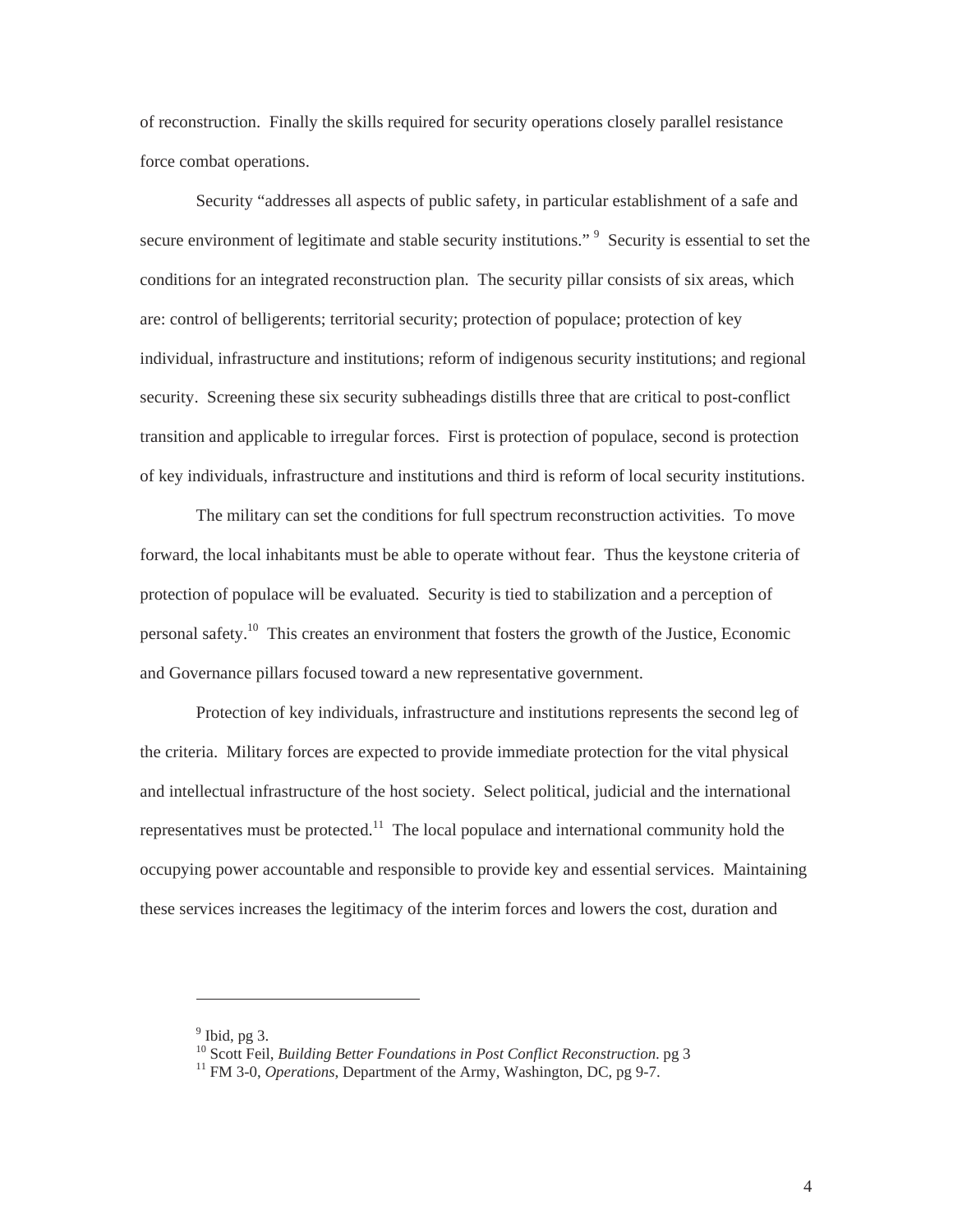scope of reconstruction. Quickly re-establishing basic services, industry and authority provides a sense of normalcy, goodwill and maintains the momentum gained during combat operations.

While the first two criteria are immediate and compelling, the long term and insidious threat is the indigenous organizations that control the physical security measures in a country. Thus, reform and reconstitution of local security institutions constitutes the final leg of criteria. Authoritarian regimes usually remain in power due to their sophisticated population control measures and the ability of civil and military forces in maintaining the status quo.<sup>12</sup> The new government must replace the strongest ideologues of the previous regime, and also convince the majority of these previous regime forces into supporting the new leadership. Both former and new security forces must integrate into a new organization, inoculated in representative principles and the rule of law.

The criteria define success in terms of the contribution to post-conflict operations and the ability of Special Forces to transition resistance forces to stability operations. In each chapter, the criteria screen the secondary and tertiary questions for suitability, validity and functionality. Taken together, these three criteria provide the foundation to build the necessary environment and conditions within all four pillars of the CSIS framework. In Chapter Two, the criteria provide a vehicle to summarize the need for change in Unconventional Warfare doctrine. In Chapter Three, the criteria explore how flexible doctrine is incorporated in a real world setting. In Chapter four, the criteria are analyzed to validate the change methodology into and during post-conflict operations. Finally, the last chapter uses the criteria to analyze and draw conclusions on the validity of the research question and to make recommendations for further study.

<span id="page-11-0"></span>-

1-9.

<sup>&</sup>lt;sup>12</sup> FM 3-05.201, *Unconventional Warfare Operations*, Special Warfare Center, Fort Bragg, NC, pg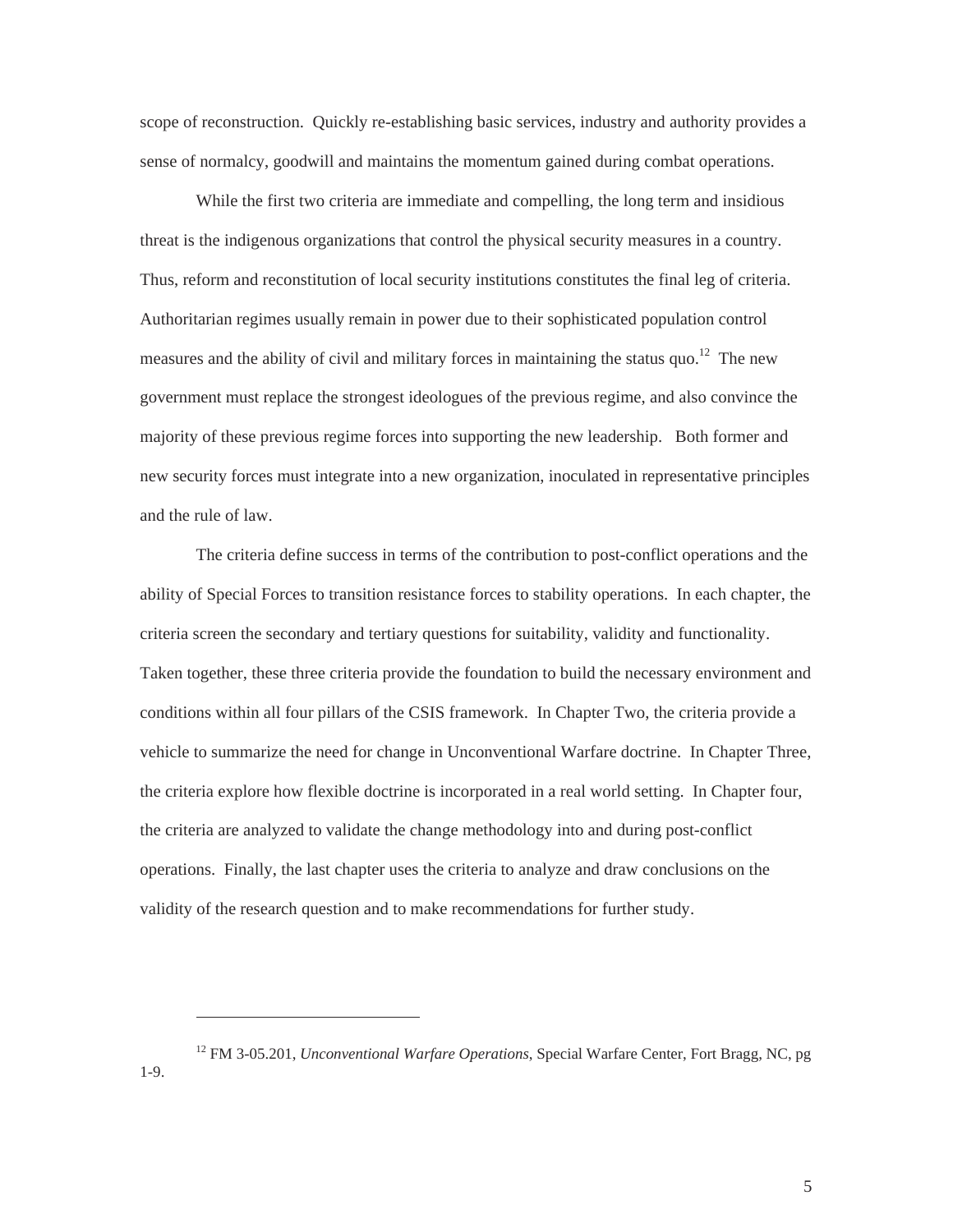#### **Problem Statement:**

<span id="page-12-1"></span>-

<span id="page-12-0"></span>Unconventional Warfare doctrine increases the turbulent transition time between decisive combat and post-conflict reconstruction by not training resistance forces for post-conflict responsibilities. The discrete missions of destabilizing Unconventional Warfare and stabilizing Foreign Internal Defense delay the potential contributions of resistance forces to security operations.[13](#page-12-1) CSIS has created methodologies for a smooth transition during post-conflict. Unconventional Warfare doctrine should likewise adopt methodologies for a smooth transition into post-conflict. Current Unconventional Warfare doctrine is based on a Cold War model that focuses on building indigenous irregular forces and their supporting infrastructure, executing combat operations (raids, sabotage and subversion) followed by demobilization of these irregular forces.[14](#page-12-2) Lessons learned in Northern Iraq, Kosovo and Afghanistan stress the need for rapid transition of these irregular combat forces to stabilizing security operations.

Special Forces are organized and equipped to lead this transition due to their experience in Foreign Internal Defense, Humanitarian Assistance and expertise in cross-cultural communication.<sup>15</sup> The Contemporary Operating Environment requires resistance forces for both combat and stability roles across the spectrum of modern conflict. Linking Unconventional Warfare doctrine to Foreign Internal Defense doctrine can shorten the gap between combat and post-conflict. By providing forces on the ground that can identify friend from foe, generate public support, organize local security systems and preserve vital infrastructure, Special Forces led irregular units can shorten this transition period

<sup>&</sup>lt;sup>13</sup> Robert L. Kelly, *US Army Special Forces Unconventional Warfare Doctrine: Engine of Change or relic of the Past?*, Naval War College, Newport RI, January 2000, pg 8.

<span id="page-12-2"></span><sup>&</sup>lt;sup>14</sup> JP 3-05.3, *Joint Special Operations Procedures*, US Government printing office, Washington, DC, 25 August 1993, pg IV 7- 8.

<span id="page-12-3"></span><sup>&</sup>lt;sup>15</sup> Allan E Day, *Implications of Surrogate Warfare*, Naval War College, Newport RI, February 2002, pg 22.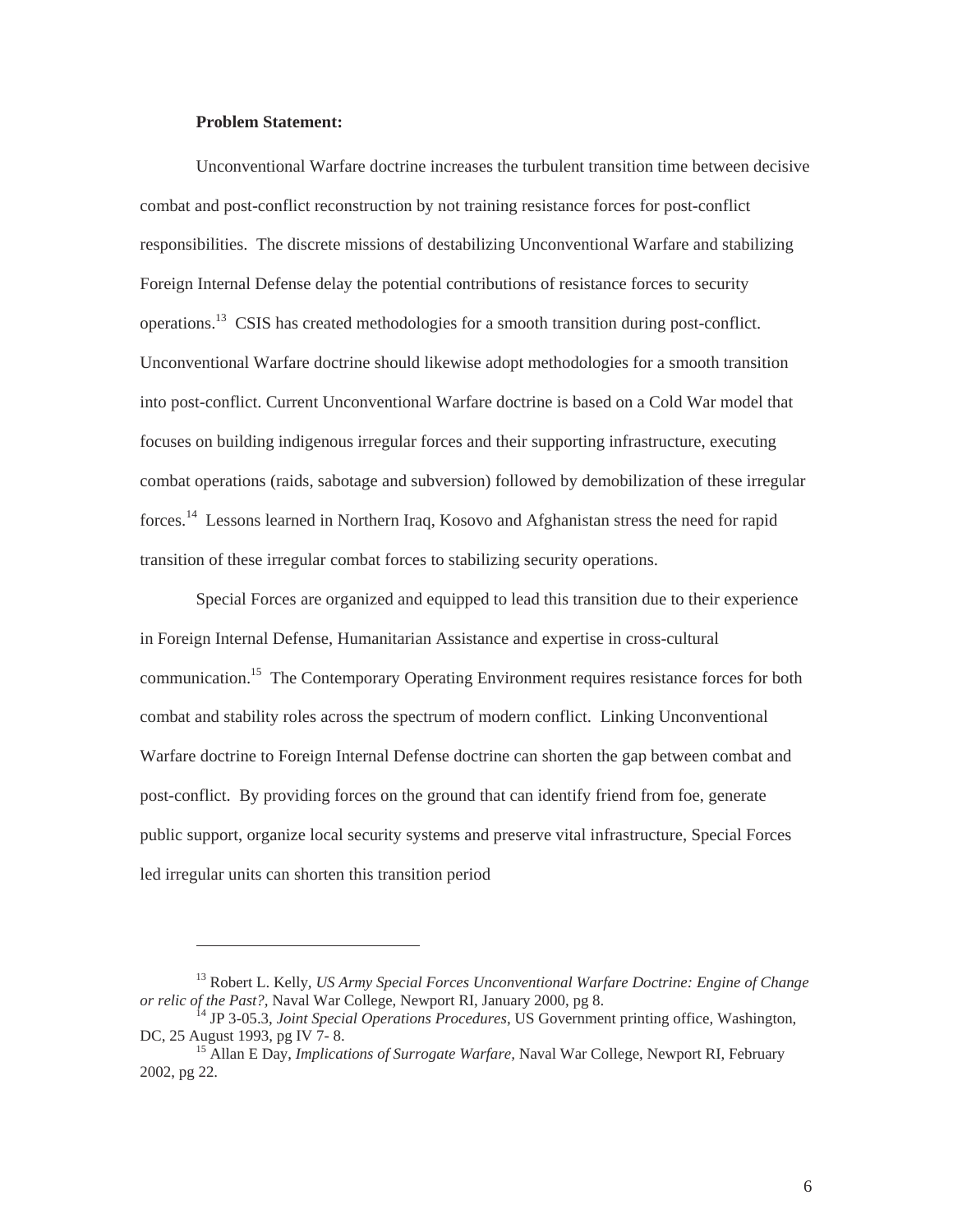#### **Organization of the Study**

<span id="page-13-0"></span>With the problem statement developed, the next step is to outline in what manner and order this paper will answer the primary research question of "Should Unconventional Warfare doctrine develop resistance forces for both Combat and Stability operations"? A foundation describing both Unconventional Warfare and resistance forces will first be laid. Then Operation Provide Comfort will analyze the interaction of Special Forces with resistance forces and finally, the transition from combat to stability operations will be outlined.

 The second chapter asks: "Does Unconventional Warfare doctrine match the Contemporary Operating Environment"? The range of answers derived at the end of this chapter: the need for resistance forces in stability operations and that Unconventional Warfare doctrine does not completely address this requirement, will partially answer the thesis question and provide facts and background.

The Kurdish Pesh Merga case study provides a vehicle to analyze the potential contributions of resistance forces during and after Operation Provide Comfort.<sup>16</sup> Applying the criteria to this case study illustrates the suitability of transitioning irregular forces to security units by asking, "Can Special Forces shape resistance force activities toward a common end state?" This case study will demonstrate the need for resistance forces for post-conflict operations, the flexibility of Special Forces to organize and train these forces, and how Pesh Merga forces were able to evolve into a legitimate semi-autonomous government in Northern Iraq.

<span id="page-13-1"></span>The fourth Chapter identifies critical tasks, events and synchronization in the paradigm shift from destabilizing to stabilizing Operations. The transition is addressed by answering the question" How should Unconventional Warfare doctrine transition the resistance force to stability operations?" The commonalities of Unconventional Warfare and Foreign Internal Defense core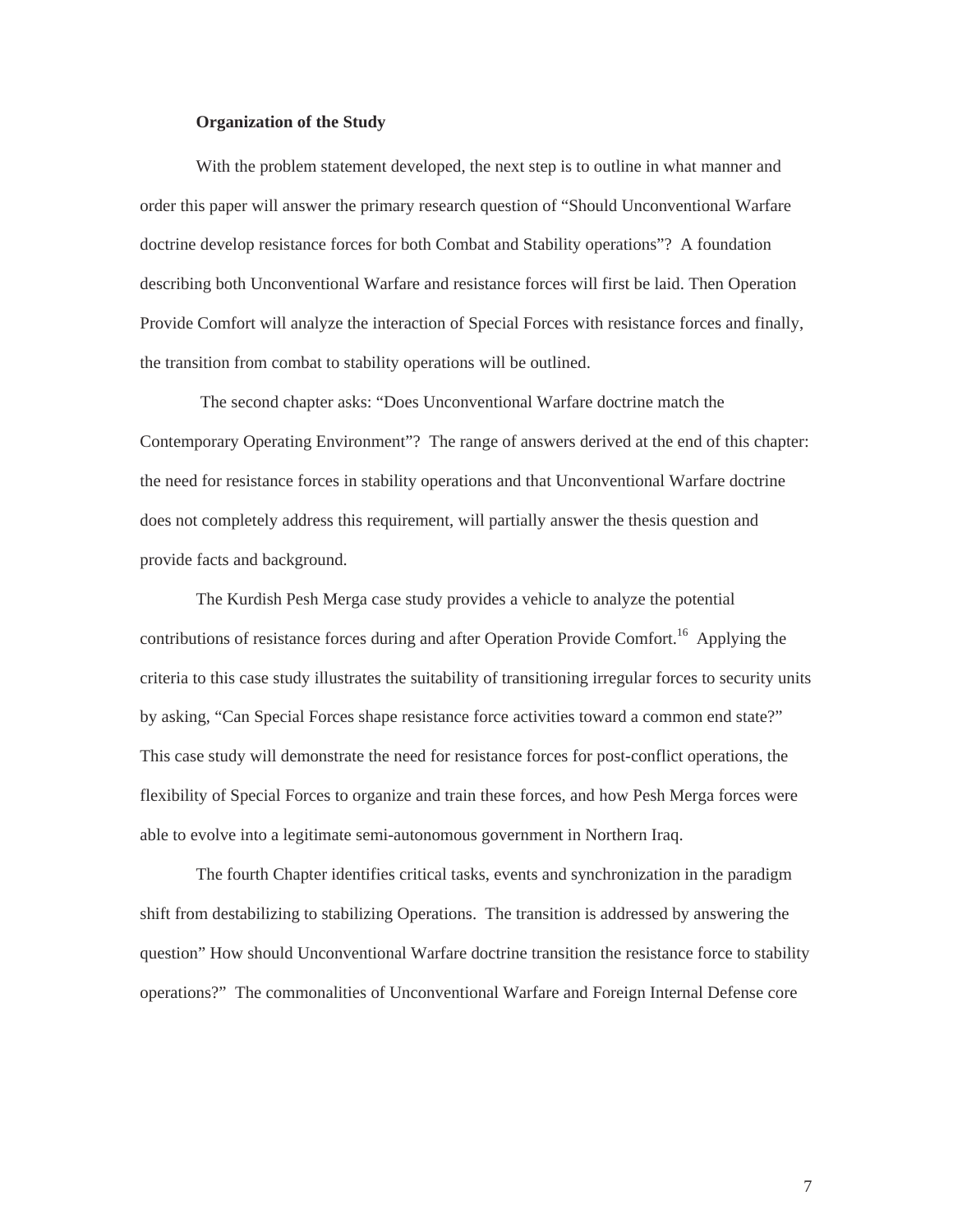<span id="page-14-0"></span>tasks and the ability of Special Forces to train both missions allow resistance forces to transition into post-conflict operations. The fifth and final chapter consists of conclusions and recommendations that summarize the results of this study and identify areas of future research.

This monograph will conclude that Unconventional Warfare doctrine should assess, train and then transition suitable resistance forces into a post-conflict security role. Developing resistance forces for both combat and security operations are necessary for success in modern warfare.

#### **Scope and Limitations**

 $\overline{a}$ 

This paper will focus on the role of Special Forces in both Unconventional Warfare and stability operations. Civil Affairs, Psychological Operations and Interagency organizations are beyond the scope of this study. Special Forces organizational changes will not be discussed, instead the research will examine joint doctrine and Special Forces capabilities to lead resistance forces in both combat and stability operations. This study presumes some aspect of conventional US support during the decisive combat phase. This support can range from maneuver ground forces to an air campaign.

This Chapter laid out the importance, criteria, problem, structure, and limitations of this study. The next chapter will build upon this foundation by conducting an overview of Unconventional Warfare doctrine, dynamics of resistance forces and review the interaction of Unconventional Warfare with the Contemporary Operating Environment.

<sup>&</sup>lt;sup>16</sup> Pesh Merga is a Kurdish term meaning "Those who risk death". It describes the armed fighters affiliated with the various Kurdish political organizations.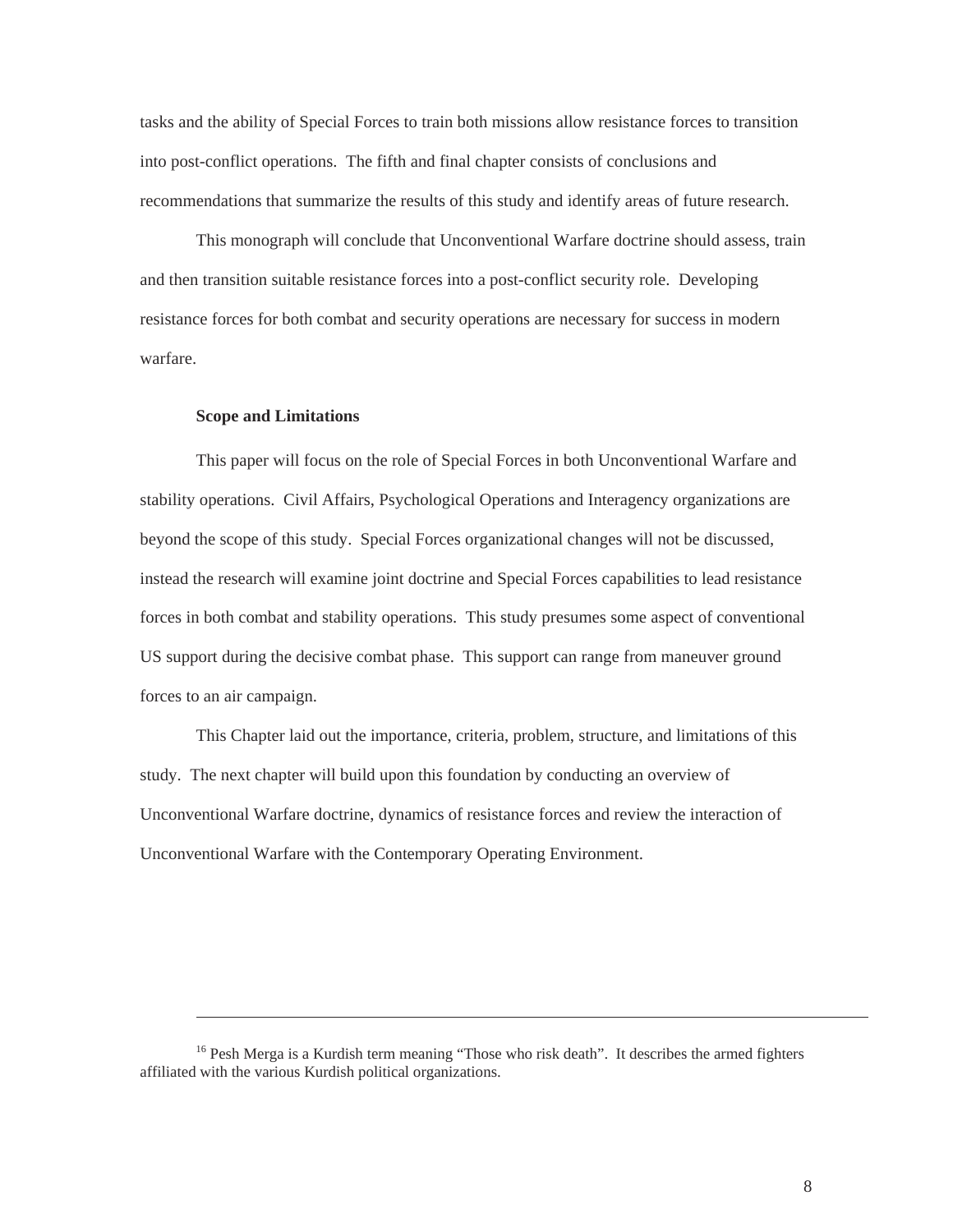## **CHAPTER TWO: Unconventional Warfare Environment**

<span id="page-15-0"></span>Developing an understanding of the issues and terminology involved with Unconventional Warfare is necessary to discuss the current environment, identify the impact of the Contemporary Operating environment on military operations and build a broad understanding of resistance movements. This is accomplished by asking, "Does Unconventional Warfare doctrine match the Contemporary Operating Environment?" This chapter will also discuss the unique skills a resistance movement brings to stability operations and the commonalities of modern insurgency to build a framework for further discussion.

Delineating the impact of the Contemporary Operating Environment on Unconventional Warfare doctrine is accomplished by asking four tertiary questions. First is to understand the original goals for Unconventional Warfare by asking, "How has Unconventional Warfare evolved over time?" This historical overview provides a benchmark to evaluate how the Contemporary Operating Environment changes modern war by asking "Does the Contemporary Operating Environment require a different role for Unconventional Warfare?" Next is to identify if resistance forces can contribute to post-conflict transition by asking "Do resistance movements bring unique skill to the post-conflict environment". Finally an overview of resistance movements is included by asking, "What common elements are shared by resistance movements?" The commonalities identified will assist military planners to integrate and synchronize resistance movements into a campaign plan as discussed in Chapter four. Taken together, these four questions identify the change in Unconventional Warfare that is imposed by the Contemporary Operating Environment and outline potential solution sets that are explored in subsequent chapters.

Irregular forces have historically made a huge imprint on post-conflict and the formation of a new governing architecture. As stated by Diane Davis; "The creation of a nation state as a

9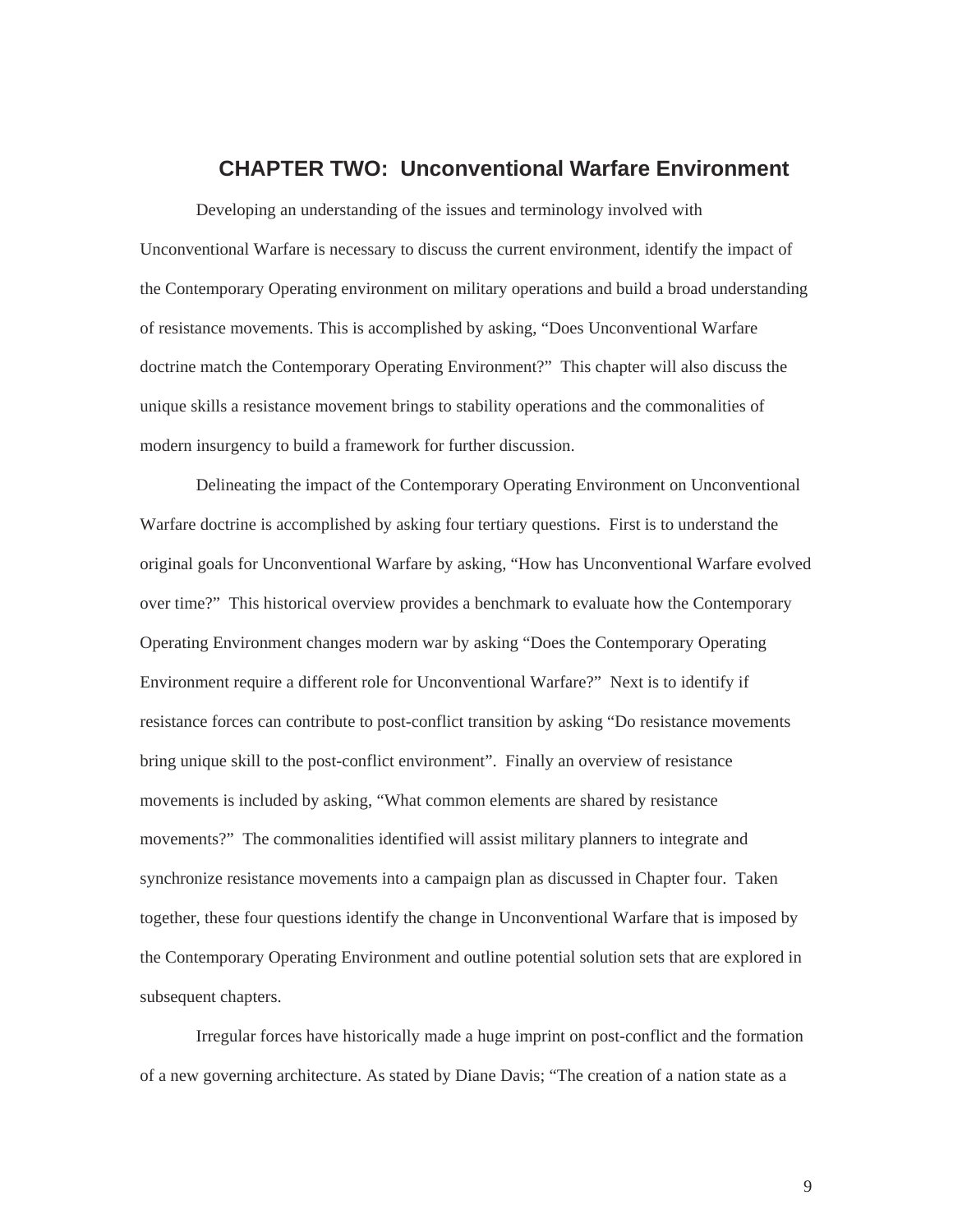<span id="page-16-0"></span>secure political entity rest as much on irregular as regular armed forces...the importance of these irregular armed forces has been severely neglected".<sup>17</sup> To understand the impact of the Contemporary Operating Environment on Unconventional Warfare, one needs to first explore the wide range of US military policies toward utilizing indigenous forces. This will be accomplished by asking, "How has Unconventional Warfare evolved over time?"

#### **U.S. involvement with Unconventional Warfare**

<span id="page-16-1"></span> $\overline{a}$ 

The US association with Unconventional Warfare dates back to the French and Indian Wars.[18](#page-16-2) The Civil War, Indian Wars, Philippines, and finally Vietnam all featured irregular forces fighting both alongside and against US conventional military forces.<sup>19</sup> During World War II, the Office of Strategic Services (OSS) conducted unconventional operations.<sup>20</sup> The growing Cold War threat of the Soviets prompted the Department of Defense to create dedicated forces for Unconventional Warfare in 1952.

US Army Special Forces was founded on 19 June 1952, expressly for conducting Unconventional Warfare.<sup>21</sup> This organization was a response not only the force imbalance between NATO and the Soviet bloc, but also the tenacity and durability of resistance forces in countries such as Czechoslovakia, Hungary and Romania.[22](#page-16-6) Unconventional Warfare was originally applied as an economy of force (Shaping) operations in support of a conventional

<sup>17</sup> Diane Davis and Anthony Pereira, Eds, *Irregular Armed Forces and their role in Politics and State Formation*, New York, Cambridge Press, 2003, pg 1.Dr Davis ia a professor of political sociology at MIT. 18 Robert L. Kelly*, US Army Special Forces Unconventional Warfare Doctrine: Engine of*

<span id="page-16-2"></span>*Change or relic of the Past?,* pg 19.

<span id="page-16-3"></span><sup>&</sup>lt;sup>19</sup> John D. Wagelstein, "Preparing the US Army for the wrong war, Education and Doctrinal

<span id="page-16-4"></span>Failure,"*Small Wars and Insurgencies*; Winter 1999, pg 29.<br><sup>20</sup> Richard H. Smith, *OSS- The secret History of America's first CIA*, Berkley CA, University of Calif Press, 1972, pg 1.

<span id="page-16-5"></span><sup>&</sup>lt;sup>21</sup> Aaron Bank, *From OSS to Green Berets: Birth of Special Forces*, New York, Simon and Schuster, 1987, pg 116.

<span id="page-16-6"></span><sup>&</sup>lt;sup>22</sup> Robert L. Kelly, *US Army Special Forces Unconventional Warfare Doctrine: Engine of Change or relic of the Past?* pg 1.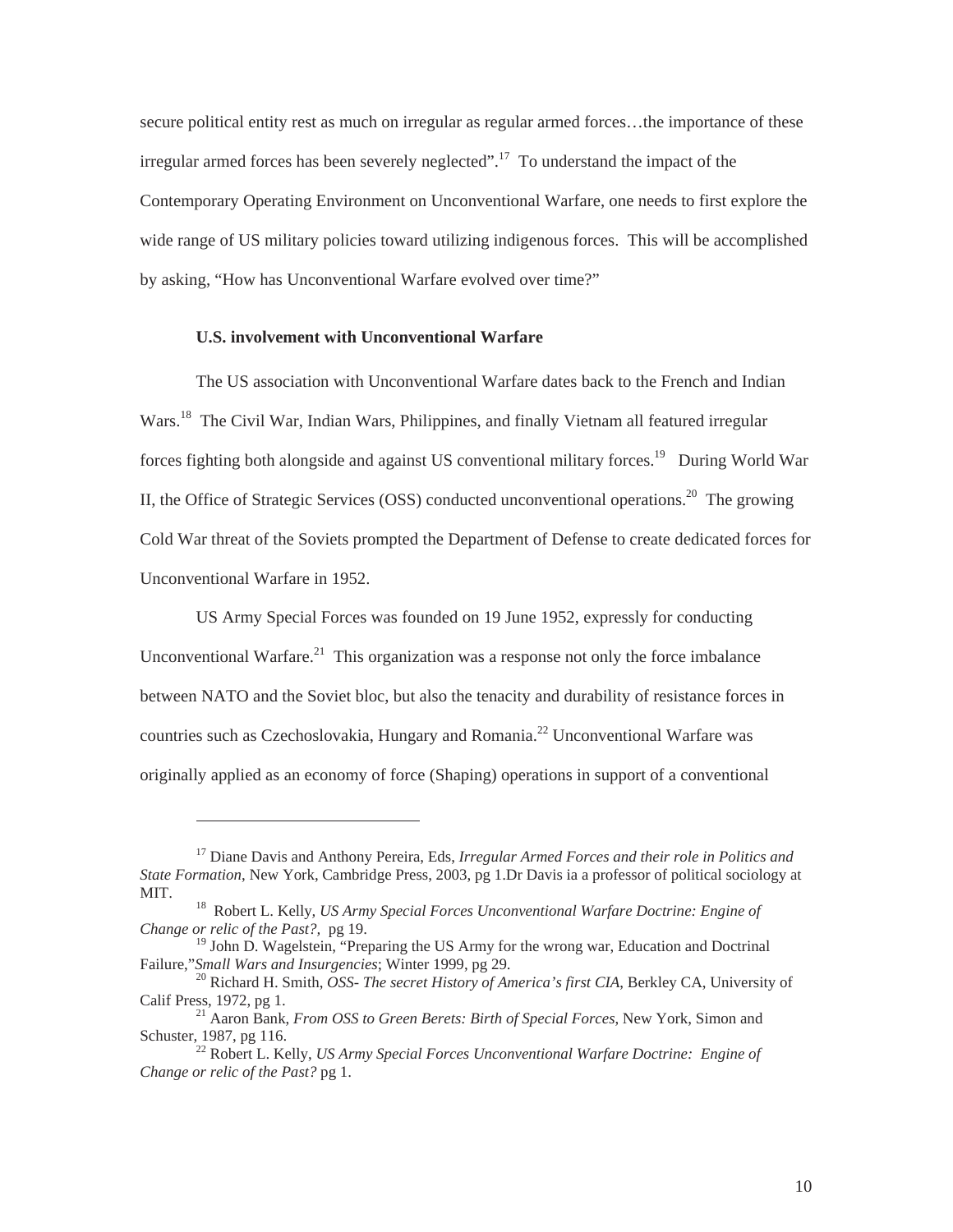campaign plan. For example, the  $10^{th}$  SFG was tasked to organize, train and coordinate up to 50 indigenous battalions in Eastern Europe for guerilla warfare in support of a NATO defense of Western Europe. $23$ 

The Cold War Unconventional Warfare model focused on guerilla warfare against invading Soviet forces. The 1951 FM 31-20 defined Guerilla warfare as "operations carried out by small forces… with the objective of harassing, delaying and disrupting ." By 1959, the doctrine had evolved and linked Guerilla warfare to Counterinsurgency.<sup>24</sup> In 1969, Special Reconnaissance and Direct Action were added to the original Special Forces mandate.<sup>25</sup> The transfer of Counterinsurgency back to the Army also removed the stabilizing nation building tasks imbedded in the CIA counterinsurgency programs. This loss of multilateral capabilities such as Civil Affairs and Psychological Operations was not rectified until 1987 with the creation of SOCOM under the Cohen-Nunn amendment.<sup>26</sup>

The political aspects of Unconventional Warfare and its integration with Information Operations were painfully exhibited to the US military in Vietnam. "In Vietnam, US beaten politically by a protracted war not accompanied by a battlefield loss. The US must be prepared to use Unconventional Warfare without conventional force to match the enemy in Psychological Operations and political objectives."[27](#page-17-4)

 The NATO and Vietnam examples both reflect a Cold War doctrine within the context of a democratic vs. communism ideology. The world situation has moved to a more complex,

-

<sup>23</sup> Aaron Bank *From OSS to Green Berets: Birth of Special Forces*, pg 241.<br><sup>24</sup> Shelly L. Stanton, *Green Berets at War, US Army SF*, Novato CA, Presidio Press, 1985, *pg 34*.<br><sup>25</sup> Kenneth Tovo, "Special Forces Mission

<span id="page-17-3"></span><span id="page-17-2"></span><span id="page-17-1"></span><span id="page-17-0"></span>

<sup>13. 26</sup> United States Department of Defense, *SOF posture statement 2003-2004,* Special Operations

Command*,* McDill AFB, FLA, pg 9. 27 United States Army Special Operations Command, *AFSOF Vision 2020 Statement*, Fort Bragg,

<span id="page-17-4"></span>NC, October 1997, pg 14.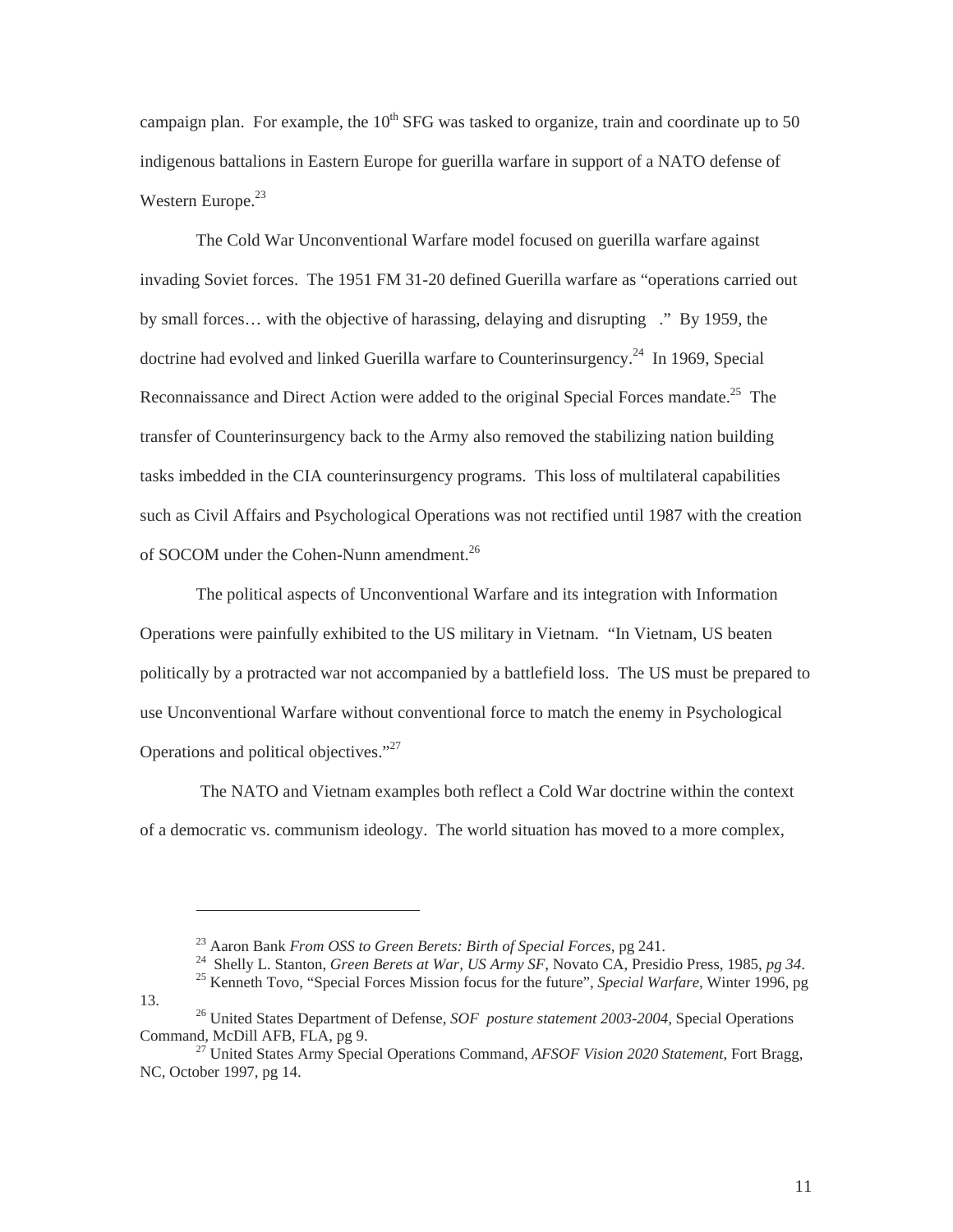<span id="page-18-0"></span>disjointed political order. <sup>28</sup> The dynamics of this new political order will be explored by asking, "Does the Contemporary Operating Environment require a different role for Unconventional Warfare"?

#### **Contemporary Operating Environment**

<span id="page-18-1"></span> $\overline{a}$ 

The Contemporary Operating Environment is a model that describes the geopolitical conditions and asymmetric capabilities that are characteristic of national and transnational potential adversaries.<sup>29</sup> Recent examples of Unconventional Warfare tied to the Contemporary Operating Environment include US support of the Nicaraguan Contras from bases in Honduras. US forces were not directly engaged in combat, but were powerful combat multipliers training, equipping and advising the indigenous forces in their resistance struggle.<sup>30</sup> During Operation Enduring Freedom, US airpower SOF provided the Afghani Northern Alliance resistance movement firepower superiority, liaison with other forces and logistics support.<sup>31</sup>

Unconventional Warfare operations in Afghanistan also allowed Department of Defense and Department of State personnel to identify future leaders, screen them for suitability and groom them for future leadership in the interim government.<sup>32</sup> Identifying the critical requirement to shape the resistance leadership's political vision forces Unconventional Warfare doctrine to address the political aspects of modern war.

<sup>&</sup>lt;sup>28</sup> Gary M Jones. and Christopher Tone, "Unconventional Warfare: Core purpose of Special Forces." *Special Warfare*, Summer 1999, pg 9.

<span id="page-18-2"></span><sup>29</sup> United States Department of Defense, Joint Forces Command, *Joint Operational Environment,* 

<span id="page-18-3"></span>*Into the Future*, US Government Printing Office, Washington, DC, October 2003, pg 62.<br><sup>30</sup> John Pradus, *Presidents Secret War, The CIA and Pentagon covert operations from WW2–*<br>*Persian Gulf*, Chicago, Elephant Press, 19

<span id="page-18-4"></span><sup>&</sup>lt;sup>31</sup> Micheal Gordon, "New US War: Commandoes, Air strikes and allies on the ground." *New York Times, 29 December 2001* 32 Jack Simpress and Colum Lynch, *Leaders shifting focus to Interim Government*. Washington

<span id="page-18-5"></span>Post, 15 Nov 2001, Accessed 20 December 03 at [http://www.washingtonpost.com.](http://www.washington/)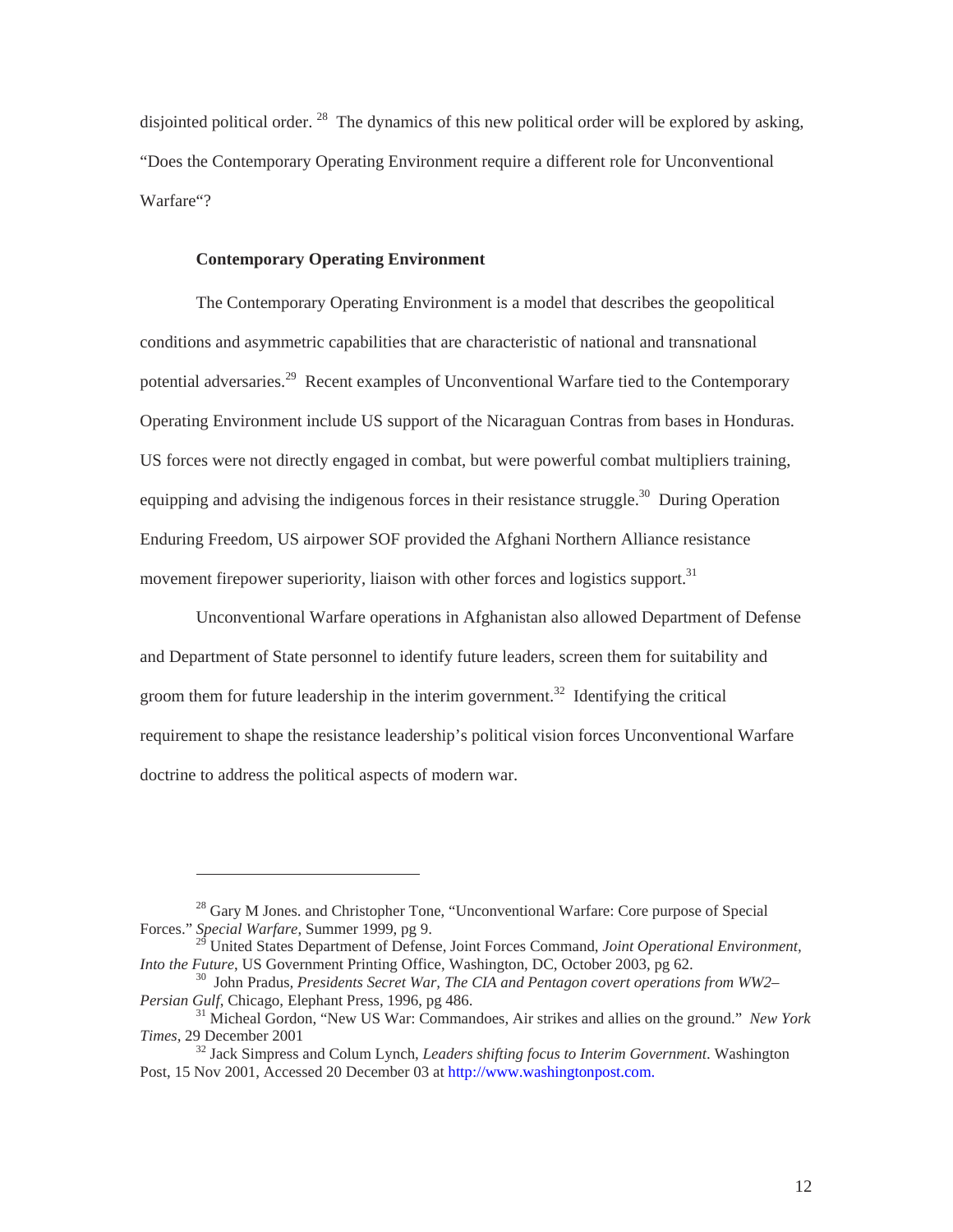The breakup of the Soviet Union transformed the landscape from a bipolar confrontation into a collage of social, religious and cultural trans-national conflicts.<sup>33</sup> In the Contemporary Operating environment, use of indigenous irregular forces is often the only acceptable military option.[34](#page-19-1) As stated by BG Jones" If Unconventional Warfare is to be relevant, we cannot restrict it to an unlikely Guerilla Warfare scenario that conveniently allows us to avoid the political issue. We must recognize Unconventional Warfare's inherent political nature...."<sup>35</sup> While these ongoing political, social and legal changes stretch Unconventional Warfare doctrine to adequately fit the wide varieties of regional conflicts, they also demonstrate the US Army's increasing requirement for irregular forces.<sup>36</sup>

If there is an increased need for irregular forces based on the Contemporary Operating Environment, does this not require an enlarged view of Unconventional Warfare within the Contemporary Operating Environment? To answer this question, the current architecture of Unconventional Warfare doctrine must first be summarized.

US sponsored insurgency is based on a seven-phase model. Summarizing from FM3.05- 201 (*Special Forces Unconventional Warfare Operations*) these are Phase I Preparation, Phase II Initial Contact, Phase III Infiltration, Phase IV Organization, Phase V Buildup, Phase VI Combat Employment and Phase VII Demobilization. Phases I and II; are used to assess the situation, build popular support and set the conditions for the introduction of US forces. These two stages typically require a regional presence and periodic contacts with the various resistance forces. Phases III and IV, are where the Special Forces team links up with the resistance force and create an integrated command structure.

<span id="page-19-3"></span><span id="page-19-0"></span><sup>&</sup>lt;sup>33</sup>, Samuel P. Huntington, The *Clash of Civilizations*, New York, Touchstone Press, 1996, pg 20.<br><sup>34</sup> Allan E. Day, *Implications of Surrogate Warfare*. Pg 26,<br><sup>35</sup> Garv M. Jones and Christopher Tone, "Unconventional Wa

<span id="page-19-2"></span><span id="page-19-1"></span>

Forces.". BG Jones is the current Commanding General of Special Forces Command.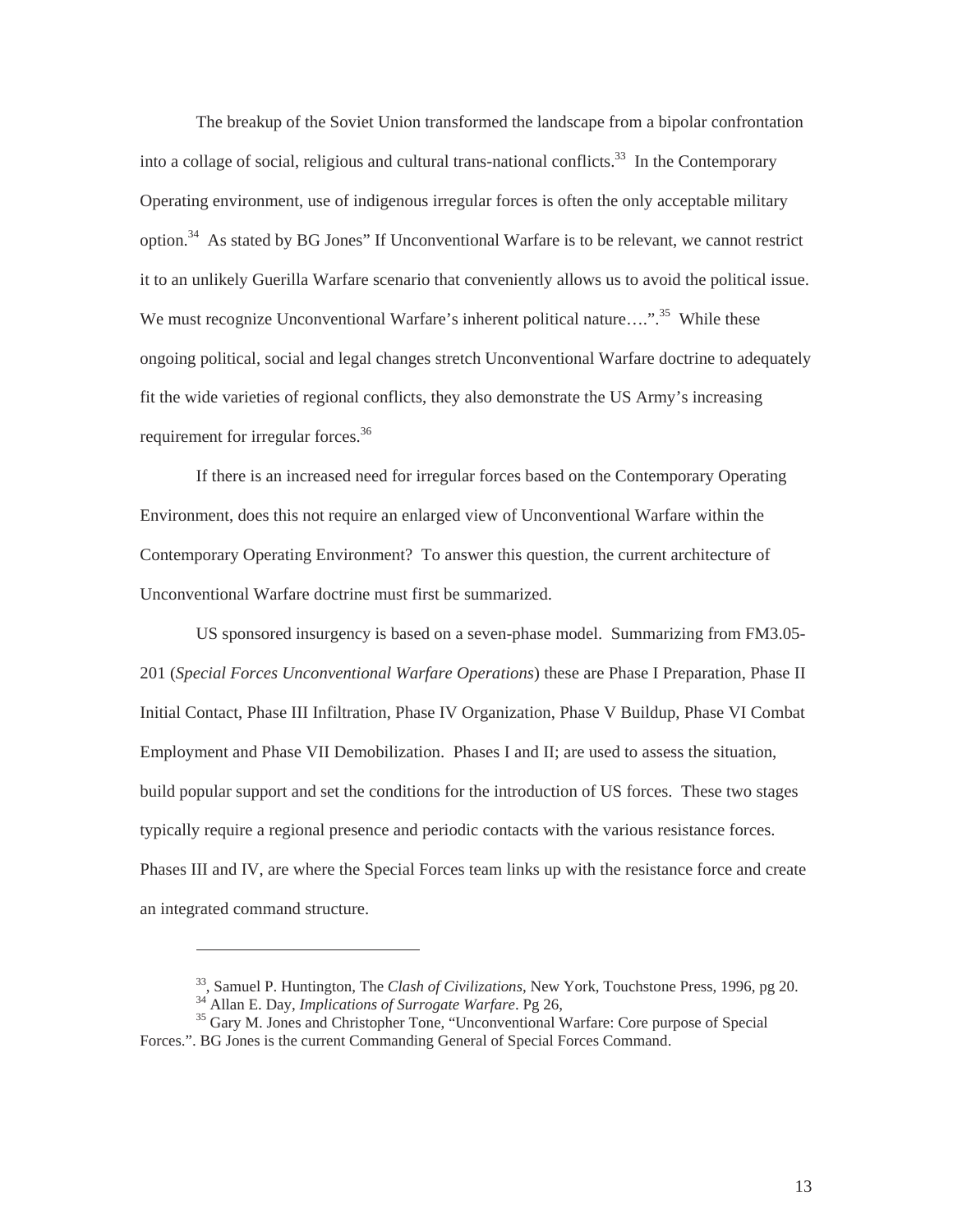Phases V and VI, are where the resistance conducts guerilla warfare to destabilize the hostile power and or tie down enemy forces. Special Forces synchronize and enhance the effects of the resistance force by coordinating their actions with the conventional force and providing the technical expertise to integrate air support.<sup>37</sup> Under Rapid Decisive Operations, US forces need to link up with resistance forces and start conducting combat operations almost immediately. Maintaining liaison contacts with the resistance leadership and understanding their weapons, training and support base will allow US forces to conduct the rapid Unconventional Warfare as observed in Afghanistan during 2001.<sup>38</sup>

The combat employment phase is where the resistance force can potentially be transitioned to interim security forces. The resistance force can then protect the populace and key instructions, thus meeting criteria one and two. As conventional combat forces secure an area, the indigenous forces can provide security and ensure the advancing conventional force maintains combat power forward.

Phase VII, Demobilization is where the resistance forces revert to National Control. This can be realized by shifting the resistance force to a "regular force or demobilization".<sup>39</sup> Psychological Operations, Civil affairs and International agencies are key players during this phase by promoting unity, coordinating transition plans and establishing legitimacy for the interim government.<sup>[40](#page-20-3)</sup>

The de-mobilization phase is often the most difficult part of the 7-phase Unconventional Warfare model. Historical examples show various degrees of successful demobilization. As put

<sup>&</sup>lt;sup>36</sup> Brian L. Thompson, *Surrogate Armies, Redefining the Ground Force*, , Naval War College, Newport RI, February 2002, pg 18.

<span id="page-20-1"></span>

<span id="page-20-0"></span><sup>&</sup>lt;sup>37</sup> FM 3-05.20, *Special Forces Operations*, pg 2-3.<br><sup>38</sup> John Barry, A New Breed of soldier, *Newsweek*, 10 December 2001.<br><sup>39</sup> FM 3-05.201, *Unconventional Warfare Operations*, pg 1-12,

<span id="page-20-3"></span><span id="page-20-2"></span>

<sup>&</sup>lt;sup>40</sup> FM 100-25, Doctrine for Army Special Operations Forces, Special Warfare Center, Fort Bragg, NC, August 1999, pg 3-11-3-17.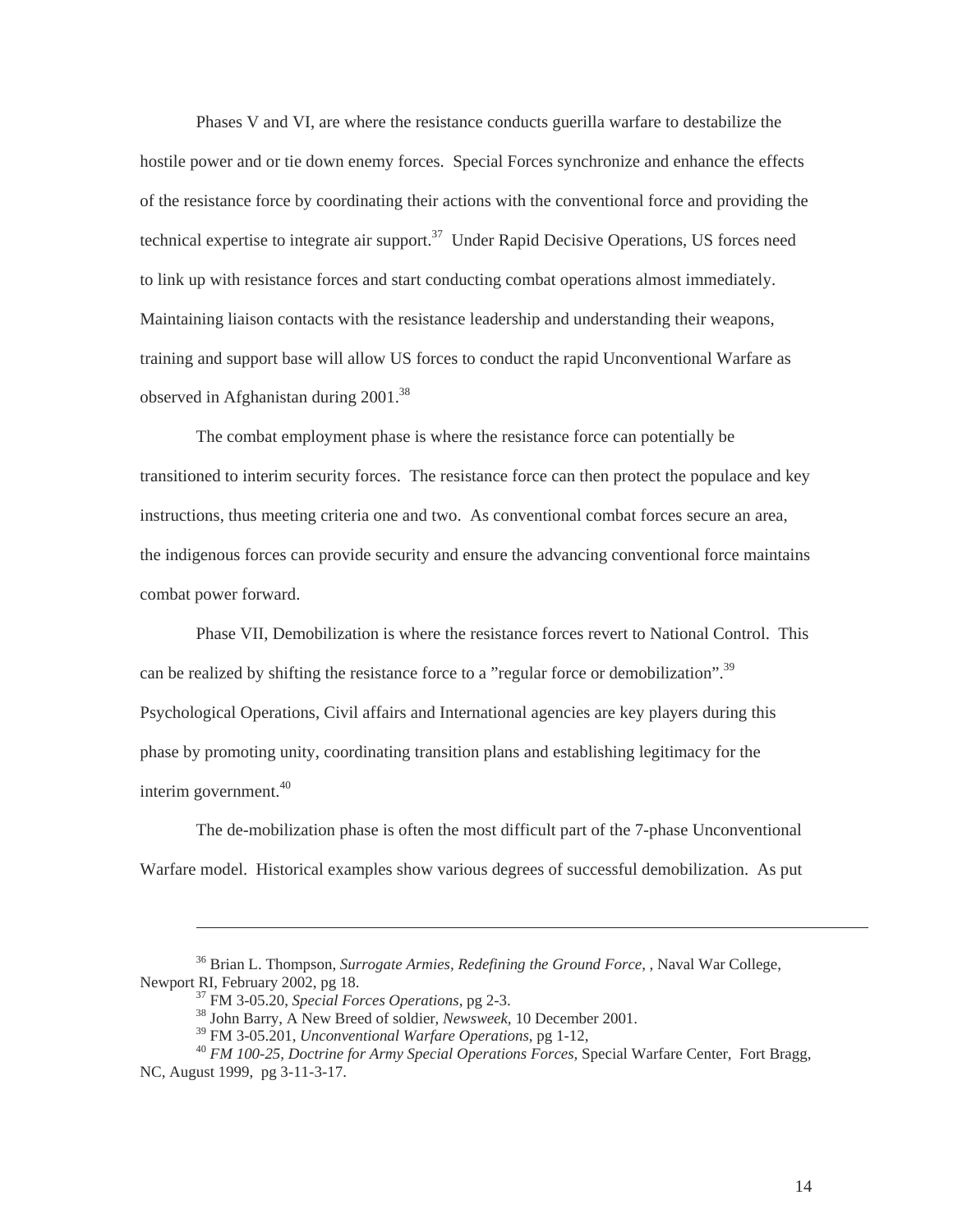<span id="page-21-0"></span>by Alec Cope in *Irregular Forces in State formation* "the problem is not getting soldiers, but getting rid of them". Veteran organizations such as the American Legion and German Free Corps after World War I were powerful political elements that shaped national policy in their respective countries.[41](#page-21-1) The rise of the Fascist party in 1920 Italy is traced to Italian veteran organizations of WWI.  $42$ 

As stated in FM 3.05.201 "demobilization planning (and training) must start when the United States government decides to sponsor a resistance force"<sup>43</sup> Successful transition from phase VI through phase VII is contingent on a clear vision of the strategic end state and the role of indigenous resistance forces in this vision. This clear vision must be articulated to the international community, local populace and irregular forces through the Civil Affairs and Psychological Operations assets that support the transition from combat to stability operations.

Describing the evolution and phases of Unconventional Warfare, identifying the changes based on the Contemporary Operating Environment and outlining the contributions of Psychological Operations and Civil Affairs still leaves questions about the resistance movement themselves. What essential capabilities do a resistance movement possess? Can resistance movements be a positive contributor to the overall plan? These areas are explored by asking "Do resistance movements bring unique skills to the post-conflict environment?"

#### **Resistance Force Capabilities**

The resistance force needs to maintain their legitimacy with the civilian populace. The criteria of protect the populace, and key institutions and individuals is especially critical within the insurgents own base societal network. Psychological Operations and Civil Affairs can cement

<sup>41</sup> Diane Davis and Anthony Pereira, Eds, *Irregular Armed Forces and their role in Politics and State Formation*, pg 23, 42 Ibid, pg <sup>65</sup> 43 FM 3-05.201, *Unconventional Warfare Operations*, pg 1-18,

<span id="page-21-2"></span><span id="page-21-1"></span>

<span id="page-21-3"></span>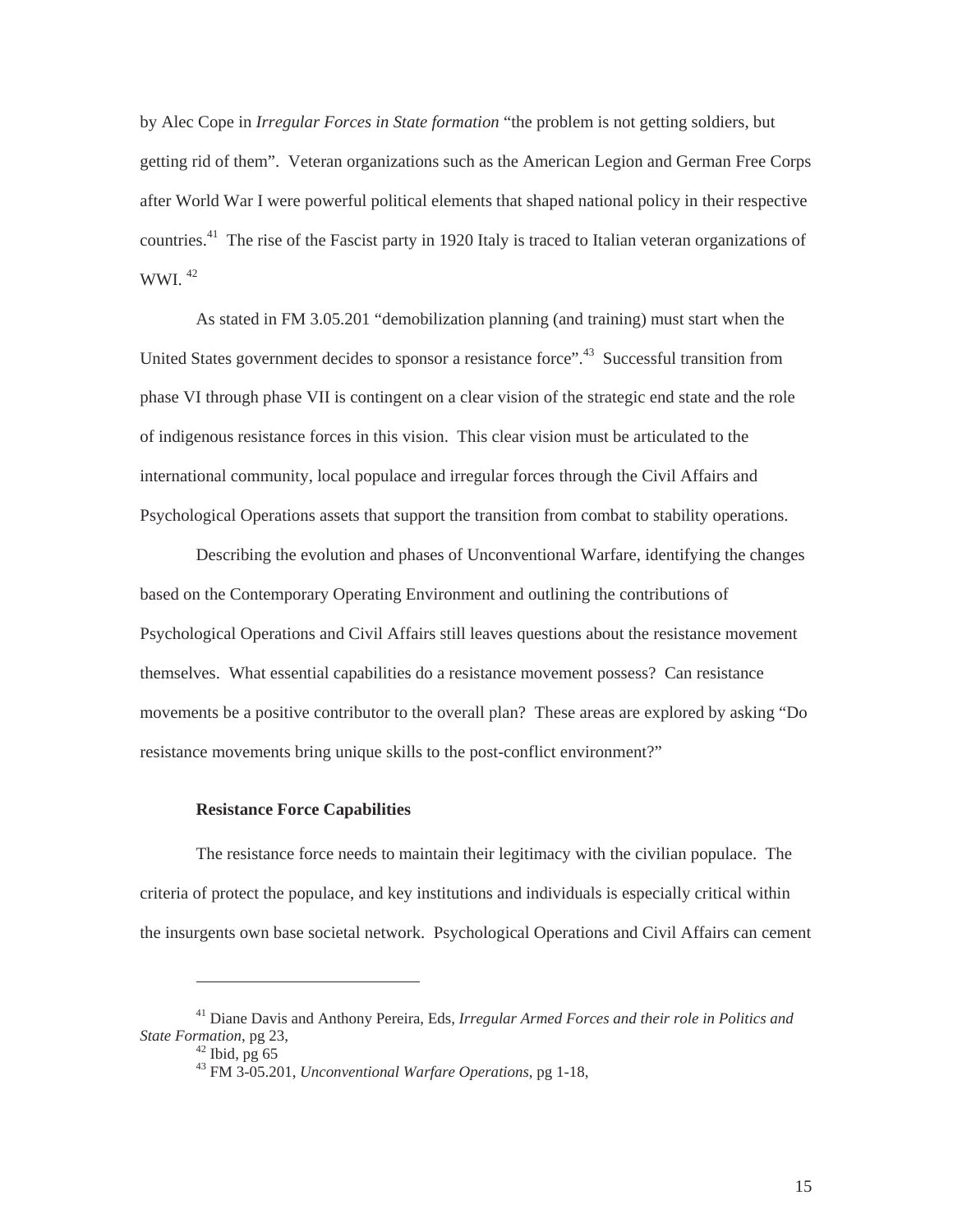the bond between the resistance force, citizens and their new country and should be used, not just to maintain support for the resistance forces, but also to shape them into a wider understanding of their future role in post-conflict.<sup>44</sup>

Evolving international standards related to the conduct of land warfare has drastically enlarged the rights and classification of non-combatants. Cumulatively these changes reduce the effectiveness of military operations against irregular forces. Otherwise stated "the question is whether public opinion on this matter will so constrain military operations that certain kinds of strategy are effectively precluded".<sup>45</sup> US forces unfamiliarity with various tribes, dialects and customs hinder discriminate targeting and apprehension. Indigenous forces have the unique ability to distinguish friend from foe and can work with the civilian populace from a position of creditability that foreign forces cannot match.<sup>46</sup> As outlined in the problem statement, indigenous forces maintain the cultural filters to delineate hostile intent and separate noncombatants from fighters. The ability of indigenous forces to stabilize a region is a linchpin to international recognition and funding. Key to this recognition is to operate within international law. <sup>47</sup>

As we address the capabilities of resistance movements and concurrently identify the positive role irregular forces can play in modern warfare, questions remain about the various insurgent movements themselves. Do insurgencies have a common organizational structure? What are the strengths and weaknesses of an insurgent force and especially their leaders? This will be addressed by asking, "What common elements are shared by resistance movements?" Even with the rapid change seen in the Contemporary Operating Environment, certain

<span id="page-22-3"></span><span id="page-22-2"></span><span id="page-22-1"></span><span id="page-22-0"></span>

<sup>44</sup> FM 3-05.201, *Unconventional Warfare Operations*, pg 1-19. 45 Diane Davis and Anthony Pereira, Eds, *Irregular Armed Forces and their role in Politics and* 

<sup>&</sup>lt;sup>46</sup> Charles Krauthammer, *We don't Peace keep*, Washington Post, 18 December 2001, Accessed 18 December 2003 at [http://www.washingtonpost.com.](http://www.washingtonpost.com/)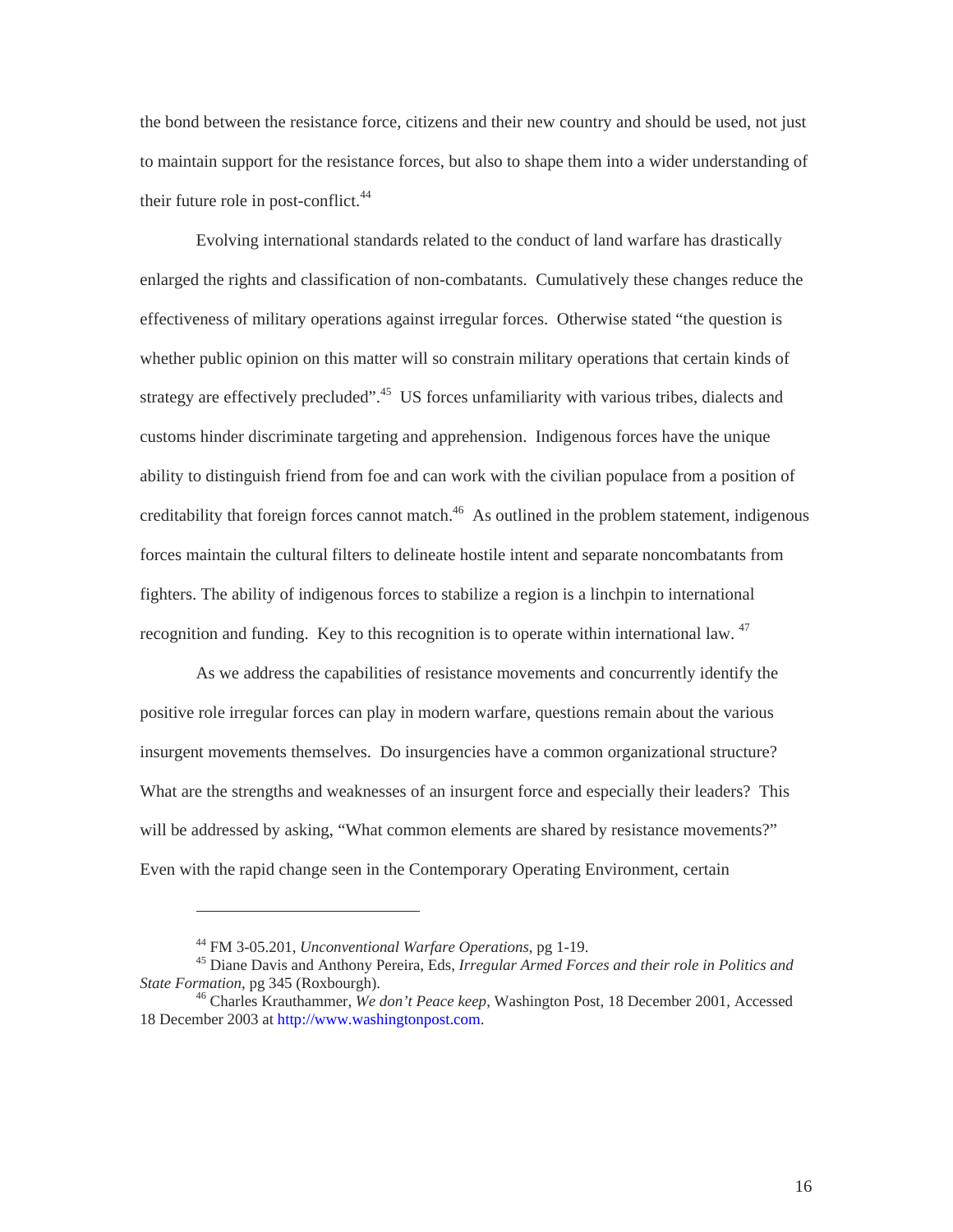<span id="page-23-0"></span>commonalities exist among insurgencies. A military headquarters cannot adequately employ irregular forces without an appreciation of their capabilities, vulnerabilities, structure and leadership.

#### **Organization of Resistance forces**

While the dynamics of each conflict drives the specific structure of the resistance force, leadership functions are spread generally within three branches: political, intelligence and military.<sup>48</sup> The political branch is the visible leadership and public spokesman who rally support to the organization's cause. The intelligence branch is often compartmentalized and is used to both collect information and create subversion in the government.<sup>49</sup> The largest is the military branch where the resistance forces are broken down into Guerilla forces and Auxiliary support personnel. Guerillas are the overt fighting force in the insurgent movement. Auxiliary personnel are the support wing that feeds, transports, houses and hides the resistance members.

The strengths of any resistance movement are in their familiarity of the foe, culture and local terrain. They also have creditability among the local populace based on their affiliation with and treatment of the civilian populace. These attributes are balanced by a limited strategic vision of their end state and the roadmap to reach these ends. "Resistance forces can be dominated by fanatical true believers or even use their cause as a pretense for vendettas or criminal activity against civilian populace".<sup>50</sup> A key aspect of their strength is the goals, methodology and vision of the resistance leadership.

<sup>&</sup>lt;sup>47</sup> Association of the US Army (AUSA)and Center for Strategic and International Studies (CSIS), *Post Conflict Reconstruction Task Framework*, pg 1, Accessed 5 August 2003 at

[http://www.pcpproject.org](http://www.pcpproject.org/). [48](http://www.pcpproject.org/) FM 3-05.201, *Unconventional Warfare Operations*, pg 1-4.

<span id="page-23-3"></span><span id="page-23-2"></span><span id="page-23-1"></span>

<sup>&</sup>lt;sup>50</sup> Davis, Diane and Anthony Pereira, Eds, Irregular Armed Forces and their role in Politics and *State Formation*, pg 347, (Roxobourgh).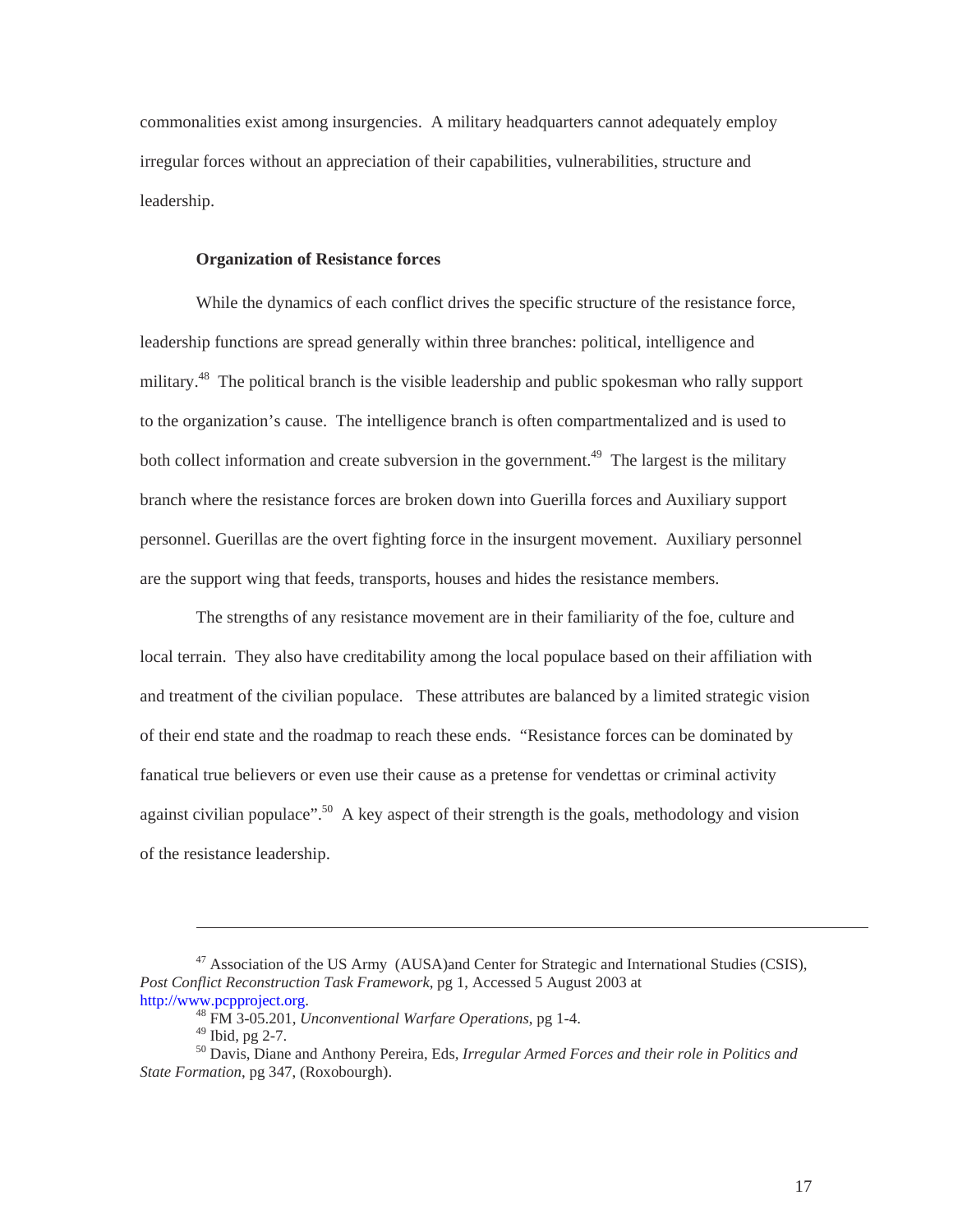Resistance leaders should focus on improving quality of life but often their only desire is personal power. Otherwise stated "Principal objective of the captain was acquisition and or expansion of their military jurisdiction and consolidation of power."<sup>51</sup> This warlord mentality unfortunately represents large numbers of regional leaders and Unconventional Warfare operations should use caution engaging these elements. While the sponsoring of resistance movements will be explored further within Chapter Three, the mentality or ideology of a resistance movement will be discussed next.

Ideology allows irregular forces to identify wrongs in the current system, connect with popular grievances and promote their own brand of government. Specific grievances based on social, economic or political persecution is the building blocks of an insurgency.<sup>52</sup> The fragmented nature of developing countries with the wide variety of tribal, cultural, and geographic separations precludes one all encompassing message. This motivational dynamic playing off social, religious and ethnic bonds is best summed up by Alce Campbell "Ideology is the cheap alternative to expensive labor markets. Troops fighting for causes are often willing to fight and die cheaply."[53](#page-24-2)

This chapter addressed the history, evolution, and traditional applications of Unconventional Warfare up to the end of the Cold war. It then explored the impact of the Contemporary Operating Environment on Unconventional Warfare doctrine to emphasize both the destabilizing and stabilizing capabilities of resistance forces. This dual capability can assist the resistance force transitioning into a post-conflict security force. Next the organization, leadership and dynamics of resistance movement were discussed to delineate the commonalities

<span id="page-24-2"></span><span id="page-24-1"></span><span id="page-24-0"></span>

<sup>51</sup> Ibid, pg 159 (Batalas). 52 United States Department of the Navy, United States Marine Corps, *FMFM 8-2 Counterinsurgency Manual*, Quantico VA, January 1986, pg 3-5.<br><sup>53</sup> Diane Davis and Anthony Pereira, Eds, *Irregular Armed Forces and their role in Politics and* 

*State Formation*, pg 95 (Campbell).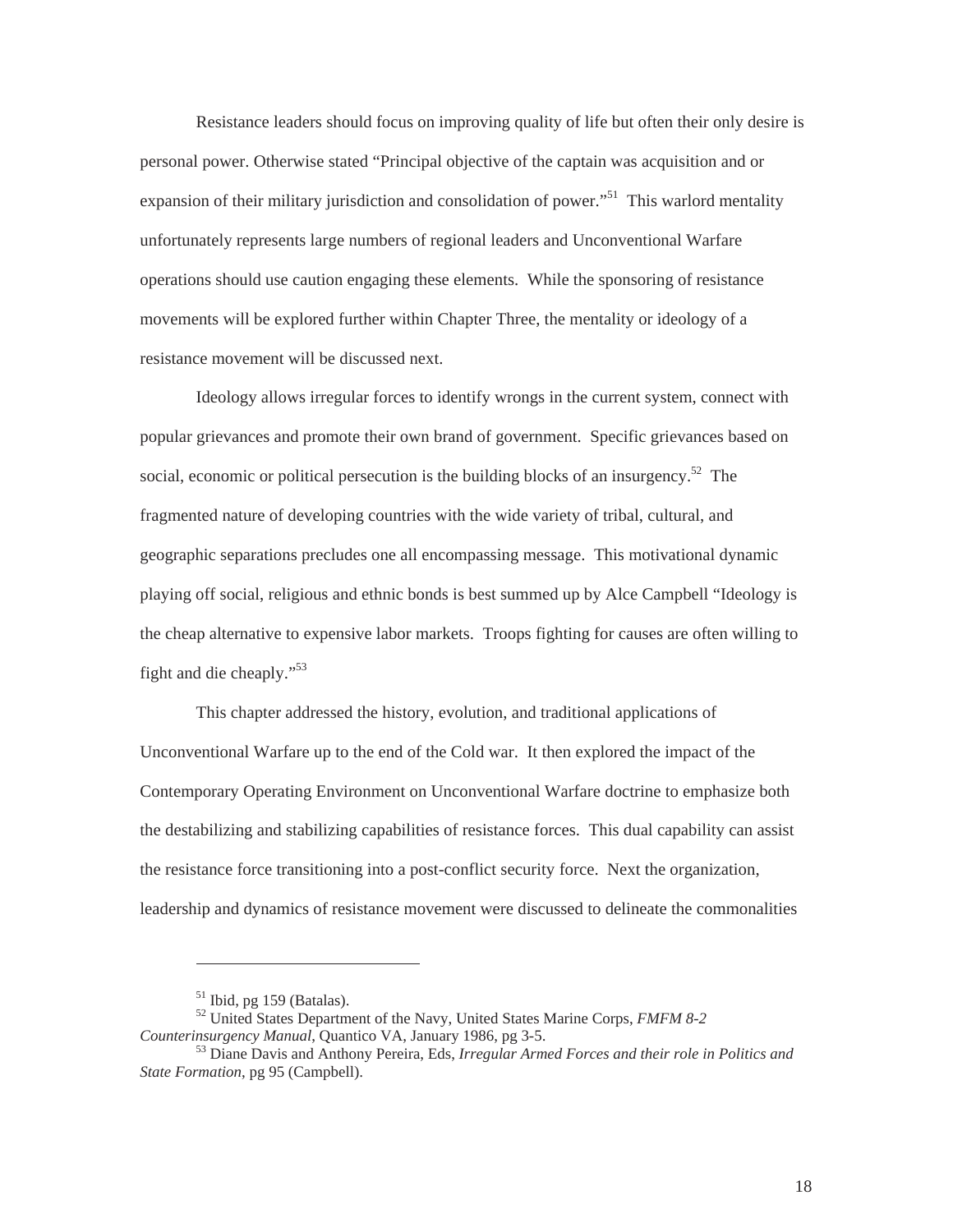among these organizations. The refined results are that Unconventional Warfare maintains the flexibility to adapt to changes in modern warfare, should sustain its integration with Psychological Operations and Civil Affairs, and that phase seven of the Unconventional Warfare framework, demobilization, is the focal point for change.

The increased requirements for stabilizing operations identified within the Contemporary Operating Environment matches the unique capabilities of resistance forces, while the commonalities and organizational structure of the various movements provide a framework for the military to integrate Unconventional Warfare forces into both combat and stability roles.<sup>54</sup> The following case study explores the steps taken by the US to forge the Kurdish Pesh Merga resistance into a functional political and military body. This is accomplished by asking, "Can Special Forces shape resistance force activities toward a common end state?"

<span id="page-25-0"></span><sup>54 ,</sup> Gary M Jones and Christopher Tone, "Unconventional Warfare: Core purpose of Special Forces." pg 7,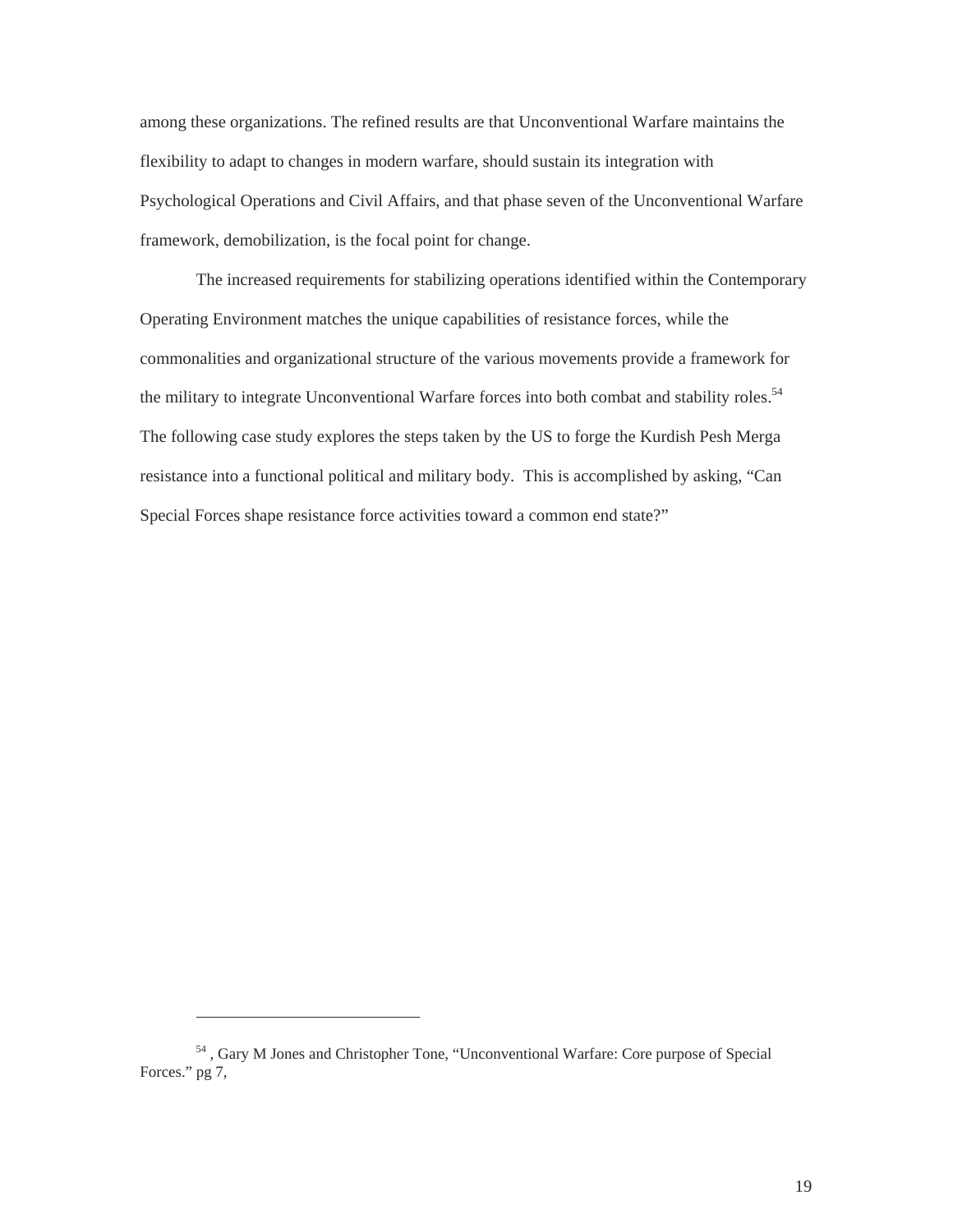## **CHAPTER THREE: Kurdish Unconventional Operations**

<span id="page-26-0"></span>Building upon the foundation created for understanding irregular forces and Unconventional Warfare doctrine, this chapter applies them to an operational setting. Operation Provide Comfort provides a backdrop to assess the suitability of irregular forces for stability operations and the enlargement of Unconventional Warfare doctrine required within the Contemporary Operating Environment by asking "Can Special Forces shape resistance force activities toward an common end state?" To meet these goals, four main points will be addressed.

First, the origins and organization of the Kurdish Pesh Merga is identified by asking, "What are the commonalities of the Kurdish resistance forces?" Next Operation Provide Comfort discusses the Pesh Merga's role in the criteria of protection of populace and protection of key individuals, institutions and infrastructure by asking, "How did Special Forces shape Kurdish forces toward a common goal?" The post Provide Comfort phase from 1996-2003 then discusses the Pesh Merga's consolidation under an umbrella government and a increasing appreciation of their responsibility within the third criteria, reform and reconstitution of local security institutions. Whether these steps facilitated the smooth security transition of Northern Iraq after Operation Iraqi Freedom will be analyzed by asking "Did Operation Provide Comfort improve interoperability during Operation Iraqi Freedom?" Finally, an analysis of the various Kurdish resistance forces and their suitability for post-conflict activities is analyzed through a set of screening criteria by asking "How do you evaluate resistance movements for suitability in postconflict?" To understand the dynamics of the Kurdish resistance, and to successfully superimpose the framework for resistance movements discussed in Chapter two onto the current situation requires a brief history of the Kurdish people, leadership and the three main resistance groups. This background and comparison is conducted by asking, "What are the commonalities of the Kurdish resistance forces?"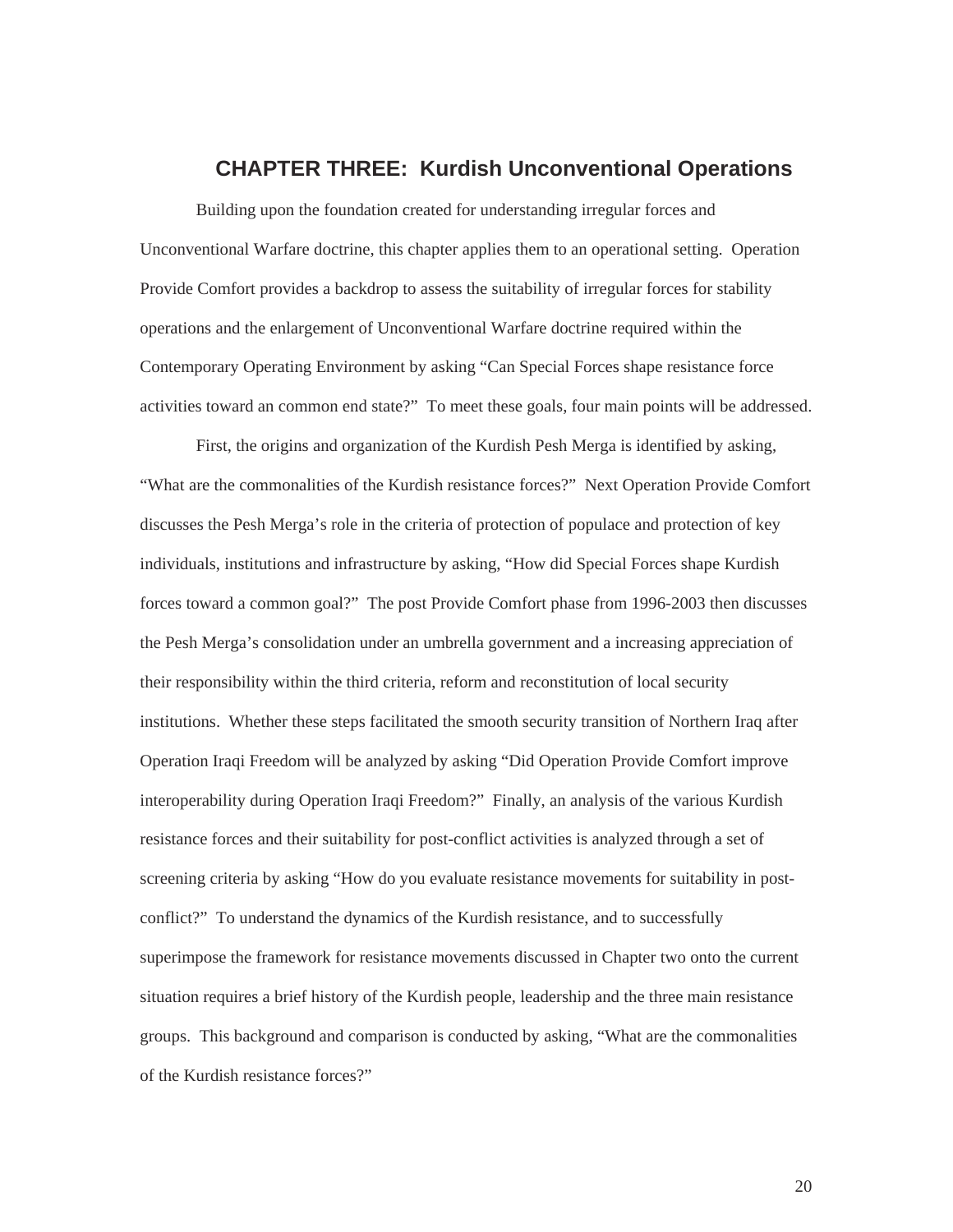#### **Kurdish Pesh Merga**

<span id="page-27-1"></span> $\overline{a}$ 

<span id="page-27-0"></span>The military roots of the Kurdish struggle predate the Ottoman Empire.<sup>55</sup> During the 1980s Iran –Iraq war the Kurdish tribes largely supported the Iranian forces. Iraqi forces retaliated by dropping mustard gas on Kurdish villages in Iraq during  $1987-1988$ <sup>56</sup>. These gas attacks brought international attention to the plight of the Kurds and galvanized the Kurdish hatred of the Baathist government of Iraq. Buoyed by statements of support from President Bush and other international leaders, the Kurds rose up, after Gulf war in 1991, against the Iraqi government and seized several key towns (and oilfields) in Northern Iraq to establish a Kurdish homeland<sup>[57](#page-27-3)</sup>

From August - November 1991, Iraqi units brutally crushed the Kurdish uprising forcing over 1.5 million Kurds to flee the country.<sup>58</sup> Faced with a humanitarian crisis, the US and other nations deployed to Southeast Turkey and Northern Iraq in Operation Provide Comfort in April 1992 to assist the Kurdish refugees. The US developed and utilized leaders within the fragmented Kurdish resistance forces to facilitate this humanitarian effort.<sup>[59](#page-27-5)</sup>

Three main groups dominated Kurdish resistance forces during the 1990s.<sup>60</sup> The Patriotic Union of Kurdistan (PUK), Kurdistan Democratic Party (KDP) and the Patriotic Coalition of Kurdistan (PKK) are the primary groups and they represent a wide range of Kurdish goals, interests, geography and population. Their ideology, organization and actions throughout the

<sup>55</sup> Mehrdad R Izardy, The *Kurds- a concise handbook*, , Washington DC., Taylor and Francis, 1992, pg 3.

<span id="page-27-2"></span><sup>56</sup> Heather L. Wagner, *The Kurds- Creation of the modern Middle East*, , Philadelphia, PA, Chelsea House, 2003, . pg 69. 57 Michael A. Schiesl, *The objective of US Military intervention in Northern Iraq between*

*Operation Desert Storm and Operation Iraqi Freedom*, Command and General Staff College, Fort Leavenworth, KS, June 2003, pg 1.<br><sup>58</sup> L.H. Brune, *America and the Iraq crisis 1991*, Claremont Ill, Regina, 1993, pg 128.

<span id="page-27-6"></span><span id="page-27-5"></span><span id="page-27-4"></span><span id="page-27-3"></span>

<sup>59</sup> Stephen Pelleteri, "Managing strains in the Coalition, What to do about Sadaam?", *Strategic Studies Institute*, 1997, pg 7. 60 Peter Lambert, *The US and the Kurds, Case Studies in US Engagement*, Naval Post Graduate

School, Monterey CA, June 1998, pg 86-87.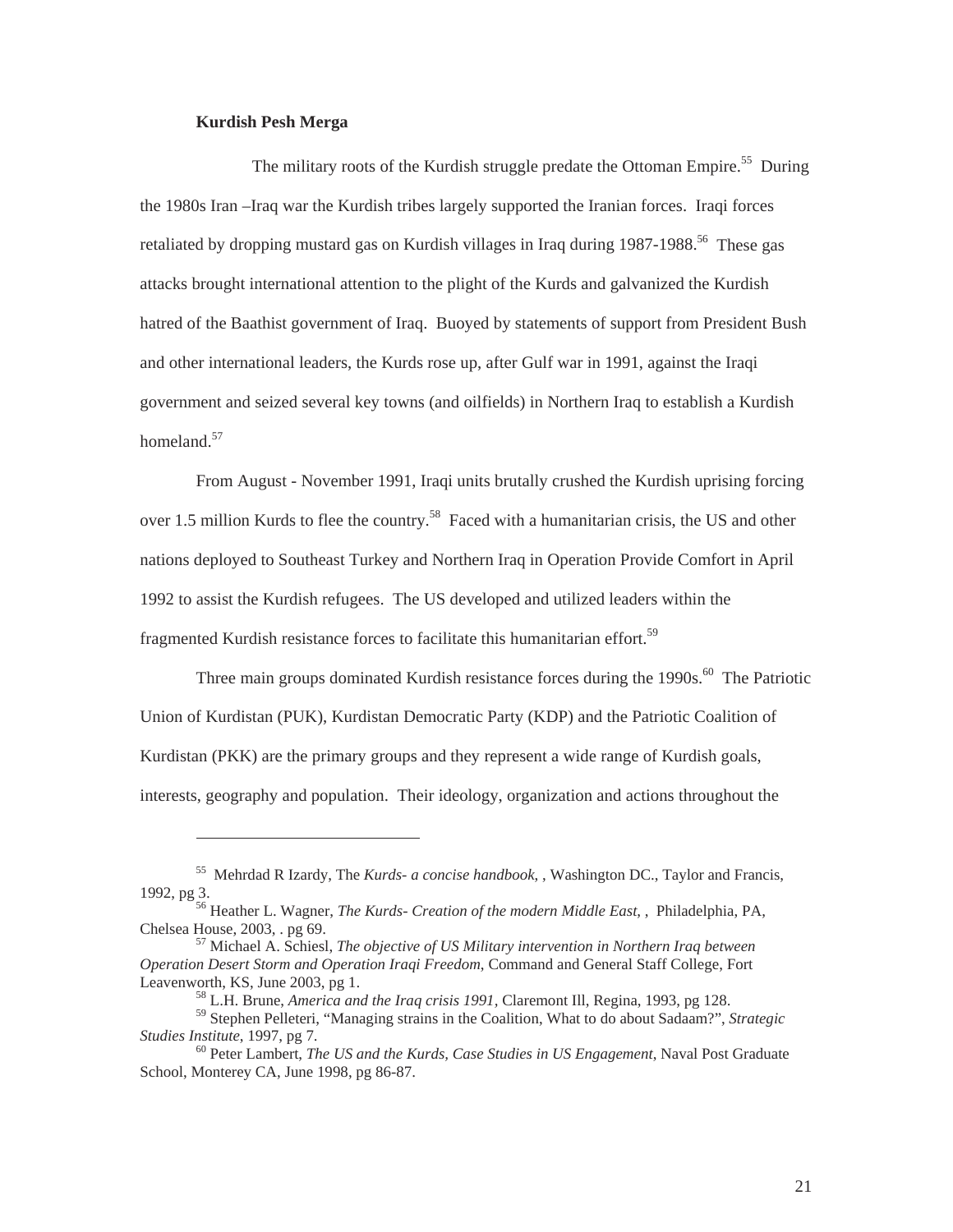years also demonstrate the evolution and transition of resistance movements into insurgent and terrorist organizations.

The Patriotic Union of Kurdistan (PUK) coalesced in the 1980s as a tribal insurgency focused against the Iraqi forces of Saddam Hussein. Their battles with Iraqi soldiers during the 1980 were one of the primary reasons for the destruction of Kurdish villages conducted by the Iraqis after the conclusion of the Iran- Iraqi war. Led by Jalal Talabani, they are more modern and less focused on tribal or religious leaders. While maintaining strong ties to Iran, they look to a more modern future for the Kurds.<sup>[61](#page-28-0)</sup>

The second main Kurdish group is the Kurdish Democratic Party, which gains its power from its tribal and religious grass roots with the clerics, sheiks and land.<sup>62</sup> The KDP is based within the powerful Barzani clan and is currently led by Masoud Barzani. Both the Patriotic Union of Kurdistan and Kurdish Democratic Party are resistance movements that transitioned into insurgencies and coalesced into a legitimate semi-autonomous Kurdish governing body.

This contrasts with the Patriotic Coalition of Kurdistan (PKK), which is focused on Kurdish rights within Turkey and has conducted a long insurgency campaign against the Turkish government. The Patriotic Coalition of Kurdistan is not tribal but politically organized, and is the most violent and modern of the Kurdish resistance forces.<sup>63</sup> The Patriotic Coalition of Kurdistan was founded as a resistance movement and has degenerated into a terrorist organization due to its lack of strategic vision based on legitimate methodology and a desire to provide protection and basic services for their following.<sup>64</sup> In large part the different political directions taken by the three organizations (PUK, KDP, and PKK) are directly related to the vision of their leadership.

<span id="page-28-1"></span>

<span id="page-28-3"></span><span id="page-28-2"></span>

<span id="page-28-0"></span><sup>&</sup>lt;sup>61</sup> Mehrdad R. Izardy, The *Kurds- a concise handbook*, pg 207.<br><sup>62</sup> Ibid, pg 206.<br><sup>63</sup> ibid, pg 207.<br><sup>64</sup> Heather L Wagner., The Kurds- Creation of the modern Middle East, pg 63.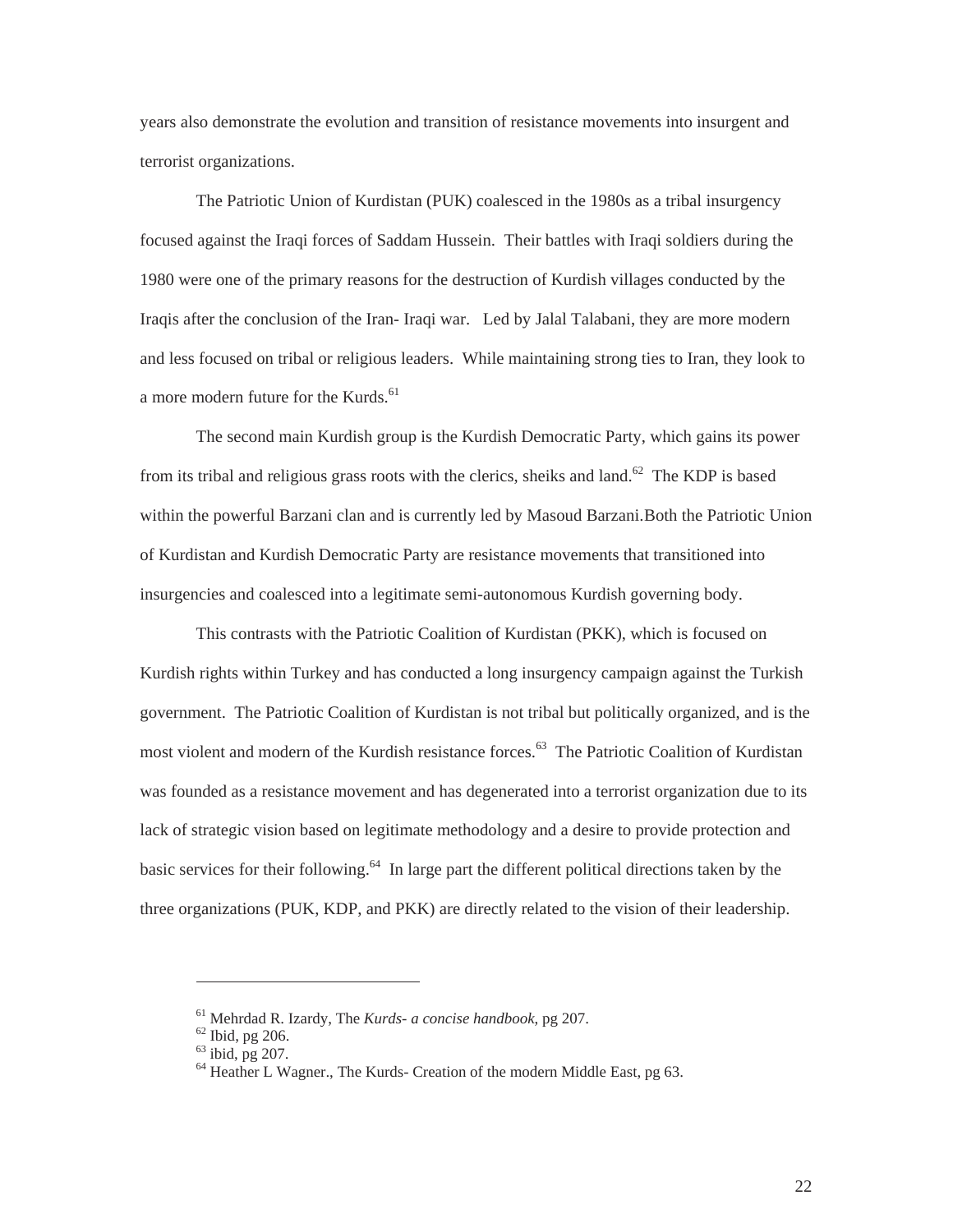The Kurdish leadership has long been torn between tribal affiliation, religious and secular differences. The tribal aspects inhibit a meritocracy and tend toward nepotism, provincialism and sectarianism.<sup>65</sup> Masoud Barzani of the Kurdish Democratic Party and the Patriotic Union of Kurdistan leader Jalil Talabini has slowly coalesced into one overarching organization. These leaders control military actions, but also have evolved into political figures and visible spokesmen for their movement.

The first attempt at a Kurdish representative government was in 1991 as the Kurdish Democratic Party and Patriotic Union of Kurdistan formed the Kurdish Front. Iraq answered with a blockade of Kurdish lands that weakened the Kurdish tribes, but left a political, security, and judicial power vacuum that the Kurds exploited.<sup>66</sup> The Iraqi forces followed this blockade with a ground attack in August 1991 that forced thousands to flee to Southern Turkey. These attacks created the conditions for Operation Provide Comfort where US forces shaped and coordinated Kurdish forces toward common humanitarian goals.<sup>67</sup> The development of Kurdish forces was based on flexible interaction, local empowerment and facilitated by the training and skill sets Special Forces soldiers possess. The interaction between Special Forces and the Kurdish forces is evaluated by asking, "How did Special Forces shape Kurdish forces toward common goals?" This question will be addressed by first setting the conditions and background, then describing Operation Provide Comfort in terms of the three elements of Flexible interaction, Local empowerment and Special Forces unique skill sets.

<span id="page-29-0"></span>

<span id="page-29-2"></span><span id="page-29-1"></span>

<sup>&</sup>lt;sup>65</sup> Mehrdad R. Izardy, The *Kurds- a concise handbook*, pg 206.<br><sup>66</sup> Peter Lambert, *The US and the Kurds, Case Studies in US Engagement*, pg 85.<br><sup>67</sup> Gordon Rudd, *Operation Provide Comfort: One more tile in the mosaic* Army Center for Military History, 1997, pg 15.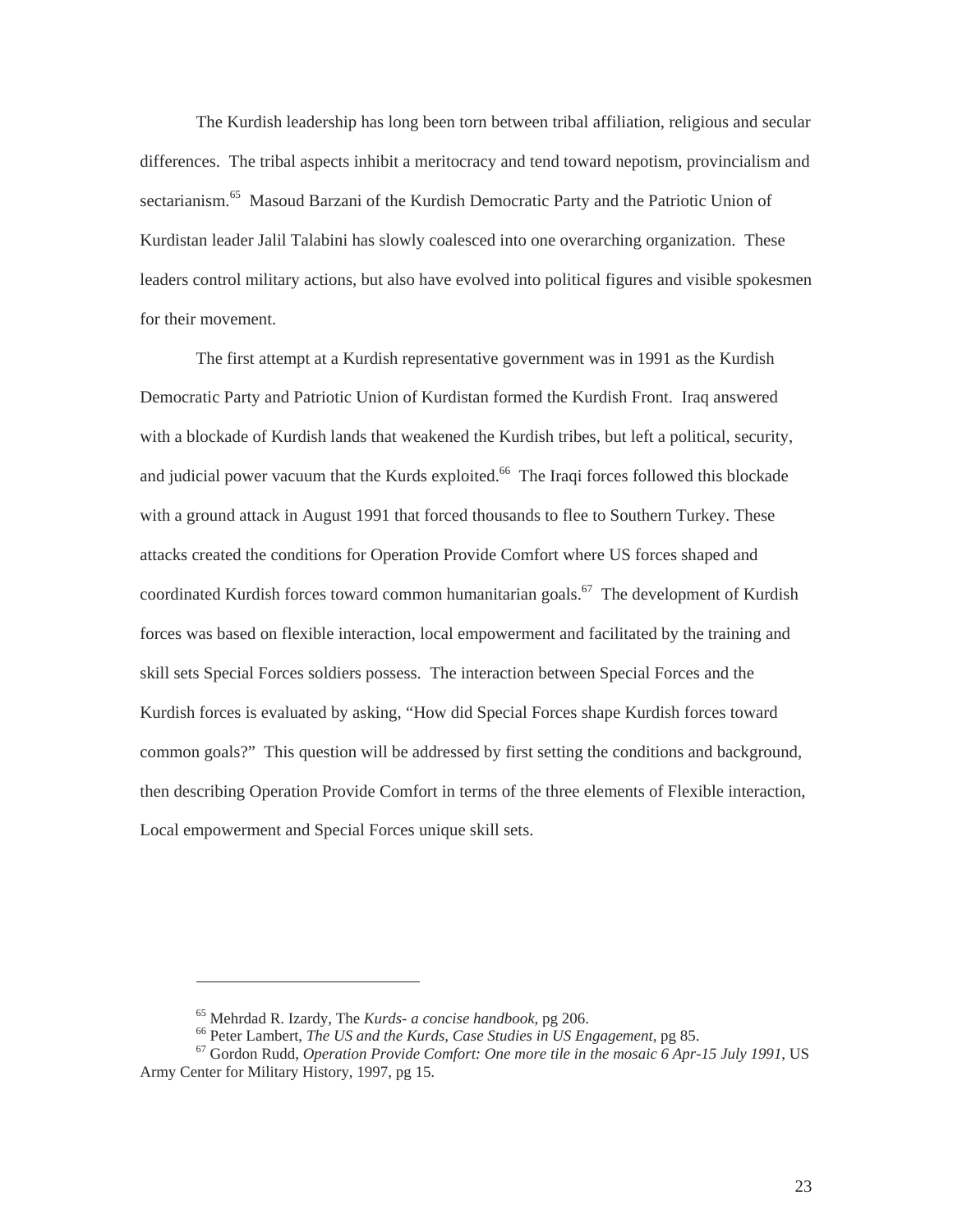#### **Operation Provide Comfort**

<span id="page-30-0"></span>The plight of Kurdish refugee families led to the United Nations to pass Resolution 688 that identified a requirement for humanitarian intervention.<sup>68</sup> The resolution gave the US a mandate to lead a coalition of 30 countries and over 12,000 US soldiers that eventually entered Northern Iraq in April 1992.<sup>69</sup> This operation had both a military role of deterring Iraqi forces and a humanitarian relief mission.<sup>70</sup> The U.S. forces under the command of LTG Shalikaveli created a no-fly zone north of the  $36<sup>th</sup>$  parallel in Iraq and a ground security zone in the mountains regions of Iraq bordering Turkey.<sup>71</sup> The flexible interaction of the coalition leadership with the Kurdish forces contributed to the success of Operation Provide Comfort.

The Joint Task Force Alpha commander BG Potter was tasked with providing access to both the humanitarian assistance camps and later the Kurdish resettlement back to Iraq.<sup>72</sup> The US commanders were frustrated by the fragmented nature of Kurdish tribal society. Even the most routine decisions had to be agreed upon by all tribal leaders. Both Commanders slowly engaged this problem by using soldiers from  $10<sup>th</sup> SFG$  to develop Kurdish leadership and indigenous organizational structure within each of the camps.<sup>[73](#page-30-6)</sup>

Local empowerment ensured Kurdish mayors, civil authority and security forces all consisting of Kurdish personnel were formed, trained and employed within the camps. Riots and injuries surrounded the food distribution process until Special Forces organized the process using

<span id="page-30-3"></span><span id="page-30-2"></span><span id="page-30-1"></span>

<sup>&</sup>lt;sup>68</sup> Heather L. Wagner, *The Kurd- Creation of the modern Middle East*, pg 108.<br><sup>69</sup> House of Representatives, Armed Forces Committee, Report of LTG John Shalikashvili, *DOD Relief for Kurds in Iraq*, Washington DC, 4 Se

<sup>&</sup>lt;sup>70</sup> Michael A. Schiesl, *The objective of US Military intervention in Northern Iraq between* 

<span id="page-30-4"></span>*Operation Desert Storm and Operation Iraqi Freedom,* , pg 4.<br><sup>71</sup> LTG Shalikavili was the Deputy EUCOM commander at the time of Operation Provide<br>Comfort. His JTF A Commander (BG Potter) was the SOCEUR commander.

The STF TTF Community comment of Society Armed Forces Committee, Report of LTG John Shalikashvili, *DOD Relief for Kurds in Iraq,* pg 11. 73 Ibid, pg 17.

<span id="page-30-6"></span><span id="page-30-5"></span>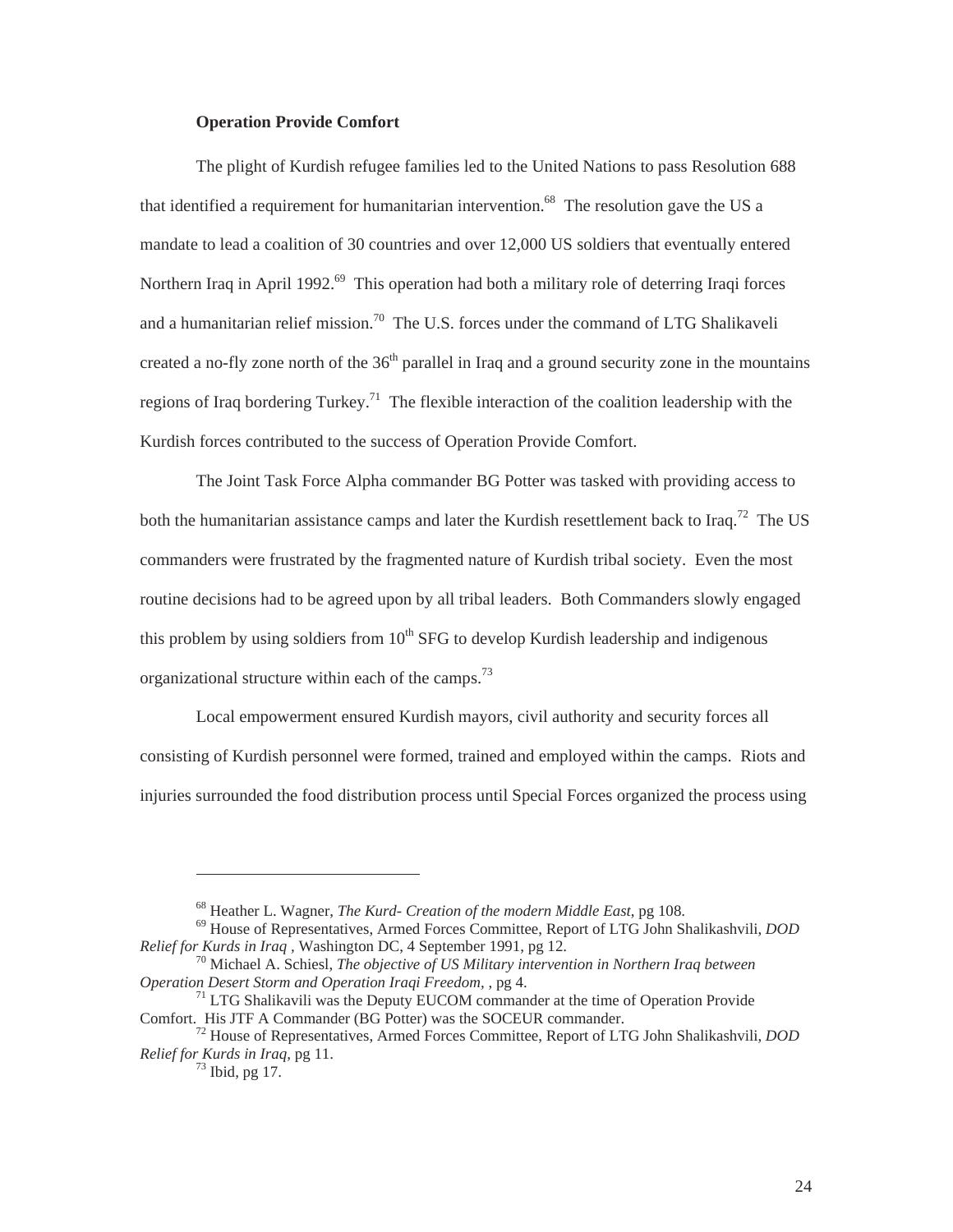Kurdish leaders and subsequently held the leaders accountable for camp administration.<sup>74</sup> The organizational, interpersonal and cultural skills essential for success in Unconventional Warfare and Foreign Internal Defense proved essential during Operation Provide Comfort. As stated by a Special Forces NCO in the Provide Comfort AAR, "The skills learned in UW/FID training proved invaluable in working with the Kurds".<sup>75</sup> These unique skills sets of Special Forces soldiers were the third foundation of success.

Special Forces also integrated the activities of numerous Non Governmental Organizations (NGOs) that help in medicinal, food and water distribution and reconstruction. As stated by LTC Rudd from the Center for Army History "The Special forces units brought cohesion and management to efforts already in progress and introduced them where they were not present". These efforts cemented the relationship between the Special Forces soldiers and Kurdish leadership, and forced the diverse Kurdish elements to develop infrastructure to provide security and basic services. These efforts eventually galvanized the various Kurdish leaders to coalesce into an umbrella organization in order to win legitimacy and a voice at the international  $level.<sup>76</sup>$  $level.<sup>76</sup>$  $level.<sup>76</sup>$ 

With Provide Comfort providing the backdrop, the Kurds conducted elections in May 1992. Barzani from the Kurdish Democratic Party won a slight advantage, but more importantly the Talabani led Patriotic Union of Kurdistan abided by the results and agreed to power sharing agreements under the auspices of the Kurdish Regional Government (KRG). This power sharing resulted in a de-facto shadow government within Iraq.<sup>77</sup> The KRG began to provide basic services for the Kurdish people thus meeting criteria one; protection of populace and criteria two,

<span id="page-31-3"></span><span id="page-31-0"></span><sup>74</sup> Gordon Rudd, *Operation Provide Comfort: One more tile in the mosaic 6 April – 15 July 1991,*

pg 15. 75 Department of Defense, US Army JFK Special Warfare Center, *Operation Provide Comfort*

<span id="page-31-2"></span><span id="page-31-1"></span><sup>&</sup>lt;sup>76</sup> Peter Lambert, *The US and the Kurds, Case Studies in US Engagement*, pg 86.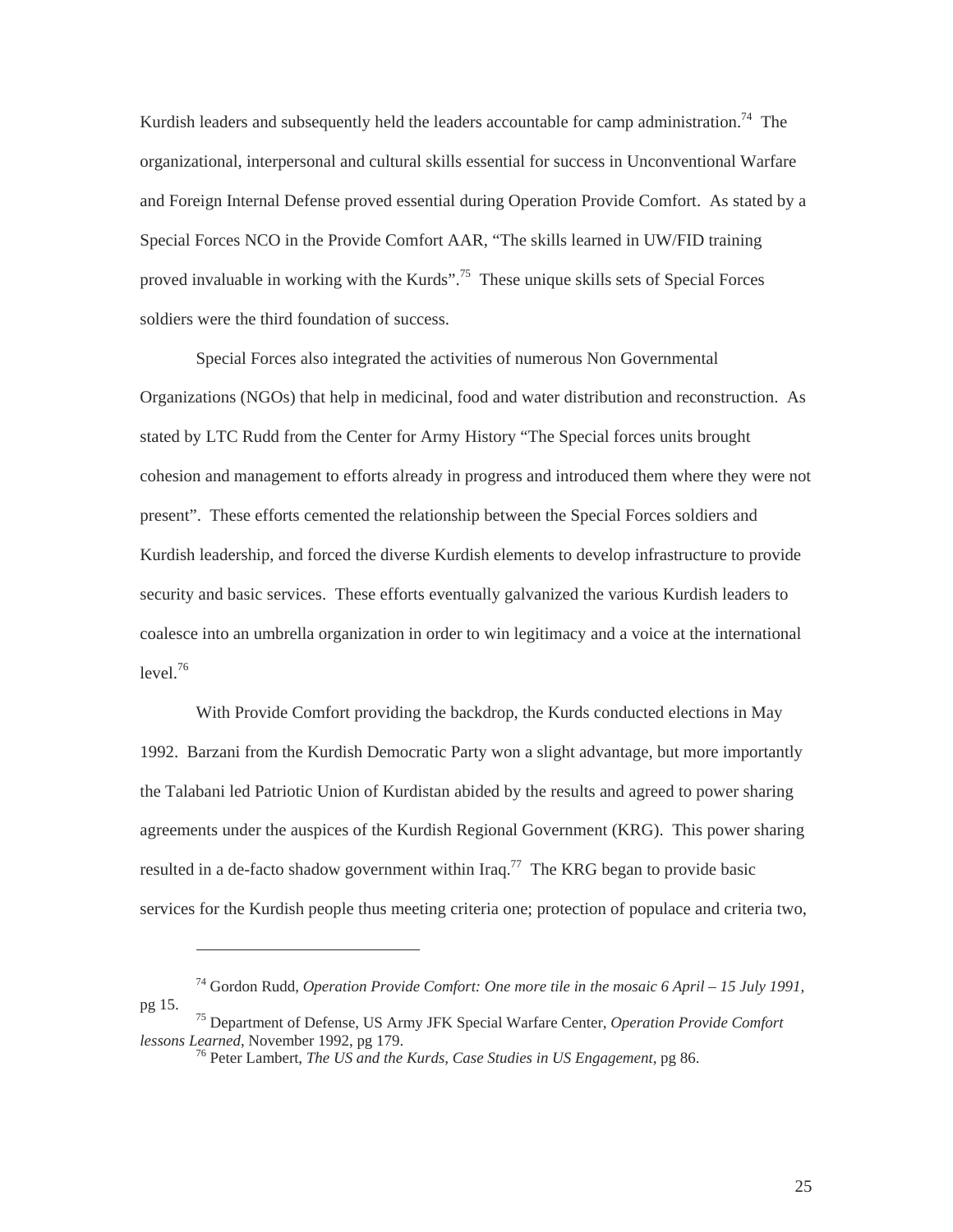<span id="page-32-0"></span>protection of key institutions and individuals. These steps increased the creditability and legitimacy of the Kurdish Regional Government. This power sharing arrangement was supported by US diplomatic efforts and the military forces located in Turkey and Northern Iraq. As stated by Department of State spokesman Ken Burns, "… work to create stability in northern Iraq without Sadaam's forces in play."<sup>78</sup>

The Special Forces contingent in Zakho, Northern Iraq departed in August 1996 ending ground military interaction until pre Operation Iraqi Freedom.<sup>79</sup> The air cover provided by Operation Northern Watch over the Kurdish autonomous regions continued the US military interaction with the Kurdish Pesh Merga's. While authors have speculated about US goals toward the Kurdish Pesh Merga and the associated autonomous Kurd regions, "The safe haven was to be use as a intelligence platform, and a staging base for the destabilization of the regime and eventual overthrow of Hussein".<sup>80</sup> The military bonds created and sustained through the 1990s paid dividends during Operation Iraqi Freedom. This will be explored by asking "Did Operation Provide Comfort improve US- Kurd interoperability during Operation Iraqi Freedom?"

### **Operation Iraqi Freedom**

 $\overline{a}$ 

The US military contacts established during 1990s with the Kurdish Pesh Merga set the conditions for the smooth interaction of Special Forces with the Pesh Merga and their integration with US combat operations during Operation Iraqi Freedom.<sup>81</sup> The Kurdish shadow government used the Pesh Merga fighters to control looting and protect vital institutions during the transition

<span id="page-32-2"></span><span id="page-32-1"></span><sup>77</sup> Mark Cowell, "Turks says Bush rejects Kurdistan", *New York Times*, 4 September 1992. 78 Nicolas Burns, DOS spokesperson, News Conference, 23 September 1996, in Scheisel

Monograph.

<span id="page-32-4"></span><sup>79</sup> Michael A. Schiesl, *The objective of US Military intervention in Northern Iraq between Operation Desert Storm and Operation Iraqi Freedom,* pg 5.<br><sup>80</sup> Scott Ritter, *Endgame, Solving the Iraq problem once and for all*, New York, Simon and

<span id="page-32-3"></span>Schuster, 1999, pg 133.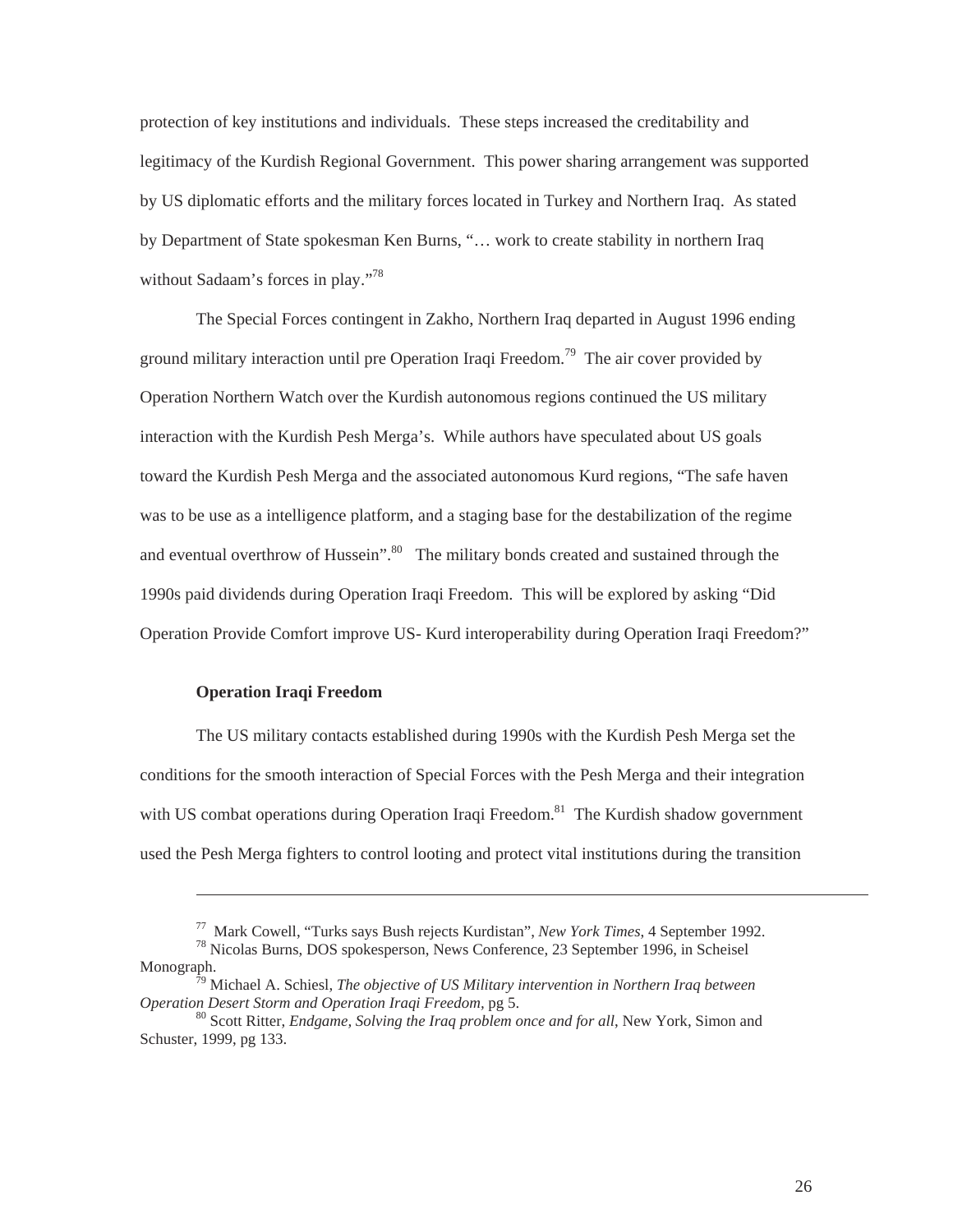<span id="page-33-0"></span>period after defeat of the Iraqi military.<sup>82</sup> The growth, development and interaction of the Kurdish Pesh Merga from Operation Provide Comfort to Operation Iraqi Freedom allowed them to protect the populace, institutions and leadership. While the relationships developed during the 1990s provided a framework for Special Forces to superimpose military operations with the Kurdish Pesh Merga during Operation Iraqi Freedom, the long term challenge is to maintain influence, and close relationships with a resistance group during the long road through reconstruction.

The US military must carefully assess whether an insurgent group understands its role to promote a stable and safe environment leading to a strong nation or merely focuses on their own power and profit. This assessment should be a linchpin decision to determine which resistance forces is the 'force de jour' for post-conflict security operations. If we admit that success in postconflict is based on the resistance forces commitment to a stable and secure nation, we must acknowledge the criticality of evaluating the various resistance forces. This is accomplished by asking, "How do you evaluate various resistance forces for suitability in post-conflict security operations?"

#### **Screening criteria for resistance forces**

-

The military pressures of the Iraqi Baathist forces and the political requirements for one voice drove the different Kurdish political groups to set aside their differences.<sup>83</sup> The search for international legitimacy and a political influence caused the Patriotic Union of Kurdistan/Kurdish Democratic Party coalition to expel the Patriotic Coalition of Kurdistan in October 1992 due the

<sup>&</sup>lt;sup>81</sup>, Jamie McIntrye, *Pentagon officials: Special Forces in Northern Iraq*, CNN Washington Bureau, 30 JAN 2003, Accessed 20 December 03 at http://www.cnn.com.

<sup>&</sup>lt;sup>82</sup> Cagaptay Saner, *US and Kurdish Forces keep Iraq Northern Front Stable*, Washington Institute for Near East Policy, 7 April 2003, pg 1.

<span id="page-33-2"></span><span id="page-33-1"></span><sup>&</sup>lt;sup>83</sup> Stephen Pelleteri, "*Managing strains in the Coalition, What to do about Sadaam?"* pg, 7,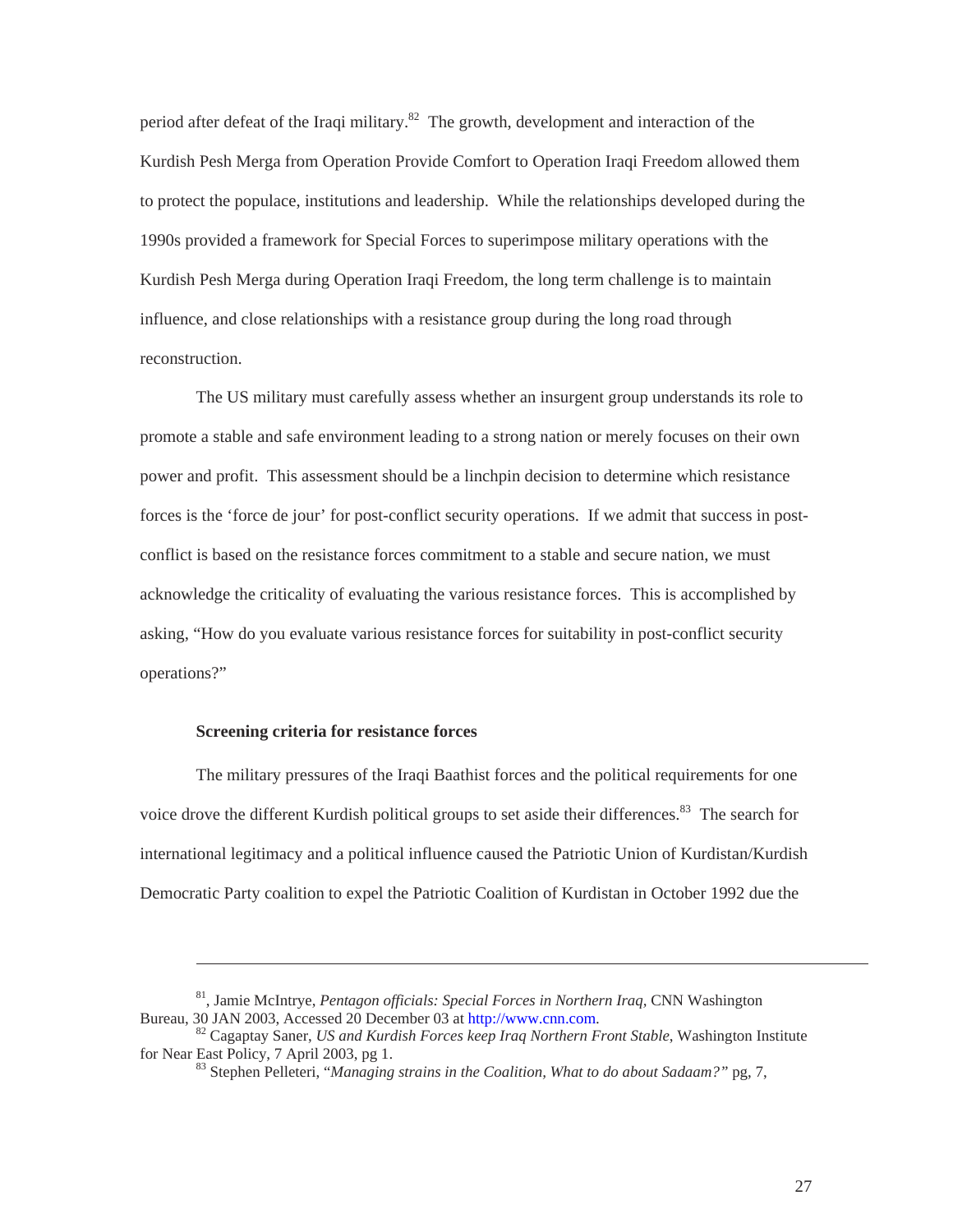Patriotic Coalition of Kurdistan's continued support of terrorism within Turkey.<sup>84</sup> The umbrella Kurdish Regional Government (KRG) understood that to maintain international support for the Kurdish movement the Pesh Merga must renounce terrorism and adhere to international norms of military and political behavior. These actions demonstrate an increasing cooperation and understanding of the requirements to be recognized as a legitimate force.

The Patriotic Coalition of Kurdistan was not a suitable resistance movement. The Patriotic Coalition of Kurdistan's dependence on terrorism and unwillingness to seek a negotiated settlement excluded them from U.S. military or political support. This exclusion caused a backlash of Patriotic Coalition of Kurdistan attacks against the Kurdish Regional Government but also was a bellwether moment that galvanized the Kurdish coalition.<sup>85</sup> The Kurdish Regional Government (KRG) within Iraq united behind a common set of goals, norms and vision. This gradual sophistication of the Kurdish Pesh Merga suggests a model that can be used to evaluate other resistance forces.

When conducting an analysis of irregular forces for suitability in a post-conflict security role, the following four tenets should be addressed: Acceptance of Rule of Law; Acceptance of Representative Government; Cross cultural Support Base within the target country; and Unity of Effort within the resistance forces. $86$ 

Using these four tenets as an examination tool, it is obvious the Patriotic Coalition of Kurdistan was a force not willing to accept the responsibility of a creditable and legitimate resistance movement. In addition, the Patriotic Coalition of Kurdistan maintained their power

<span id="page-34-2"></span><span id="page-34-1"></span><span id="page-34-0"></span>

<sup>&</sup>lt;sup>84</sup> Peter Lambert, *The US and the Kurds, Case Studies in US Engagement*, pg 88.<br><sup>85</sup> Chris Hedges, "An odd alliance subdues Turkish Kurds rebels, *New York Times*, 24 November 1992", pg 1.  $\frac{86}{6}$  As with the monograph criteria, the above four tenets are embedded within the CSIS Framework

for Post Conflict and are also derived from Joint doctrine (JP3-07, MOOTW, pg II5-7) and Joint Stability and Support Operational Concepts, pg B-7-A-7.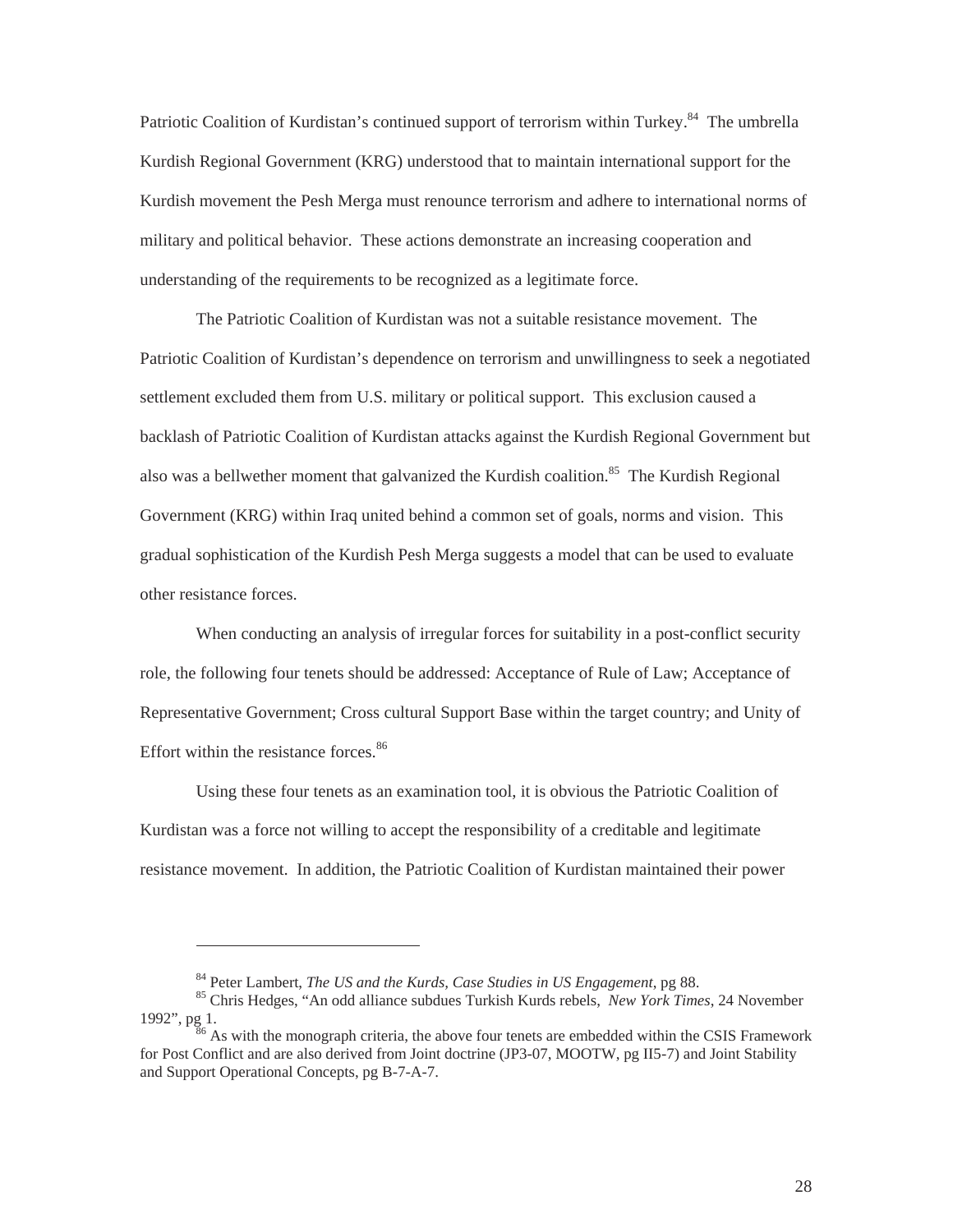base through criminal activity.<sup>87</sup> This contrasts with the Patriotic Union of Kurdistan and the Democratic Party of Kurdistan, which coalesced into a de-facto government. Resistance forces committing to these four tenets can lead to their integration into stability operations and the creation of a stable, legitimate social structure.

Any screening must take into account both the cultural, moral and political norms of the irregular forces.<sup>88</sup> Acceptance and tolerance of individual rights, peaceful dissent and democratic principles form the framework of any assessment. The end state should be a force inoculated in representative government and the rule of law.

Working with indigenous forces through Unconventional Warfare or Humanitarian Assistance as in Operation Provide Comfort can provide the working framework to build affiliation, bonds and influence with resistance forces.<sup>89</sup> These operations provide an opportunity for the resistance force to enhance their coordination with conventional forces, and develop an appreciation of their role in post-conflict reconstruction. Concurrently the resistance force adapts their behavior in order to receive creditability leading to legitimacy and a constructive role in the post-conflict environment.

Special Forces interaction with the Kurdish leadership during Operation Provide Comfort shaped the Kurdish appreciation of role in re-establishing civil order. Or as stated in the Operation Provide Comfort AAR, "Employing the Kurd leaders also gave Special Forces an indirect authority over them".<sup>90</sup> The end result was that the Kurdish coalition was ready and able to re-establish order after the fall of Saddam Hussein during Operation Iraqi Freedom, thus

<span id="page-35-2"></span><span id="page-35-1"></span><span id="page-35-0"></span>

<sup>&</sup>lt;sup>87</sup> Heather L. Wagner, *The Kurds- Creation of the modern Middle East*, pg 63.<br><sup>88</sup> FM 3-07, *Stability Operations and Support Operations*, Department of the Army, Washington DC, February 2002, pg 3-7

<sup>89</sup> House of Representatives, Armed Forces Committee, Report of LTG John Shalikashvili, *DOD Relief for Kurds in Iraq,* pg 17.

<span id="page-35-3"></span><sup>90</sup> Gordon Rudd, *Operation Provide Comfort: One more tile in the mosaic 6 April – 15 July 1991*, pg 16.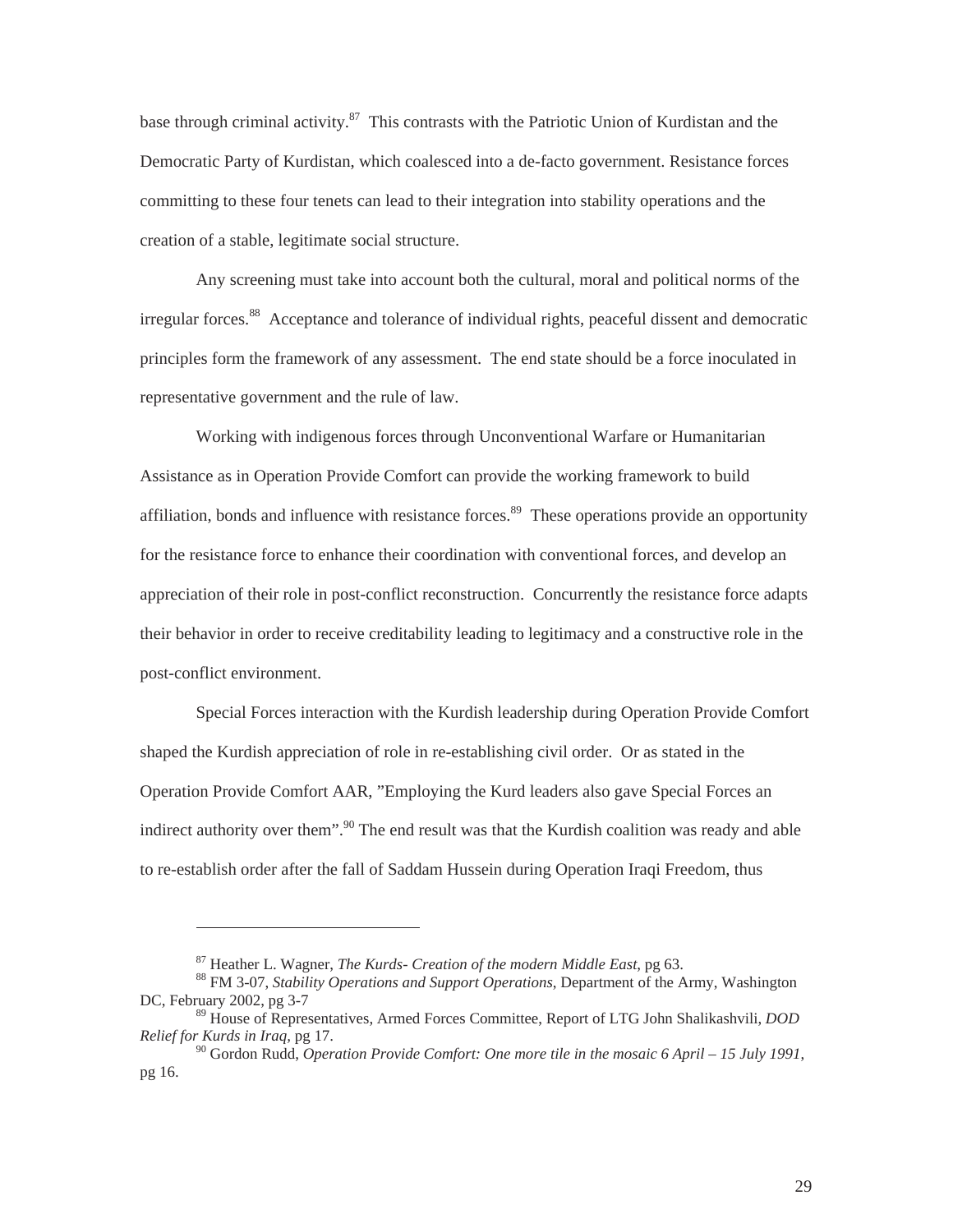validating the primary research question concerning the criticality of indigenous organizations in stability operations.

Operation Provide Comfort identified the flexibility required of Unconventional Warfare within the Contemporary Operating Environment. This flexibility and the commonality of indigenous focused activities are reinforced during Operation Provide Comfort. Several Special Forces soldiers in the Joint Task Force-A remarked that their required operational duties and responsibilities in Kurdish areas are essentially the same as those prepared for in Foreign Internal Defense/Unconventional Warfare training.<sup>91</sup> Flexible interaction, local empowerment and Special Forces unique skills were the keys that answered the second tertiary question, "How did Special Forces shape Kurdish forces toward a common goal"?

Interaction with the Kurdish resistance forces also demonstrated the need for Unconventional Warfare doctrine to address both combat and stability roles. Pesh Merga fighters understood their importance and role in combat operations. Special Forces organized and developed the Pesh Merga's recognition of their role in stability operations. Analysis of Operation Provide Comfort reinforced the leadership and mentoring role of Special Forces as they influence and shape the resistance leadership's appreciation of legitimate methods and military cooperation.<sup>92</sup> This analysis was conducted by answering the third tertiary question "Did" Operations Provide Comfort improve interoperability during Operations Iraqi Freedom?"

Viewing the case study within criteria one, protection of populace and criteria two, key infrastructure and individuals, the Pesh Merga transitions from loosely organized fighters to security forces protecting their civilian populace. The Kurdish leadership came to realize their responsibility in stability operations by coalescing into a semi autonomous government and

<sup>91</sup> Department of Defense, US Army JFK Special Warfare Center, *Operation Provide Comfort lessons Learned*, , November 1992, pg 179.

<span id="page-36-1"></span><span id="page-36-0"></span><sup>&</sup>lt;sup>92</sup> Ibid, pg 187-188.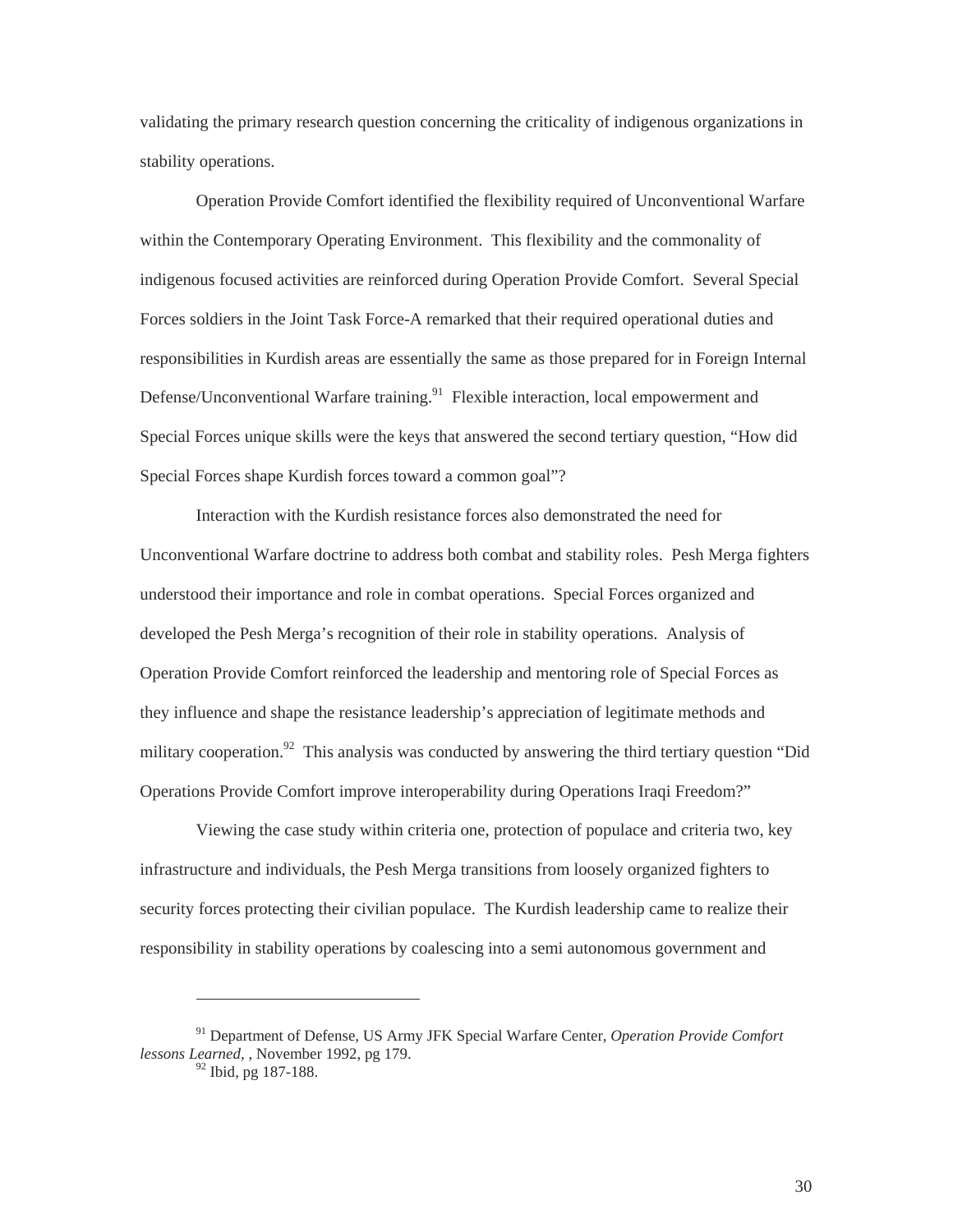expelling the Patriotic Coalition of Kurdistan forces from their organization. By purging their group of the terrorist Patriotic Coalition of Kurdistan they validated the importance of criteria three, reform and Reconstitution of security force.

The accompanying screening criteria provided a sieve to evaluate the resistance forces and assist in the key question "How do you evaluate resistance movements for suitability in postconflict?" In Operations Provide Comfort, US forces assisted the diverse resistance elements to coordinate activities, develop appreciation of rule of law and coordinate their military and political activities. Taken together, the analysis clearly supports the secondary question of "Can Special Forces shape resistance activities toward an overall combined end state."

Unconventional Warfare forces operating in the Contemporary Operating Environment should be able to conduct the full spectrum of military operations. While irregular forces are conducting offensive operations (Raids and Sabotage) against the government, they should concurrently provide for and improve the lives of their non-combatant supporters and dependents.<sup>93</sup> The dual requirement of concurrent combat operations and stability operations reinforces the evolution of modern warfare identified in Chapter Two and highlights the change needed for Unconventional Warfare doctrine to bridge the gap between combat and stability operations. The next chapter will build upon this duality to complete the bridge between destabilizing and stabilizing operations by describing how and when resistance forces should transition to a stability role.

<span id="page-37-0"></span><sup>93</sup> FM 3-05.201*, Unconventional Warfare Operations*, pg 1-16.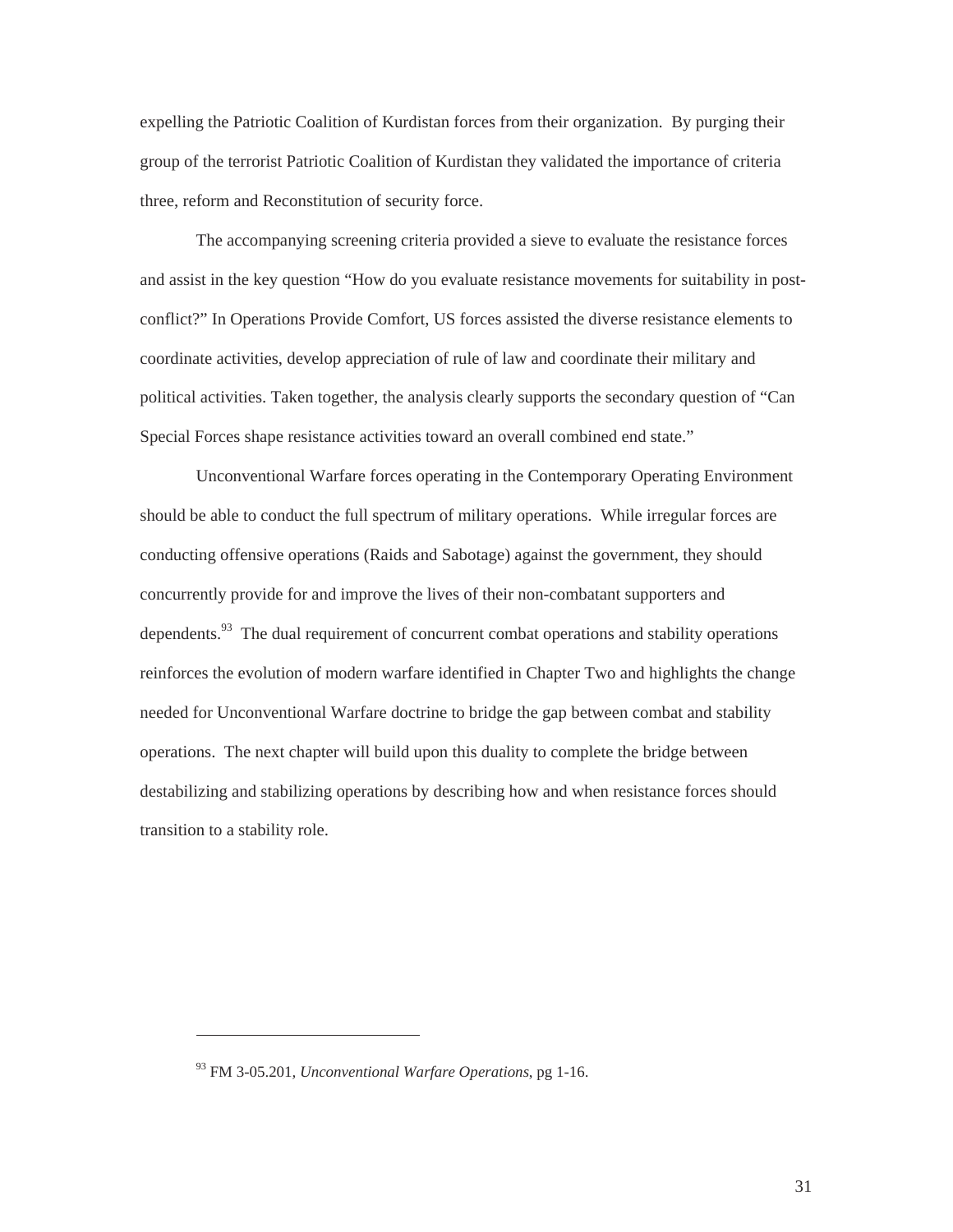## **CHAPTER FOUR: Mechanics of Change**

<span id="page-38-0"></span>With the conditions set for understanding how the Contemporary Operating Environment has impacted resistance groups and Unconventional Warfare, this chapter is ready to address the question "How should Unconventional Warfare doctrine transition resistance forces to stability operations?" The key tenets from the preceding chapters are that resistance forces are critical for post-conflict success and that resistance forces should be able to conduct the full spectrum of military operations. Also illustrated was that Unconventional Warfare doctrine currently does not bridge the gap between destabilizing decisive combat and stabilizing post-conflict. These tenets reinforce the primary research question of "Should Unconventional Warfare doctrine focus on utilizing resistance forces in post-conflict reconstruction?" by answering the what, why and who. Answering why resistance forces are critical for post-conflict security operations and using the screening criteria in Chapter three to identify who among the various resistance groups should be involved in post-conflict operations frames the equation. Given this background, this chapter we complete the equation by answering when resistance forces should transition and, most importantly, how to implement this paradigm shift to stabilizing operations. This process will be accomplished through three tertiary questions.

Answering the following tertiary questions will facilitate the transition of irregular forces into an interim security force. The first is methodology to successfully integrate irregular operations into the campaign plan thus meeting criteria one, protection of populace and criteria two, protection of key institutions and individuals by asking, "How does Unconventional Warfare maintain synchronization with the overall Campaign plan". Key in this methodology is to identify when to transition resistance forces to stability operations. Second is to maintain leverage and influence on the diverse resistance forces and their varied ambitions after the conclusion of major combat action by asking "How does Special Forces sustain unity of effort

32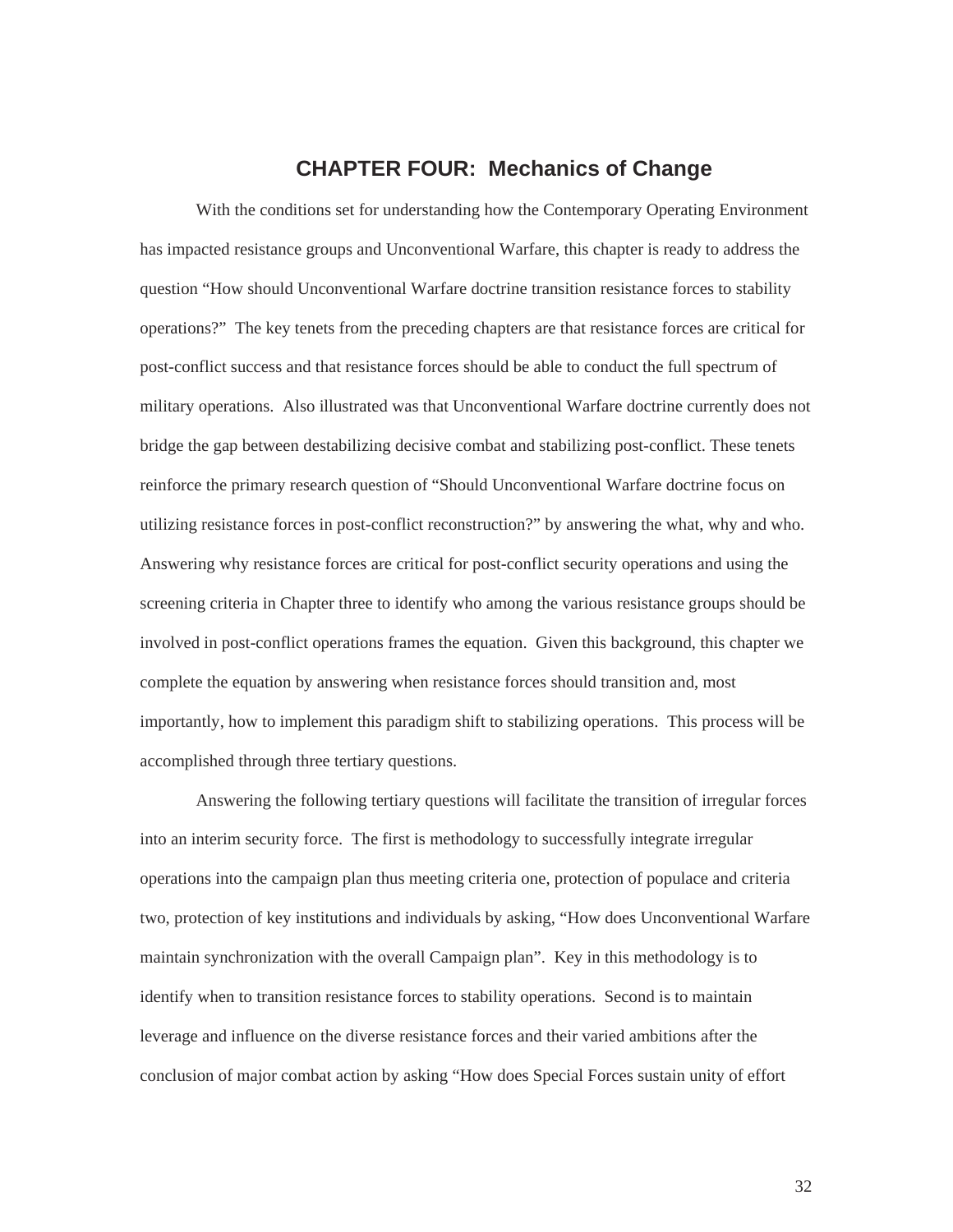<span id="page-39-0"></span>between resistance forces and conventional forces?" Finally, the resistance force assuming an interim security role drives Special Forces to transition from an Unconventional Warfare to a Foreign Internal Defense role in support of this new responsibility. This transition completing the bridge carrying resistance forces from destabilizing to stabilizing operations and meeting criteria three, reform of local security institutions is accomplished by asking "Can Unconventional Warfare forces transition 'in stride' to stability operations?" This transition from combat to stability operations also provides an exit strategy for Special Forces by fostering a stable and secure environment. With reform of security organizations ongoing, Special Forces can then transition its responsibility to other forces. The first step in this process is to tighten the bonds synchronizing irregular forces within the overall campaign plan by asking the question, "When irregular forces transition to stabilizing operations, how do they maintain synchronization with conventional forces"? To answer this question, we must first understand the C2 relationships in place between resistance forces and the joint task force.

#### **Synchronization with conventional operations**

Within any military operation, success can be gauged by the ability of each force to integrate within the overall plan.<sup>94</sup> If we accept this gauge of success, we must validate using resistance forces in post-conflict by asking "How does Unconventional Warfare maintain synchronization with the overall Campaign plan?" This synchronization starts with the combined and joint interoperability established through liaison officers and an integrated headquarters. The resistance and Special Forces leadership jointly form a combined headquarters, called the Area Command to synchronize their activities.<sup>95</sup> This headquarters serves as the linkage back to the Joint Special Operations Task Force (JSOTF) that is integrated

<span id="page-39-2"></span><span id="page-39-1"></span><sup>94</sup> FM 3-0, *Operations*, pg 2-6.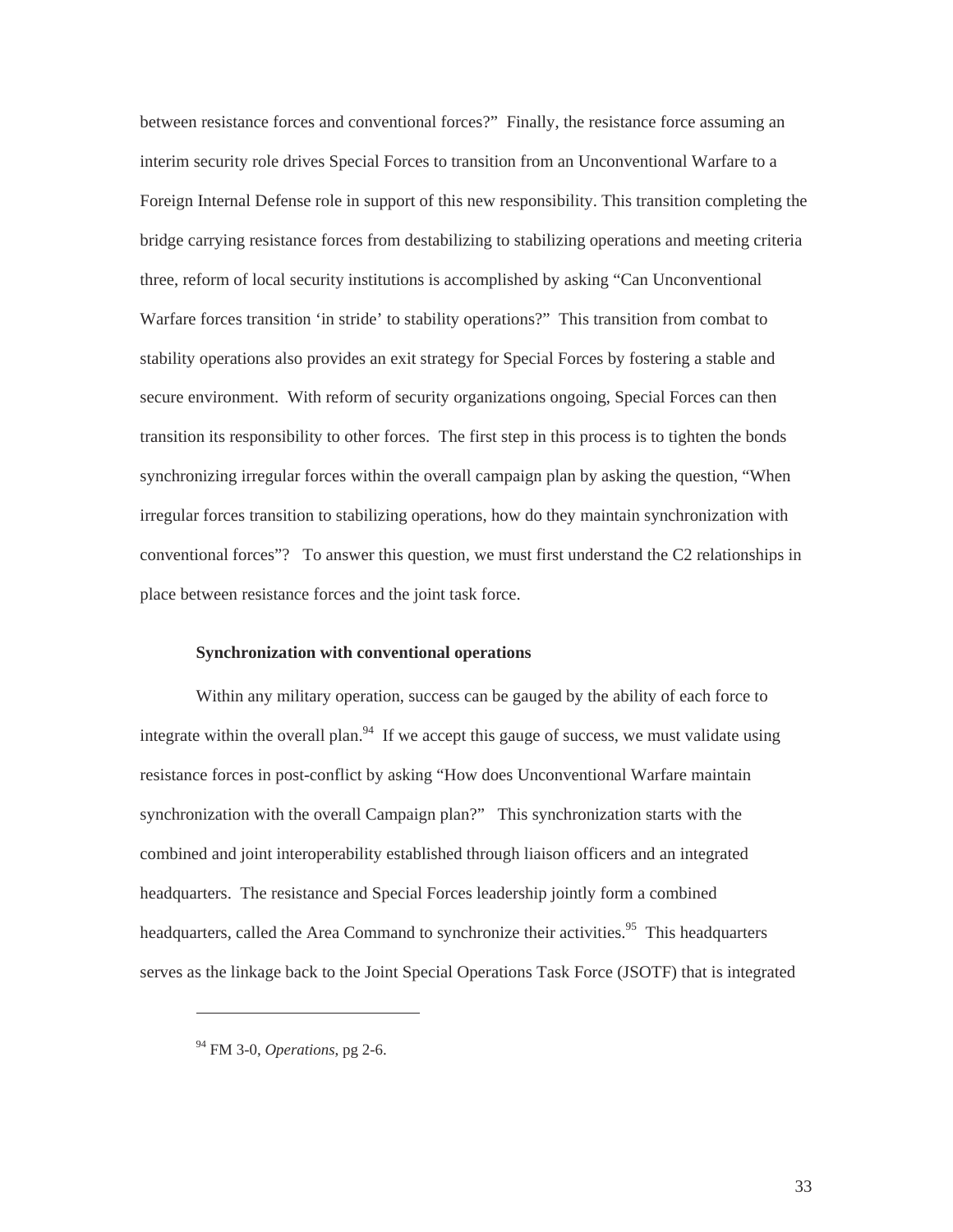into the Joint Task Force. At the Joint Task Force or similar headquarters, Special Operations Coordination elements are in place to integrate irregular forces into the campaign plan.<sup>96</sup> While the Special Operations Command Control Element (SOCCE) is a mission dependent force attached by the Joint Special Operations Task Force to the Joint Task Force, the Special Operations Coordination Element (SOCORD) is an assigned cell within each Corps G3 section.

The Joint Special Operations Task Force working in conjunction with the SOF liaison elements can maximize the contributions of an Unconventional Warfare force. Key to this is a clear understanding by both the conventional commander and the resistance leadership on the intent and expected end state of irregular force operations. Or as stated by Pudas "Success in coalition warfare depends on the ability of American commanders to harmonize the capabilities, doctrines, and logistical forces from various cultures.<sup> $\mathcal{P}^{97}$ </sup> Specific tasks that Unconventional Warfare forces can accomplish to enhance overall capabilities include personnel recovery, force protection, targeting, battle damage assessment, and intelligence collection.

This enhancement of conventional capability reflects the sliding scale between conventional and resistance forces. As the campaign moves toward the decisive combat phase, resistance forces play a decreasingly important combat role. Resistance forces simply lack the heavy weapons, communications, and training to maneuver side by side with conventional forces in decisive combat. Resistance forces can be a force multiplier by securing cleared areas. In the condensed modern battlefield describe by Gen Krulak in the "Three block war", resistance forces are ideally suited to secure the third block that is conducting stability operations and allow the

<span id="page-40-1"></span><span id="page-40-0"></span>

<sup>&</sup>lt;sup>95</sup> I FM 3-05.201, *Unconventional Warfare Operations*, pg 1-16.<br><sup>96</sup> FM 3-5.20, *Special Operations Forces*, pg 4-6.<br><sup>97</sup> Terry J Pudas, " Preparing Future Coalition Commanders", *Joint Forces Quarterly*, Winter 1993/1994, pg 41.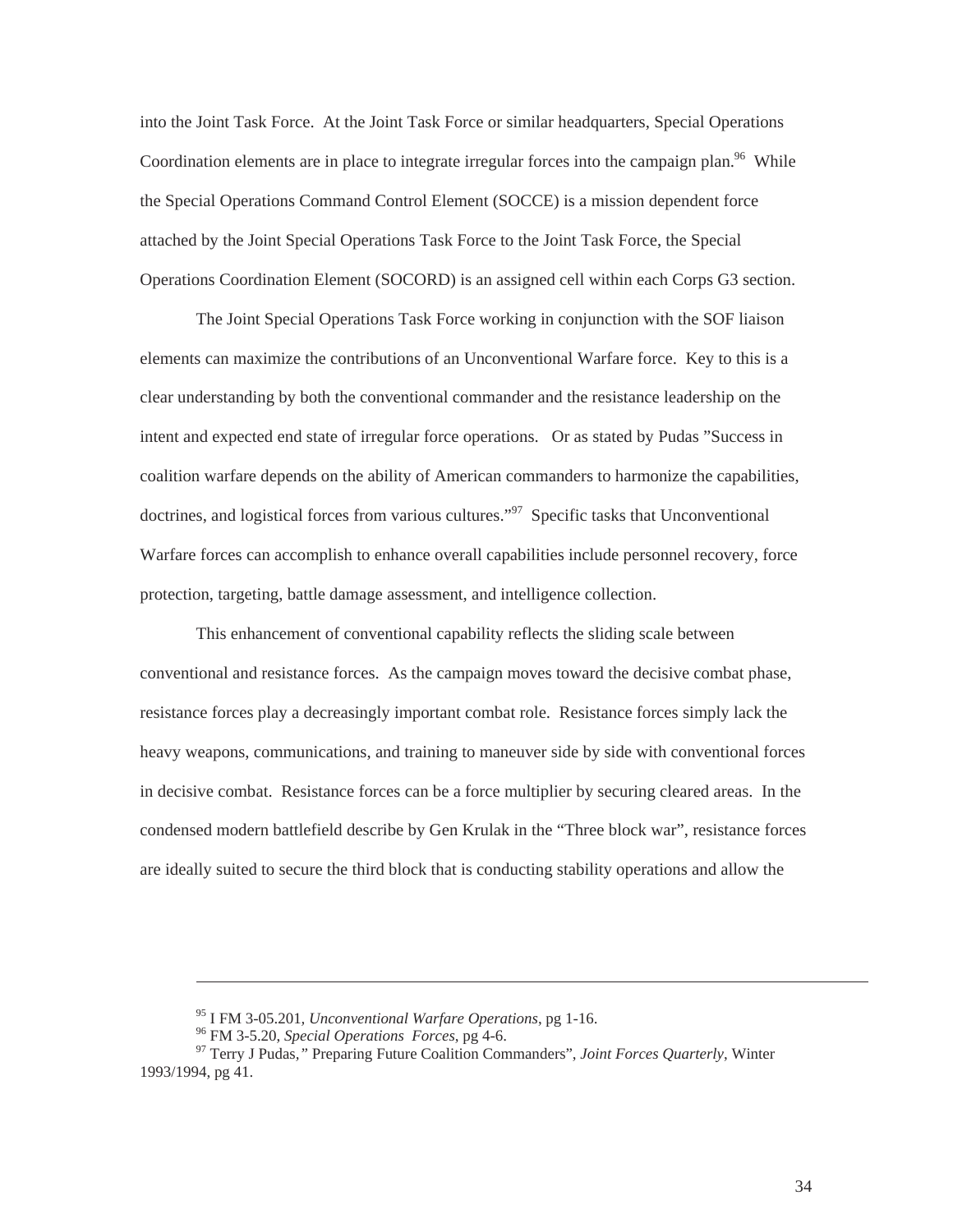conventional commander to focus forward at the enemy.<sup>98</sup> Using irregular forces to secure a rear area allows the commander to sustain the mass and momentum of his organic forces.

Utilizing resistance forces in this environment builds on their superiority in situational awareness and local legitimacy and clearly meets criteria one, protection of populace and criteria two, protection of key individual and institutions. Using resistance forces as interim security units in an economy of force support role reinforces the strengths of both the resistance and conventional forces and allows the joint task force commander to simultaneously conduct both the destabilizing and stabilizing operations demanded by modern conflict and embraced within GEN Krulak's three block war concept.

The successful integration of irregular forces requires mission sets adapted to the resistance force's capabilities and phased into the appropriate stages of the campaign plan.<sup>99</sup> When nested within conventional force combat operations, irregular forces should consider transitioning to stabilization operations at the start of decisive combat operations. While recommending slight adjustments of how to transition resistance forces, the above section stresses when resistance forces should transition by highlighting the increased requirement for stabilizing forces during decisive combat and resistance forces unique capabilities to meet this stabilizing requirement. Answering the how and when allow Unconventional Warfare forces to maintain synchronization with combat operations. The next step is to sustain this synchronization through stabilization and security operations. This is addressed by asking, "How does Special Forces sustain unity of effort between irregular and conventional forces".

 $98$  The 3 block war describes a condensed modern battlefield where Combat, Peacekeeping and Humanitarian Assistance are concurrently occurring.

<span id="page-41-1"></span><span id="page-41-0"></span><sup>&</sup>lt;sup>99</sup> FM 3-05.201, *Unconventional Warfare Operations*, pg 2-4.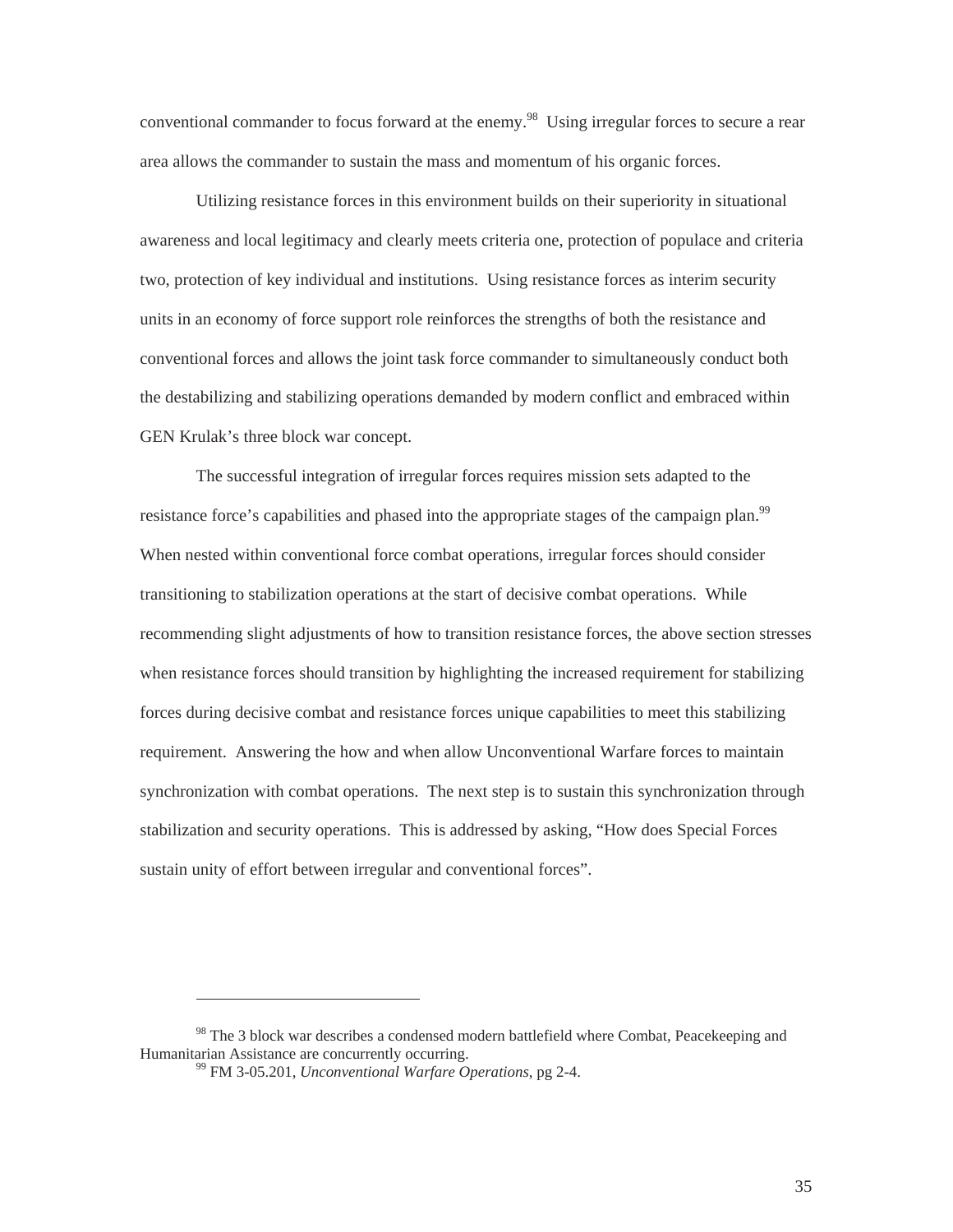#### **Leveraging Irregular Forces:**

<span id="page-42-0"></span>"The closer a coalition is to victory, the more individual partners diverge from common objectives to pursue their own aims".[100](#page-42-1) Pudas' statement regarding coalitions reinforces the difficulties maintaining unity of effort with resistance forces. The hardest element of an Unconventional Warfare operation is maintaining influence after the common enemy is vanquished. Humanitarian aid, international legitimacy and military support must all be part of the equation to maintain unity of effort. Influence and leverage should be based on an understanding of the resistance force desire for legitimate political power in the reconstruction process. This influence will be addressed in terms of interagency support, funding and leader interaction.

Humanitarian aid provides legitimacy with the civilian populace by meeting their basic needs. Food, shelter and security are the foundation and minimum requirement that any resistance movement must provide to their following. This legitimacy is a summation of not just moral, but also political and legal principles that envelops not just the irregular forces but also the interagency and international organizations providing the support. For example, USAID provided \$43 million of aid  $(1/4$  of its budget) in 1992 to support the Kurdish resistance.<sup>101</sup> Special Forces familiarity with interagency organizations, as demonstrated by the Provide Comfort case study, facilitates the non-military aid provided to the resistance movement.

Funding and equipment remains the primary instrument to maintain leverage on resistance forces. While money is the easiest method to influence resistance movements, money also has a short duration. The desire to increasingly link the resistance movement to US support must be matched by the financial reserves to sustain this arrangement. In the case of the Pesh

<span id="page-42-2"></span><span id="page-42-1"></span><sup>100</sup> Terry J Pudas*.,"* Preparing Future Coalition Commanders," pg 55. Pudas is the DD of the DOD Force Transformation office.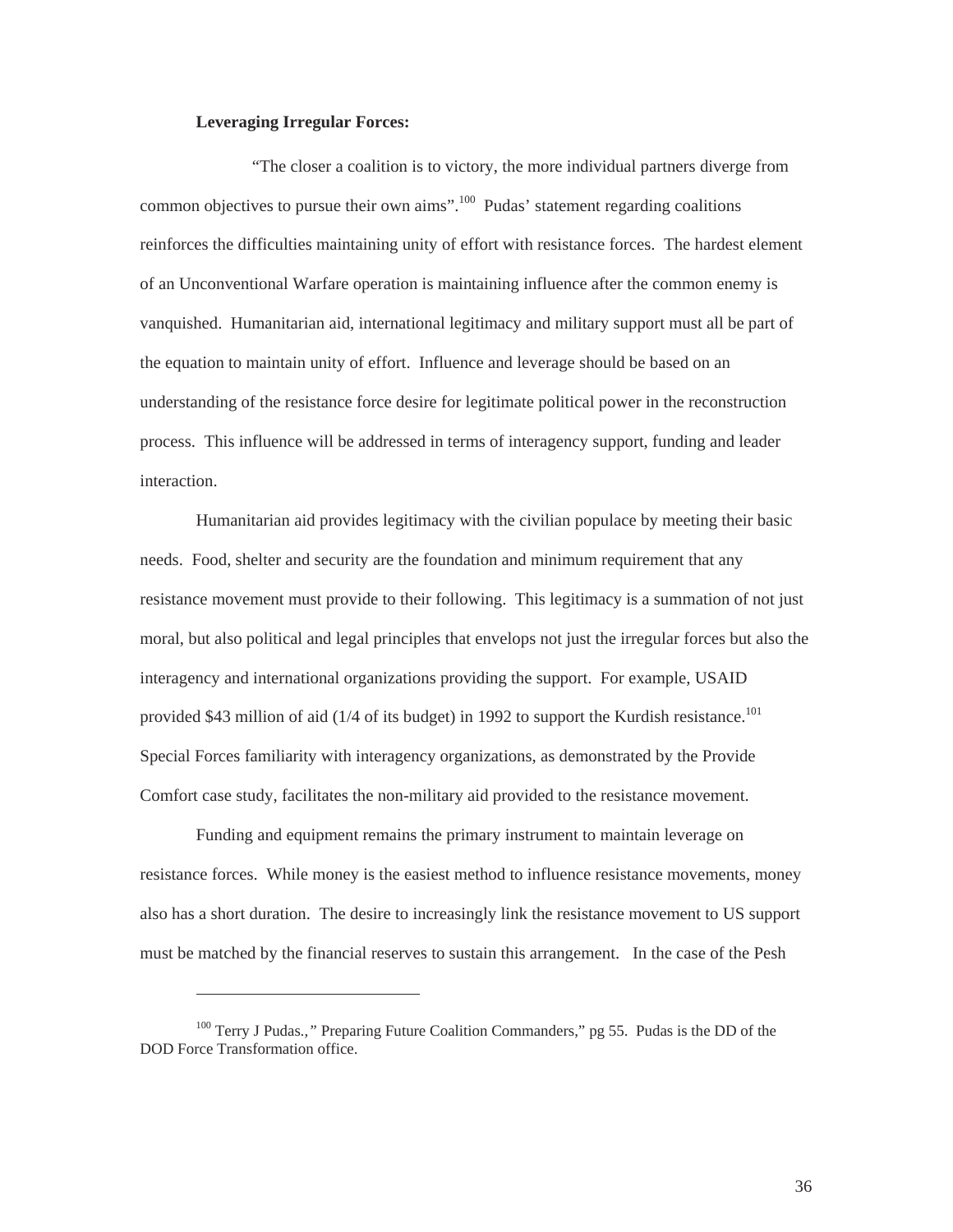Merga's, the CIA is estimated to have spent over 100 million on their anti Sadaam efforts.<sup>102</sup> Military equipment becomes a requirement to the resistance force both to maintain their relative standing in the post-conflict reconstruction and to sustain the interim security mission they are asked to conduct.

Leader training begins with the rapport established by the Special Forces team with the resistance leadership. This rapport and education is reinforced by slowly focusing the resistance leadership on their eventual responsibilities in the post-conflict environment. While the screening criteria outlined in chapter three assists in identification of future leaders, the education of these leaders must be subtle and constant. T.E. Lawrence described this indirect approach by stating" Keep a tight grip on his ideas and push them forward secretly so no one but him knows your role".<sup>103</sup> The critical glue that can hold the relationship together is the personal bond developed by the military and resistance leadership. Shared bonds of respect and cooperation are forged in combat and this personal relationship can prove critical as indigenous military leaders try their hands at security, reconstruction and government formation. The Army reinforces this concept by The Army after Next Board statement, "… establishing trusting relationships are the glue that holds a coalition together".<sup>104</sup>

US forces can maintain leverage by flexibility employing the elements of aid, funding and military equipment. These specific tools must be utilized within the larger context of maintaining bonds with the resistance leadership and supporting their desire for legitimacy and political influence. Now that we have identified how and when to transition resistance forces,

<span id="page-43-2"></span><span id="page-43-1"></span><span id="page-43-0"></span>

<sup>101</sup> Chris Hedges, *"*Blockaded Iraq Kurds face fearsome winter*", New York Times*, 27 November

<sup>1992.&</sup>lt;br><sup>102</sup> Peter Lambert, *The US and the Kurds, Case Studies in US Engagement*, pg 98.<br><sup>103</sup> T.E. Lawrence, *The 27 articles of T.E. Lawrence from the Arab Bulletin, 20 August 1917*,<br>Brigham Young University, created 18

<sup>&</sup>lt;sup>104</sup> United States Department of the Army, *Report of the 'Army after Next' Board to the CSA*, Washington DC. 1997, pg 14.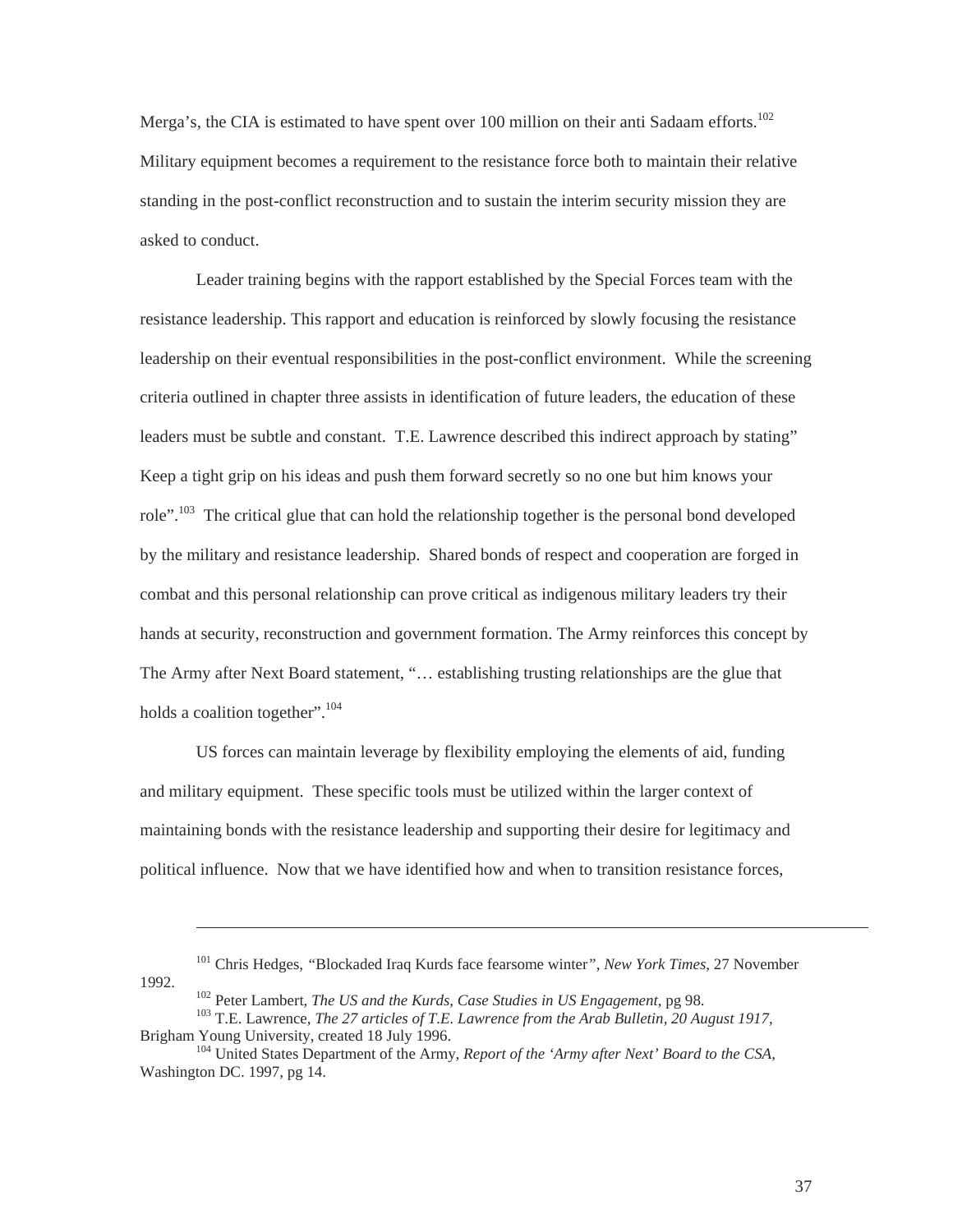*when* to implement this change and mechanism to maintain influence, we must complete the bridge to stabilizing operations by discussing how Special Forces conducts this paradigm shift to stability operations. This will be accomplished by asking, "Can Unconventional Warfare Forces successfully transition "in stride" to stabilizing operations"?

Special Forces support to Unconventional Warfare and Foreign Internal Defense superimpose to a large degree based on both the commonality of tasks and the ethnic, cultural, and language capabilities Special Forces soldiers maintain. There have been efforts in the past to link indigenous focused activities. In 1994 COL(R) Boyatte, recommended changing Unconventional Warfare to Unconventional Operations "encompassing all activities associated with indigenous forces".<sup>105</sup> This concept embraces both the duality of combat and stability missions for indigenous forces and the common training requirement for Special Forces supporting these operations. Often the primary obstacle to interim security is former regime members and dissatisfied resistance groups. Who is better to lead this counter insurgency fight than former resistance forces well versed in the methodology of destabilizing Unconventional Warfare operations? These security operations can then meet criteria three, reform of local security institutions, by starting the reform process.

This duality of Unconventional Warfare and Foreign Internal Defense operations is also addressed by Gen Schoomaker; "Unconventional Warfare has several subsets; Guerilla Warfare, Subversion, Sabotage, Intel, E&R, and COIN that allows it to prosecute the continuum of conflict from peace to MTW".<sup>106</sup> This statement also reflects the flexibility required to interact with

<span id="page-44-0"></span><sup>105</sup> Mark D. Boyatte, "Unconventional Operations Forces of Special Operations,*," Special Warfare*, October 1995. COL Boyatte was the DCO of the Special Warfare Center and identified the commonality of skill sets working with indigenous forces across the spectrum of war and the need for overarching doctrine to support this. See also Peter Marks article "Training and Advising Foreign Forces", *Small wars and Insurgencies,* Spring 2001. 106 United States Army Special Operations Command, *AFSOF Vision 2020 Statement*, Fort Bragg,

<span id="page-44-1"></span>NC, October 1997.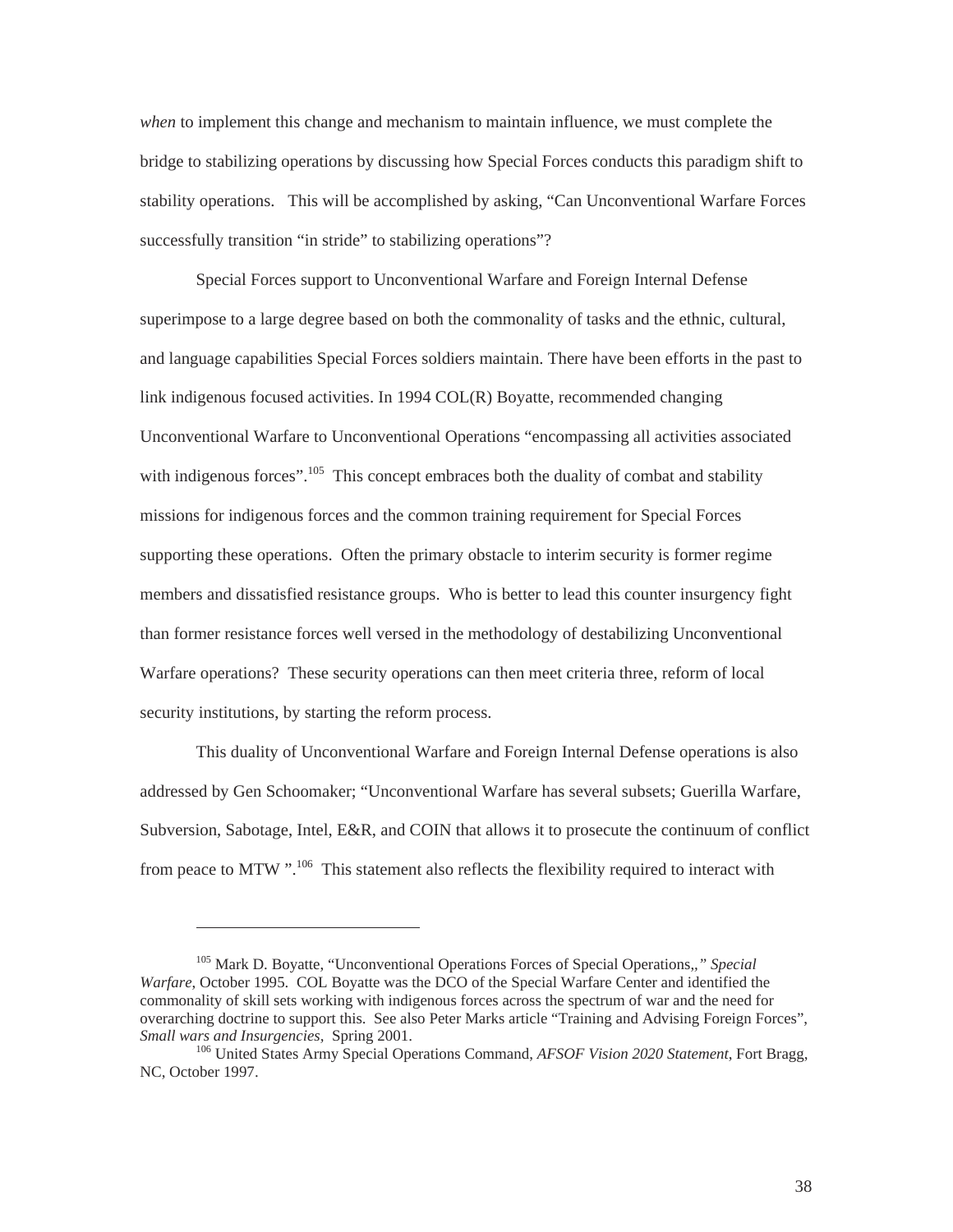indigenous forces. Unconventional Warfare, Foreign Internal Defense, Coalition Support Team, Humanitarian Assistance, and Theater engagement all demonstrate the various methods used to meet and interact with indigenous forces. This flexible engagement was documented during Operation Provide Comfort where the collateral activity of Humanitarian assistance was used to facilitate interaction. The common thread throughout these activates is the flexible interaction, rapport and advisor role established with indigenous forces. Whether viewed through the lens of an overarching Unconventional Operations concept or by transposing a coalition support team (CST) model where Special Forces advises and supports indigenous forces through the entire spectrum of combat, Special Forces train and maintain the skill sets necessary to quickly transition from combat operations to stability operations.

The transition to stability operations also provides an exit strategy for Special Forces. Establishment of a stable and secure environment and reform of security organization meets all three criteria. Special Forces can transition their responsibilities of other forces to include Civil Affairs, MPs, international organizations and civilian contractors. As stability takes hold, the skill sets of these forces are better suited to lead the reconstruction process.<sup>107</sup>

This chapter answered the secondary question "How should Unconventional Warfare doctrine incorporate the resistance forces' transition to stability operations?" by describing the how and when this transition is conducted. Embedded within this question is maintaining synchronization with the conventional force and maintaining leverage over the resistance force during the turbulent transition toward post-conflict reconstruction. The duality of destabilizing Unconventional Warfare and stabilizing Foreign Internal Defense create a common set of tasks that allow Special Forces to lead resistance forces in both missions. Special Forces cultural, and regional sensitivity combined with an indigenous language capability facilitates this transition.

<span id="page-45-0"></span><sup>107</sup> Alex Walczak, *US conflict termination; Transition from warrior to constable- a primer, p*g 15.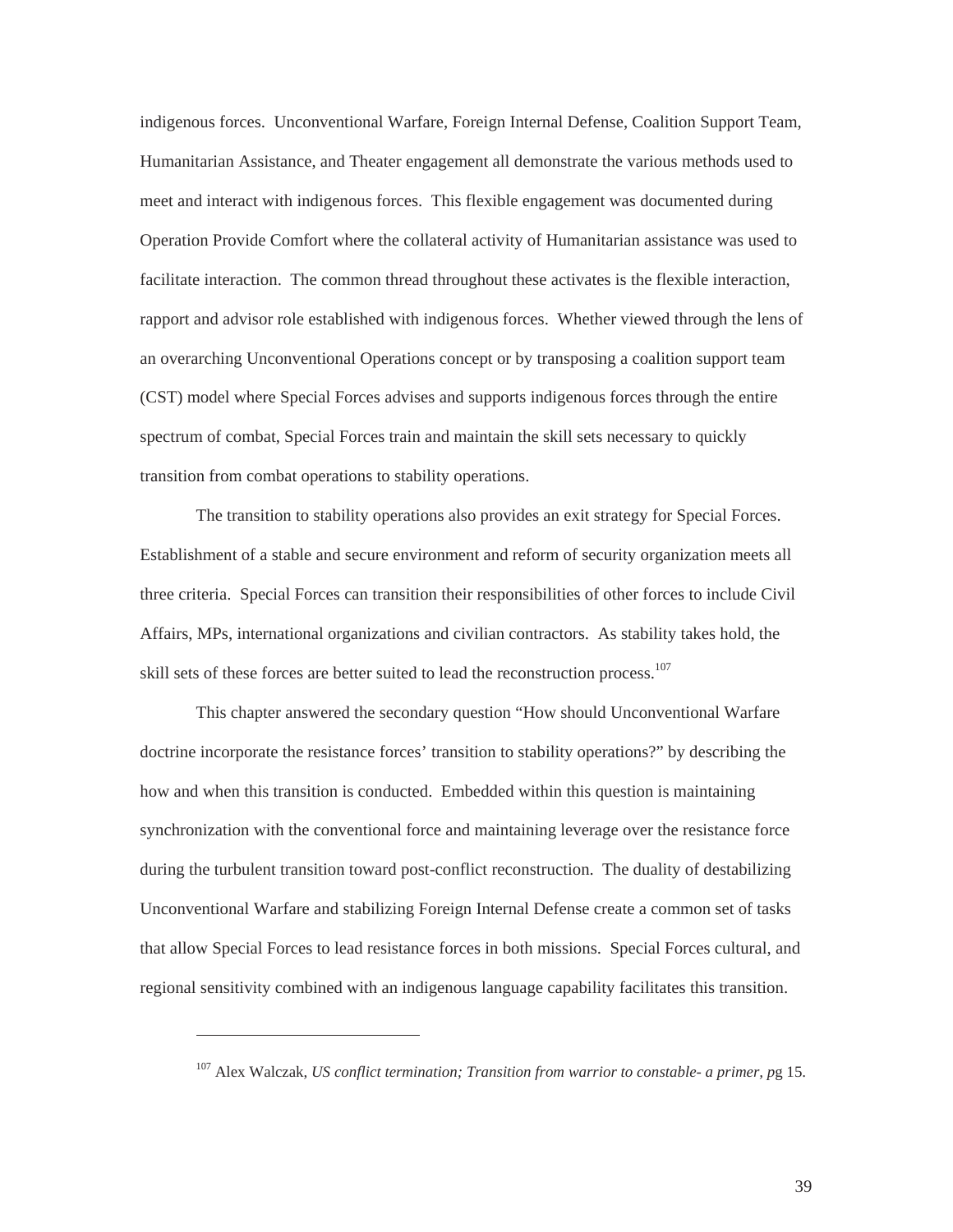Finally, the transition to stability operations, with the resultant increase in security, provides an exit strategy for Special Forces.

Viewing this paradigm shift within the monograph criteria, integrating resistance forces toward stability missions while conventional forces are conducting decisive combat meets criteria one, protection of populace and criteria two, protection of key institutions and individuals. Criteria 3, reform of local security organizations is an ongoing process that begins with screening resistance movements and then integrating new leaders inoculated in democratic principle and the rule of law. Answering the how and when of resistance force transition to stability operations completes the equation that provides both a process and justification for resistance force integration into post-conflict transition and recommends this integration be incorporated into future Unconventional Warfare doctrine.

The overall result of completing the bridge transporting irregular forces from destabilizing combat operations to stabilizing security operations answers the Primary research question " Should Unconventional Warfare doctrine develop resistance forces for combat and in post combat operations?" by specifically identifying the why, who, when and most importantly how to accomplish this doctrinal shift. Summarizing the cumulative results distills the following points. First is to start incorporate irregular forces into the campaign plan and plan for resistance force security operations. Second is to apply the screening criteria early to identify suitable resistance forces. Third is to implement training to prepare resistance forces for stability operations and inoculate leadership in an appreciation of military cooperation, legitimacy and international recognition. Then conduct the transition during the decisive combat phase. Resistance forces then can act as "first responders" to provide interim security immediately after decisive combat into post-conflict reconstruction.

While answering the primary research question supports the enlargement of Unconventional Warfare doctrine to transition resistance forces into post-conflict operations, this

40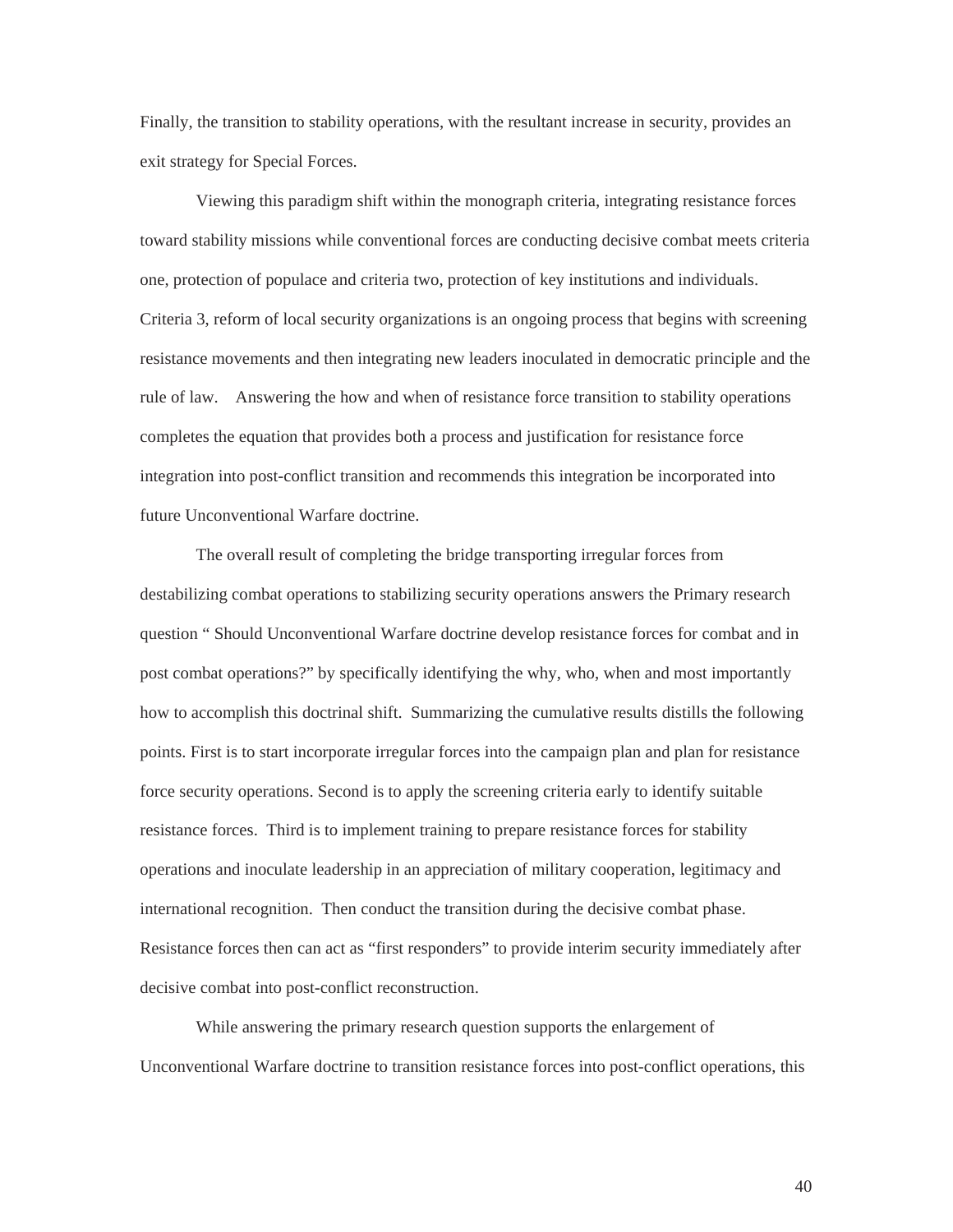study also raised several questions, ideas and identified areas of future study. The final chapter will address these questions and explore related topics suitable for additional analysis.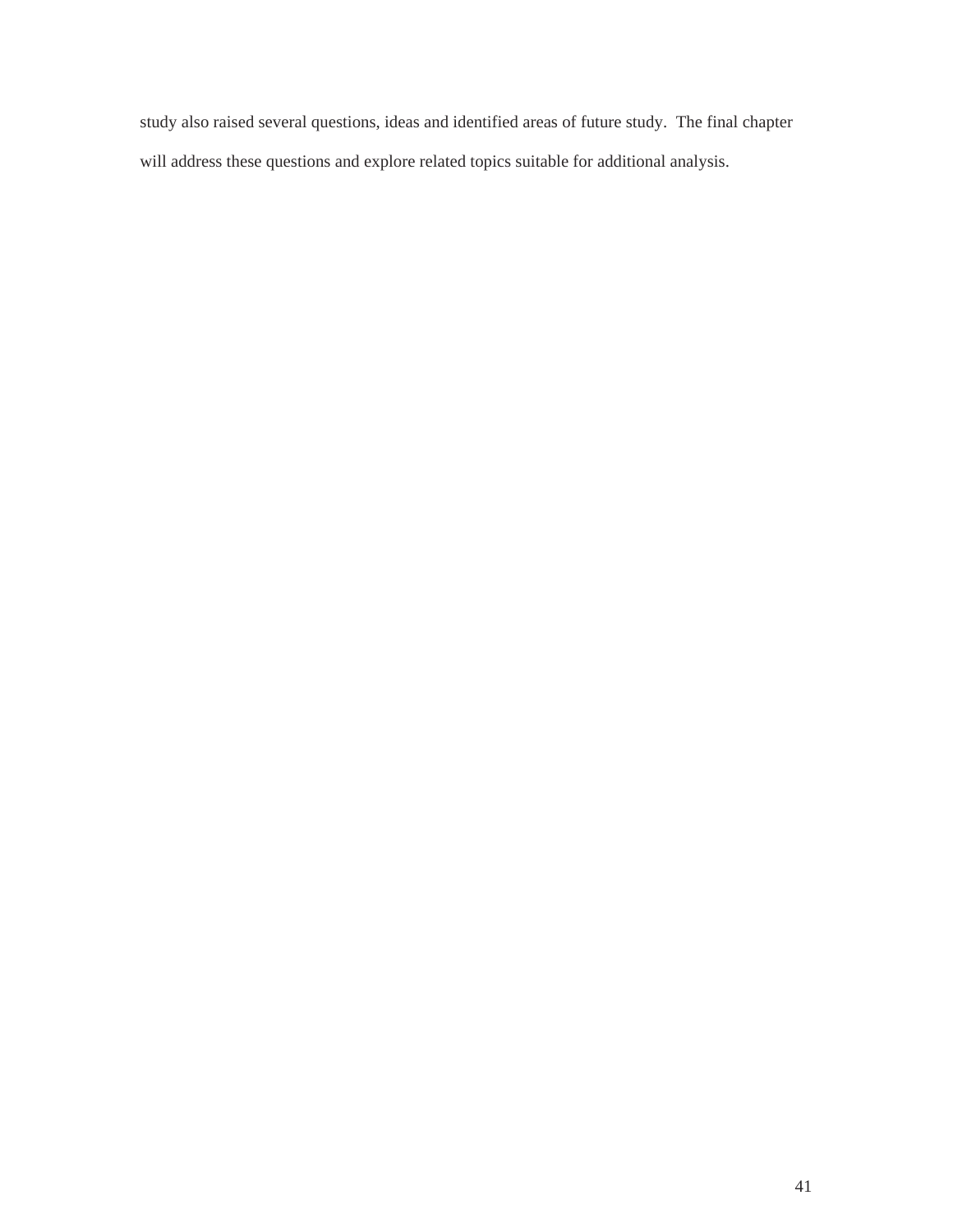# **CHAPTER FIVE: Conclusions**

<span id="page-48-0"></span>This monograph conducted an analysis of Unconventional Warfare doctrine in relation to the Contemporary Operating Environment and US military operations by asking "Should Unconventional Warfare doctrine develop resistance forces for combat and stability operations"? The analysis suggested an increased requirement for indigenous forces in the transition phase from destabilizing combat to stabilizing post-conflict operations.

This realization and the change requirement implicit in it were analyzed within the secondary research question, "Does Unconventional Warfare doctrine match the Contemporary Operating Environment?" Answering why change is needed led to a case study to highlight the who and what of this change requirement. Special Forces interaction with Kurdish Pesh Merga resistance forces was examined to identify if resistance force can support this requirement for stability operations by asking "Can Special Forces shape resistance force activities toward a common end state?" The conclusions demonstrate both the unique abilities resistance forces bring to stability operations and resistance force's dual requirement for both a combat and stability capability. During Operation Provide Comfort, US forces forged lasting relationships by empowering Kurdish leaders. These relationships facilitated military interaction during Operations Iraqi Freedom. The three Kurdish resistance forces were then examined to distill screening criteria that could predict suitability for post-conflict security operations.

 After delineating the who and what in Chapter three, the paper transitioned to identifying the when and how of post-conflict transition by asking, "How should Unconventional Warfare doctrine transition resistance forces to stability operations?" Critical for a successful transition include integrating resistance forces into the overall campaign plan and methodology to maintain leverage on the resistance force. The study verified that Special Forces possess the skill sets to coordinate the transition from destabilizing Unconventional Warfare to stabilizing Foreign

42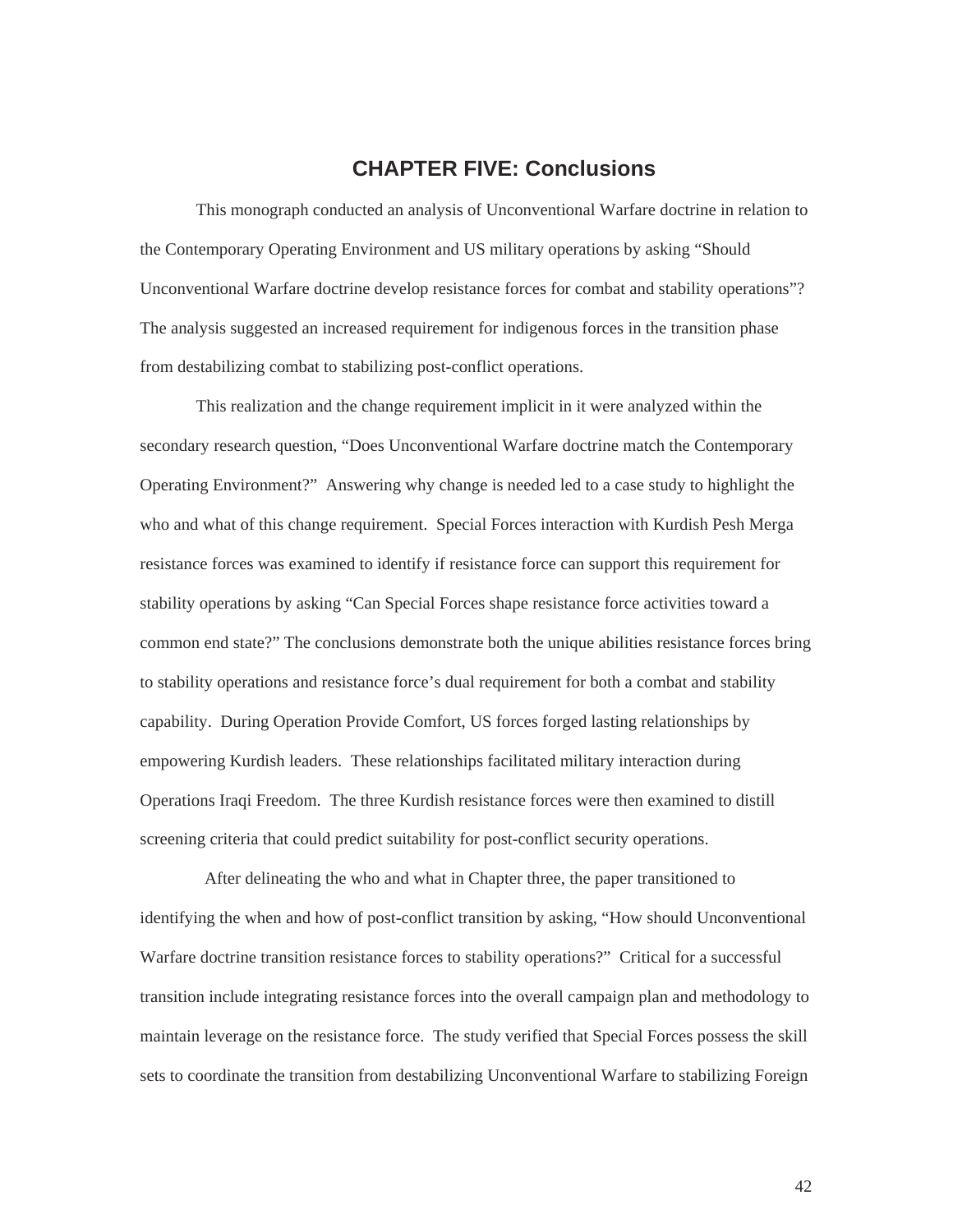<span id="page-49-0"></span>Internal Defense. The transition to stability operations also provided an exit strategy for Special Forces to transfer their responsibility to other organizations.

The three secondary questions presented both reinforce each other and cumulatively answer the primary research question" Should Unconventional Warfare doctrine develop resistance forces for both combat and stability operations?"

Summarizing, Unconventional Warfare doctrine should train and transition suitable resistance forces into an interim security force. Resistance forces possess unique capabilities in stability operations and can be integrated into the campaign plan. Special Forces possess the skill sets to coordinate the resistance force transition to stability operations and the optimal transition time is early in the decisive combat phase. In this current era of US military supremacy, Post conflict reconstruction has becomes the "decisive phase" of a campaign. Unable to openly oppose US National Power, asymmetric opponents tend to focus on post-conflict activities to defeat US goals. Special Forces coordinated irregular forces improve security and decrease the turbulent transition period of post-conflict reconstruction.

The situational awareness of irregular forces (cultural, geographic, social) allow them to focus US national power against the key nodes and decisive points of a complex and foreign social, political and military system. Recognizing and incorporating the contributions of irregular forces to post conflict can be achieved by integrating their capabilities in US military doctrine. Answering the research question generated specific recommendations to improve Unconventional Warfare doctrine and areas of further study. The suggested changes to Unconventional Warfare doctrine will be addressed first.

#### **Unconventional Warfare Doctrine**

Unconventional Warfare doctrine should rename phase seven from Demobilization to Post conflict to recognize and acknowledge the role irregular forces play in bridging the gap from combat to stability operations. As stated by Alec Campbell in *Irregular Forces in State* 

43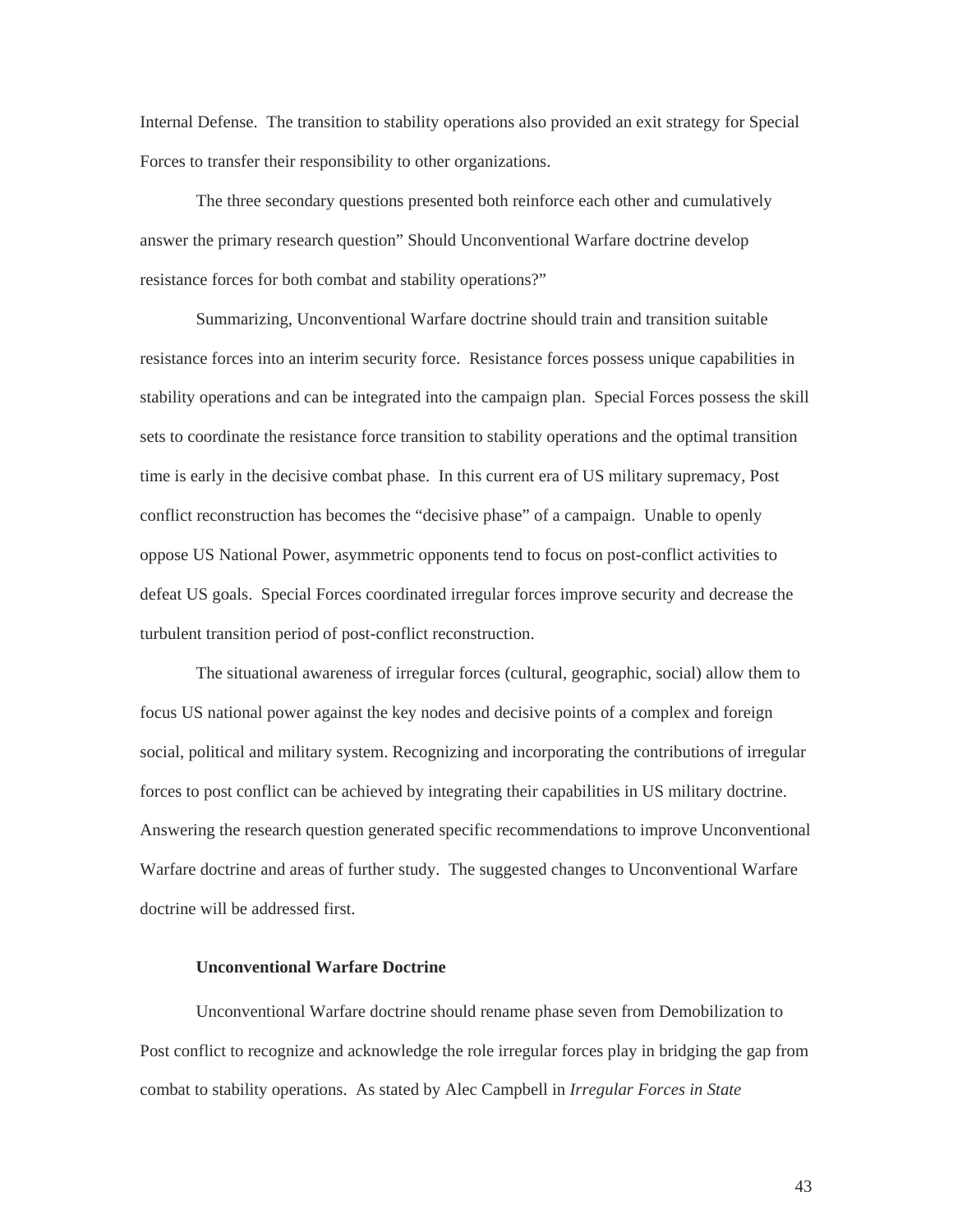*Formation*: "Demobilized soldiers are a potentially decisive political force. They must be integrated into the reconstruction plan."<sup>108</sup> While demobilization will be required for irregular forces not meeting the screening requirement in Chapter three, other more suitable irregular forces can be a positive influence in post-conflict.

Current Unconventional Warfare doctrine also remains overly focused on guerilla warfare against a peer competitor. Future conflict will require a wider, more flexible vision of irregular force interaction with US military operations. Special Forces economy of force operations need to include the overlooked but critical Intelligence collection capabilities irregular forces provide the conventional commander.<sup>109</sup> Key to the utility of Unconventional Warfare doctrine will be its flexible ability to integrate effects within all aspects of national power.

Proper integration of national power is incumbent on creating overarching joint doctrine. Synchronizing concepts, terminology and methodology relating to training and advising indigenous forces will facilitate integration with joint force strategic and operational capabilities. Joint doctrine needs to link or build a bridge between the various phases of a campaign, more than the specific details within each discrete phase. Loss of momentum, cohesion and synchronization often occurs during these turbulent transition periods, while current doctrine focuses on the methodology within each discrete phase.

While leveraging joint capability increases the resistance force's combat power, military planners must not lose sight of the fact that post-conflict remains a ground centric environment. The enormous strides achieved in synchronizing ground, sea and air power during destabilizing combat operations does not directly translate to stability and support operations. While RDO integrates synergistic effects to quickly overwhelm enemy units with minimal ground forces, it

<span id="page-50-1"></span><span id="page-50-0"></span><sup>108</sup> Diane Davis and Anthony Pereira, Eds*, Irregular Armed Forces and their role in Politics and State Formation*, pg 336.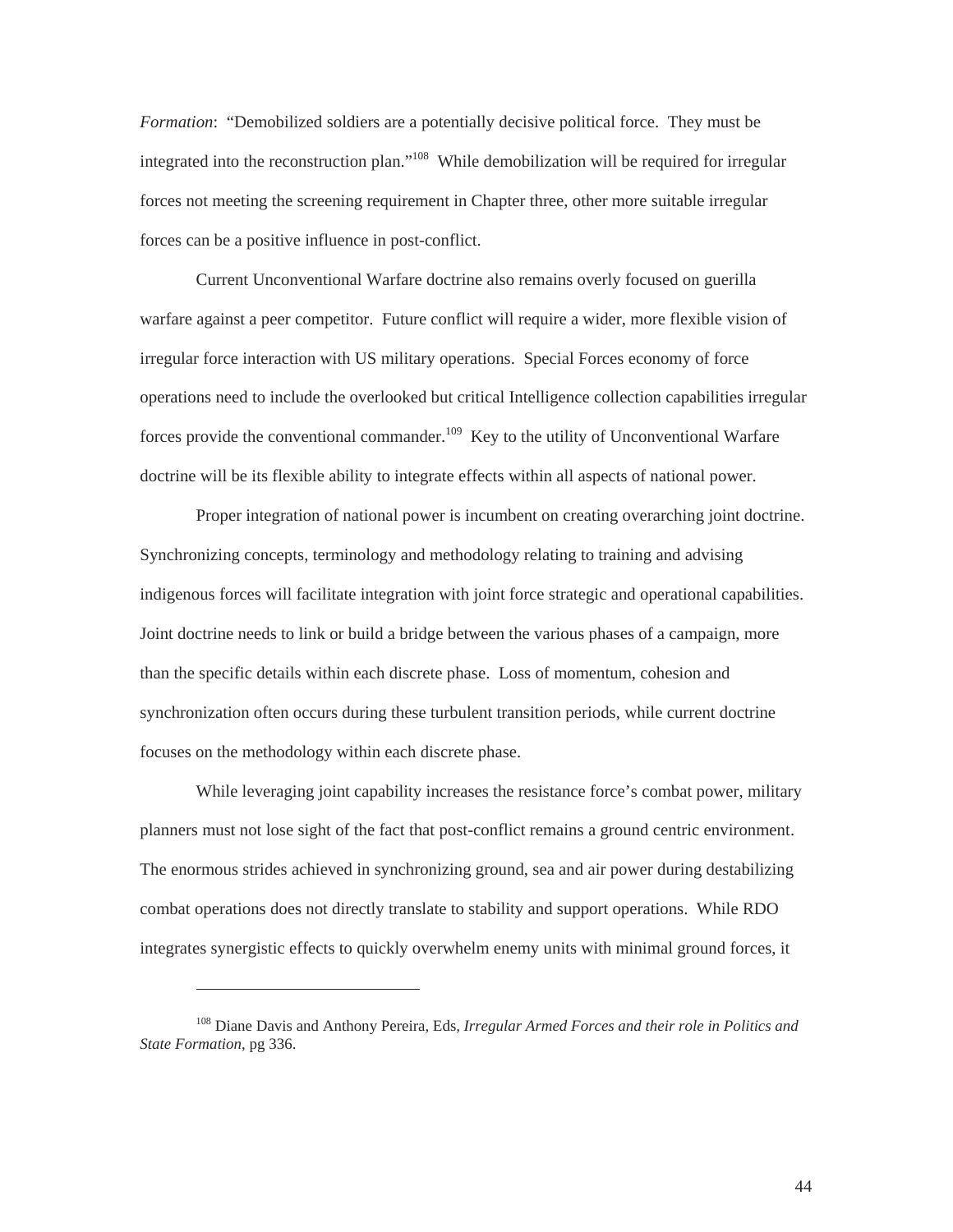<span id="page-51-0"></span>does not reduce the heavy dependence on ground forces in post-conflict operations. Using resistance forces in stability operations, especially during the initial transition period after decisive combat, can reduce the requirement for large additional numbers of ground forces in post-conflict. Troops on the ground, not F16s in the air, or carriers afloat determine success in the post-conflict environment.

#### **Unconventional Operations**

<span id="page-51-1"></span>-

Unconventional Warfare doctrine could improve both its integration with Foreign Internal Defense and synchronization with conventional forces by developing a coordinating framework (Unconventional Operations) as discussed in Chapter four. Indigenous focused activities tied together as an integrated system and synchronized with conventional military operations become more than just a Flexible Deterrent Option (FDO) or engagement strategy, but a key ingredient to ensure success.<sup>110</sup> Unconventional Operations focused on training, advising and leading indigenous forces have the potential to create larger effects across the spectrum of conflict than Direct Action or Special Reconnaissance forces. Unconventional Operations can be the most potent (and only unique) combat multiplier Special Forces brings to the modern battlefield.

While stability operations remain a more complex, ambiguous, long-term mission, the military professional cannot deny their increasing importance in the Contemporary Operating Environment. Concurrent with honing their unilateral combat skills, Special Forces must continue to improve their capabilities in the linked skill sets of destabilizing Unconventional Warfare and stabilizing Foreign Internal Defense. Lessons learned in Turkey, Haiti, Bosnia and

<sup>109</sup> Robert L. Kelly, *US Army Special Forces Unconventional Warfare Doctrine: Engine of Change or relic of the Past?* pg 32.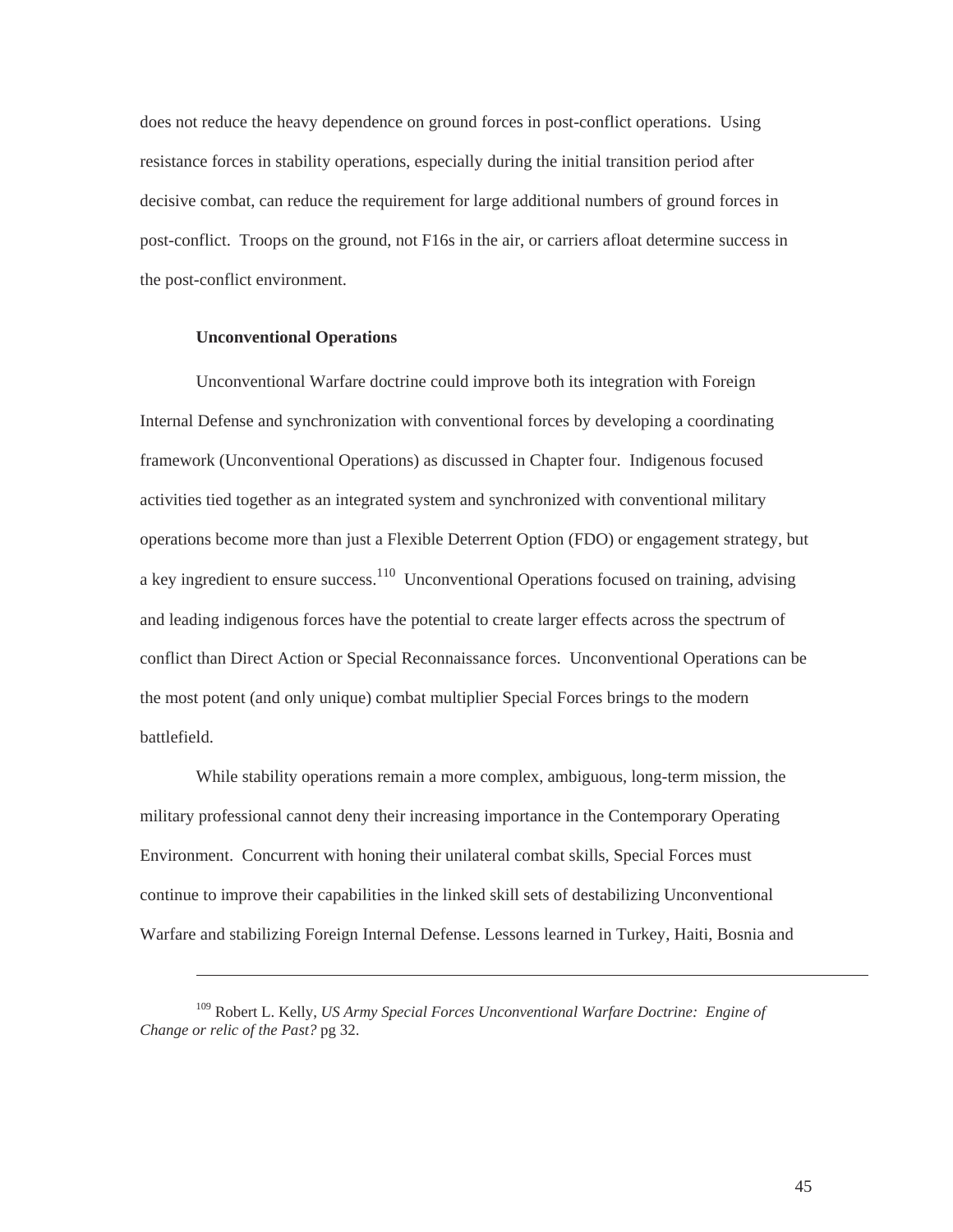Afghanistan reinforce the unique cross-cultural capabilities Special Forces brings to this critical mission.

Military stability operations working with indigenous, international and civilian partners are a roadmap for the future. Working within the framework of Unconventional Warfare doctrine, Special Forces coordinated resistance forces can bridge the gap from combat to security operations thus reducing this turbulent transition period.

<sup>110</sup> Indigenous focused activities include Unconventional Warfare, Foreign Internal Defense, Information Operations, Civil Affairs operations and the collateral activities of Coalition support, Personnel Recovery, Humanitarian Actions and Intelligence activities.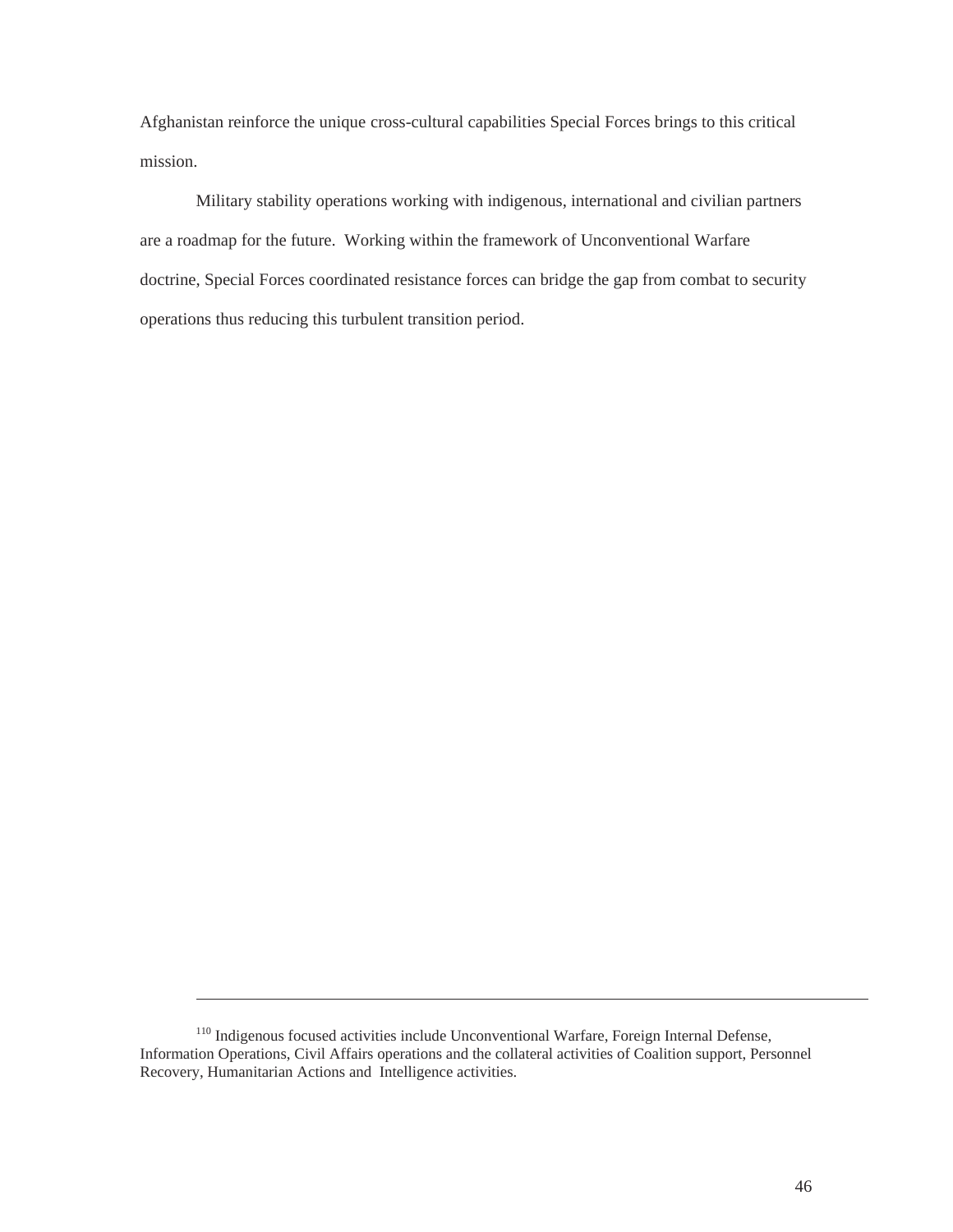# **APPENDIX A**

#### **Operational Definitions**

<span id="page-53-0"></span>As in any specialized field, Unconventional Warfare maintains and works within it own unique definitions and vernacular. A broad understanding of the key terms, missions and activities associated with irregular forces will clarify and support future discussion. An understanding of the basic terms will also facilitate analysis of their impact on military operations and political-military interaction.

 U**nconventional Warfare —** A broad spectrum of military and paramilitary operations, normally of long duration, predominantly conducted by indigenous or surrogate forces who are organized, trained, equipped, supported, and directed in varying degrees by an external source. It includes guerrilla warfare and other direct offensive, low visibility, covert, or clandestine operations, as well as the indirect activities of subversion, sabotage, intelligence activities, and evasion and escape. Also called **Unconventional Warfare.** (JP 3-05.5)

**Foreign Internal Defense** — Participation by civilian and military agencies of a government in any of the action programs taken by another government to free and protect its society from subversion, lawlessness, and insurgency. Also called **Foreign Internal Defense**. (JP1-02)

**Civil Affairs —** Designated Active and Reserve component forces and units organized, trained, and equipped specifically to conduct civil affairs activities and to support civil-military operations. Also called **CA.** (JP 3-57)

**Psychological Operations —** Planned operations to convey selected information and indicators to foreign audiences to influence their emotions, motives, objective reasoning, and ultimately the behavior of foreign governments, organizations, groups, and individuals. The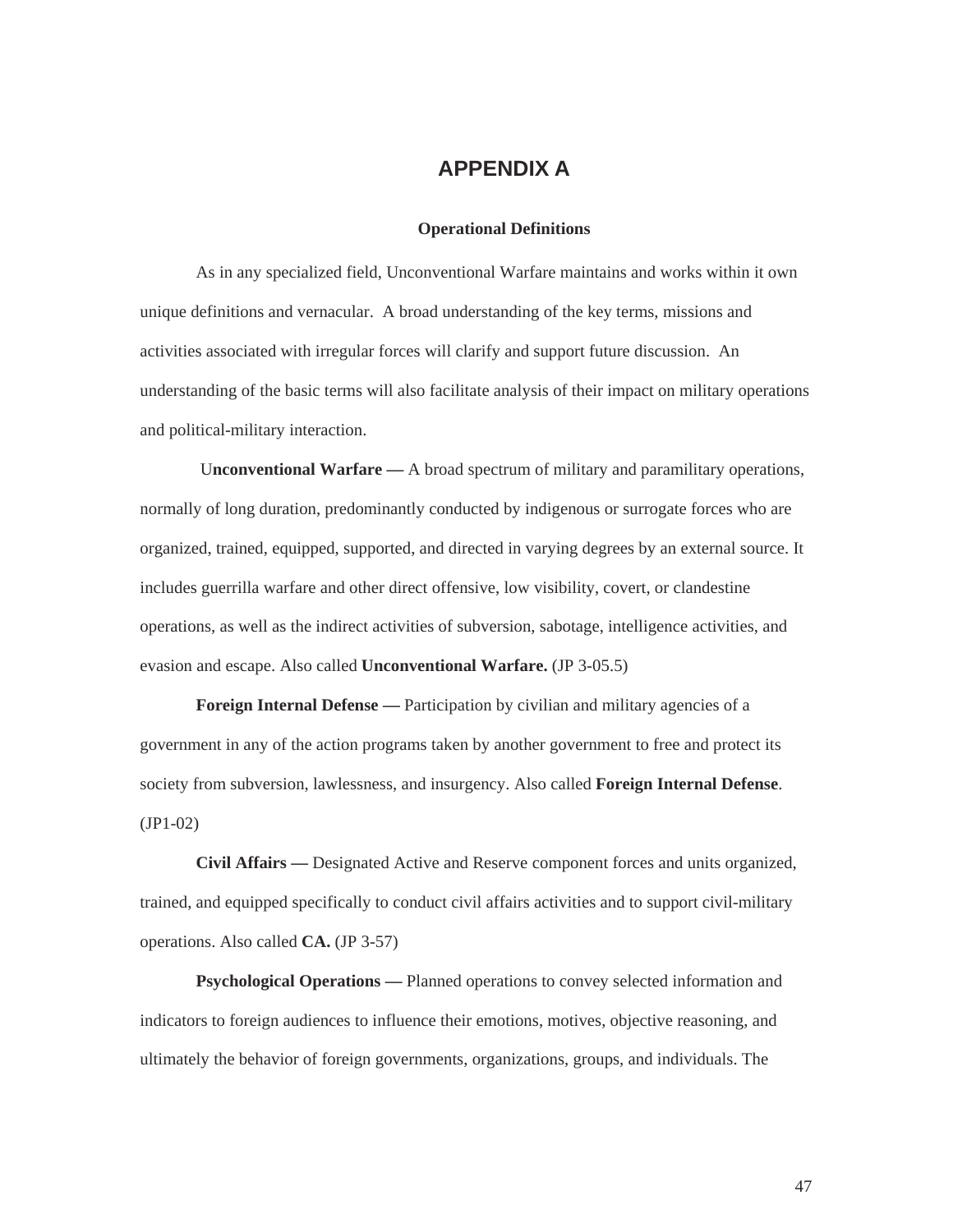purpose of psychological operations is to induce or reinforce foreign attitudes and behavior favorable to the originator's objectives. Also called **PSYOP. (**JP1-02)

These are the missions that are normally associated with both stabilizing and destabilizing military support to foreign forces. Related activities can include Humanitarian Assistance, Coalition Support Teams, Intelligence Activities and Combat Search and Rescue.

Unconventional Warfare is often conducted in a different environment than conventional military operations and again uses a unique vernacular. Three main types of operations are identified.

**Overt operation** — An operation conducted openly, without concealment. (JP 3-05.3)

**Covert operation —** An operation that is so planned and executed as to conceal the identity of or permit plausible denial by the sponsor. A covert operation differs from a clandestine operation in that emphasis is placed on concealment of identity of sponsor rather than on concealment of the operation. (JP 3-05.3)

**Clandestine operation —** An operation sponsored or conducted by governmental departments or agencies in such a way as to assure secrecy or concealment. A clandestine operation differs from a covert operation in that emphasis is placed on concealment of the operation rather than on concealment of the identity of the sponsor. In special operations, an activity may be both covert and clandestine and may focus equally on operational considerations and intelligence-related activities. (JP 3-05.3)

Irregular forces range within these three operational environments.

A resistance movement is an organized effort by portion of the civil population of a country to resist the government or an occupying power and to disrupt civil order and stability. When the members of a resistance turn to violence they are often described as either insurgents or partisans.

48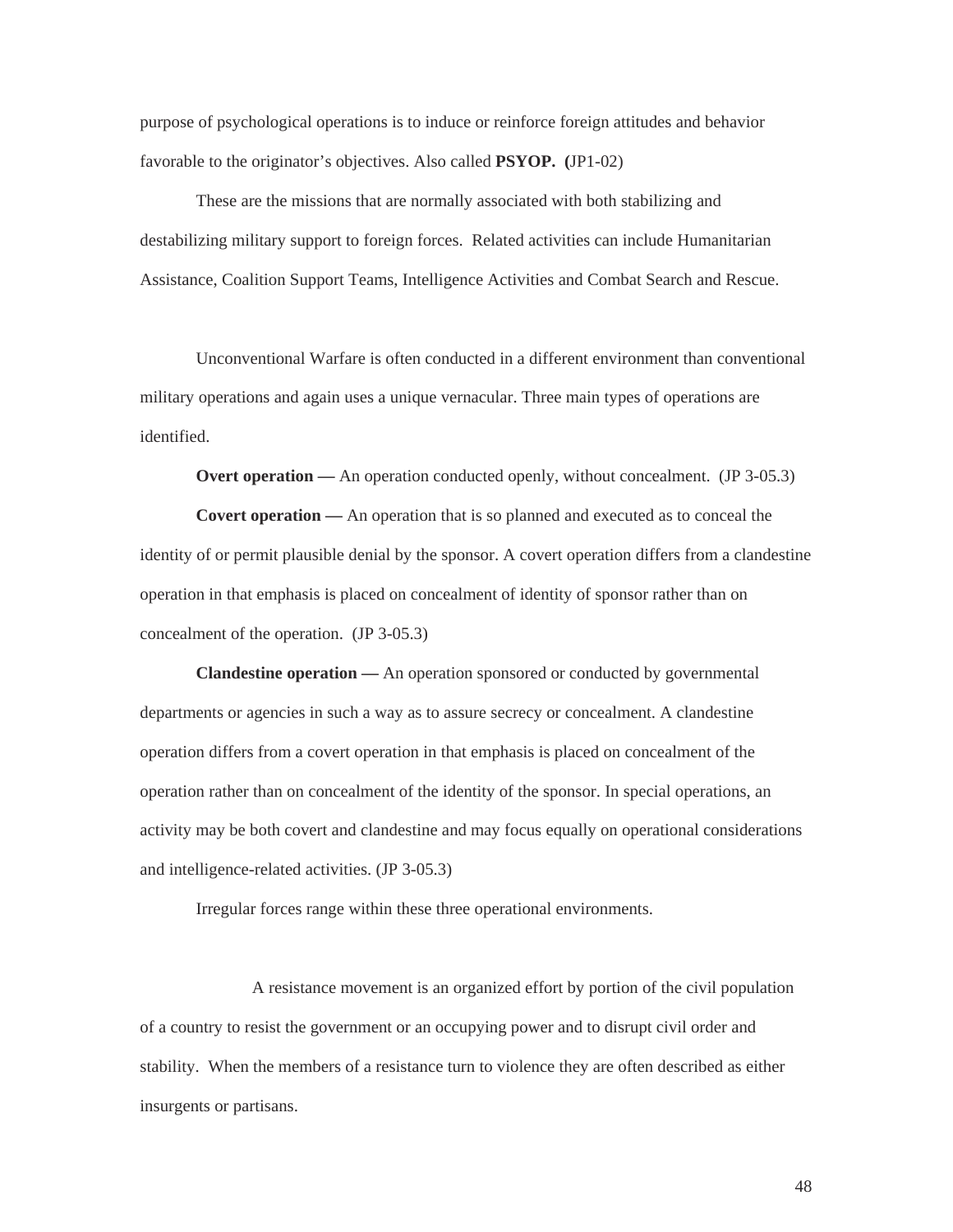**Insurgent**: dedicated solely against constituted government (FM3-05.201) **Partisan**: dedicated solely against occupying power. (FM3-05.201)

Insurgent and partisan identifies whether the resistance member is fighting against a government or occupying power. Where the term insurgent is often associated with terrorist, partisan can be compared to freedom fighter.

The following three terms identify the types of forces the US military will interact with in Unconventional Warfare.

**Irregular forces —** Armed individuals or groups who are not members of the regular armed forces, police, or other internal security forces. (JP 1-02)

**Guerrilla forces —** A group of irregular, predominantly indigenous personnel organized along military lines to conduct military and paramilitary operations in enemy-held, hostile, or denied territory. (JP 3-05)

**Paramilitary forces** — Forces or groups distinct from the regular armed forces of any country, but resembling them in organization, equipment, training, or mission. (JP1-02)

The above definitions were added to create a foundation and facilitate further development of monograph topics. While not inclusive, the above list clarifies some common terminology used in the discussion of Unconventional Warfare.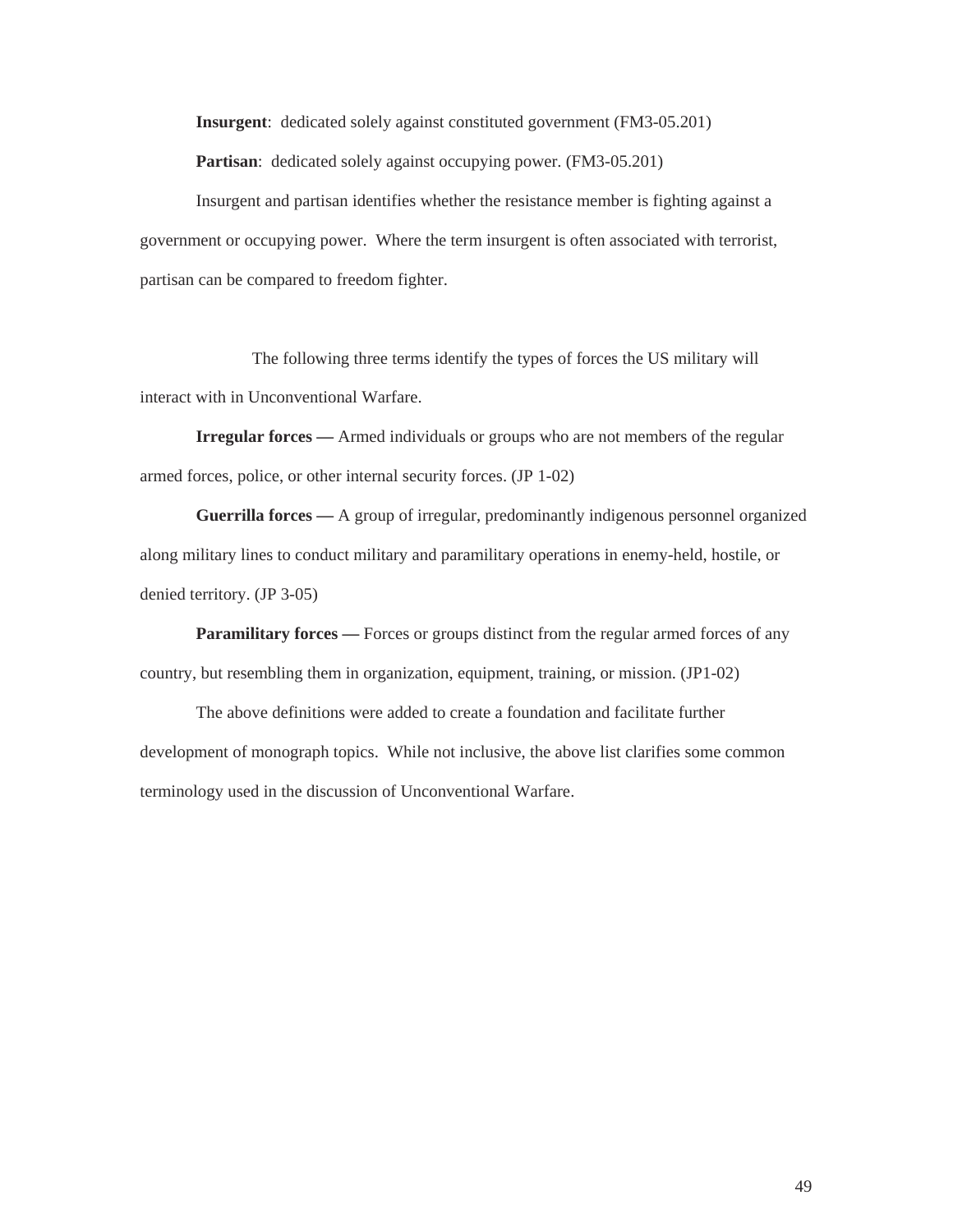# **BIBLIOGRAPHY**

#### <span id="page-56-0"></span>**Articles, Papers and Reports**

Barry, John; "A New Breed of soldier", *Newsweek,* 10 December 2001.

Boyatte, Mark D., "Unconventional Operations Forces of Special Operations*," Special Warfare*, October 1995.

Cowell, Mark L., "Turkey says Bush rejects Kurdistan", *New York Times*, 4 September 1992,

Hedges, Chris, "An odd alliance subdues Turkish Kurds rebels", *New York Times*, 24 November 1992

\_\_\_\_\_\_\_\_\_\_, *"*Blockaded Iraq Kurds face fearsome winter*", New York Times*, 27 November 1992

Gordon, Micheal, "New US War: Commandoes, Air strikes and allies on the ground." *New York Times,* 29 December 2001

Jones, Gary M. and Christopher Tone, "Unconventional Warfare: Core purpose of Special Forces." *Special Warfare*, Summer 1999.

Krulak, Charles, "The strategic corporal- Leadership in the 3 block war". *Marine Magazine*, January 1999

Lawrence, T.E., *The 27 articles of T.E. Lawrence from the Arab Bulletin*, 20 August 1917, Brigham Young University*,* created 18 July 1996.

Marks, Paul, "Joint Pub 3-07.15, Tactics, Techniques and procedures for advising Foreign nationals and the American mission". Small Wars and Insurgencies, Spring 2001

Pelleteri, Stephen, "Managing strains in the Coalition, What to do about Sadaam?" *Strategic Studies Institute*, 1997

Pudas, Terry J*.,"* Preparing Future Coalition Commanders," *Joint Forces Quarterly*, Winter 1993/1994

Saner, Cagaptay, *US and Kurdish Forces keep Iraq Northern Front Stable*, Washington Institute for Near East Policy, 7 April 2003.

Tovo, Kenneth, "Special Forces Mission focus for the future", *Special Warfare*, Winter 1996.

Waghelstein, John D., "Preparing the US Army for the wrong war, Education and Doctrinal Failure," *Small Wars and Insurgencies*; Winter 1999.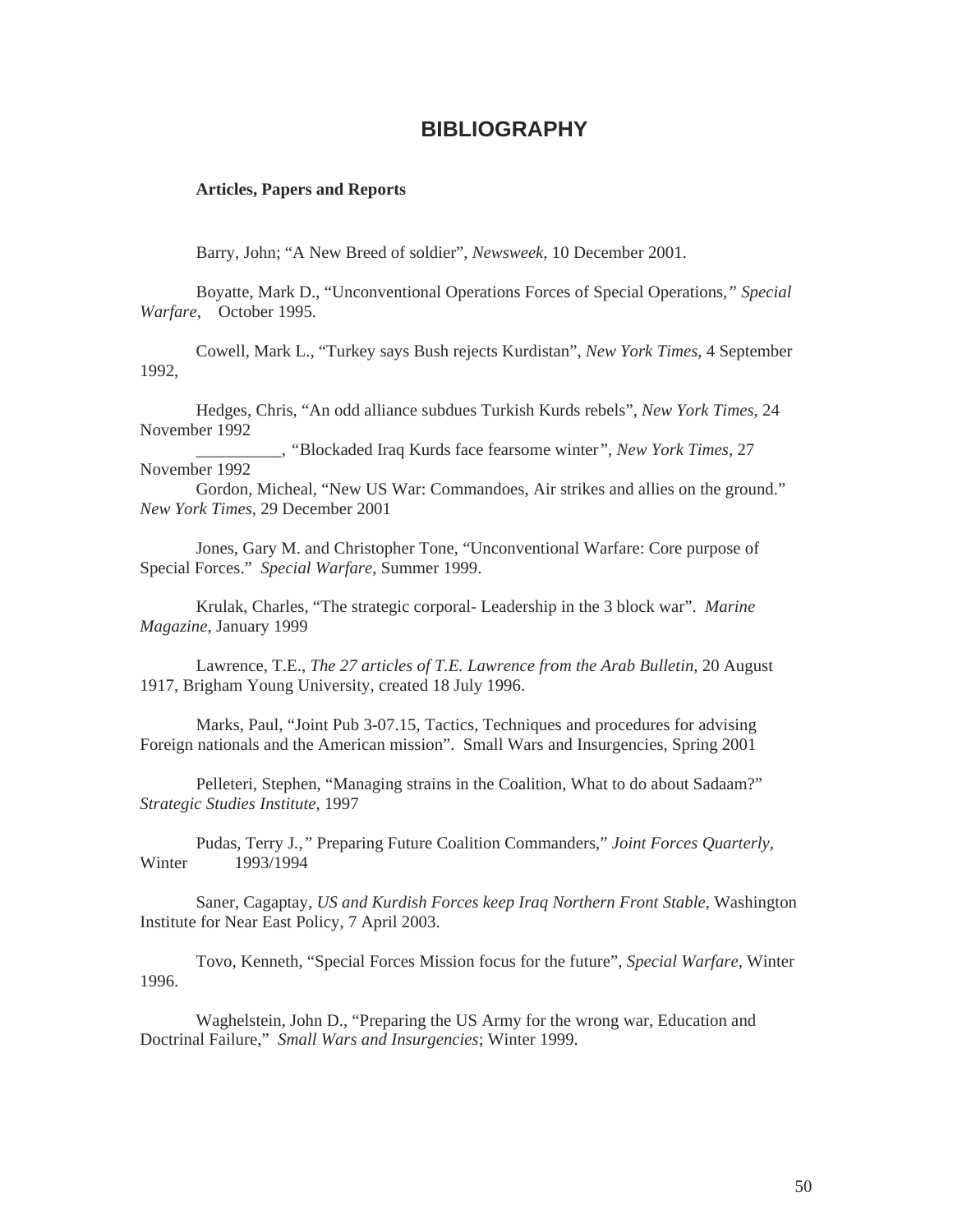#### **Books**

<span id="page-57-0"></span>Bank, Aaron, *From OSS to Green Berets: Birth of Special Forces*, New York, Simon and Schuster 1987.

Brune, L.H., *America and the Iraq crisis 1991*, Claremont Ill, Regina, 1993.

Davis, Diane and Anthony Pereira, Eds, *Irregular Armed Forces and their role in Politics and State Formation*, New York, Cambridge Press, 2003.

Griffin, Michael, Reaping the whirlwind: the Taliban movement in Afghanistan, London, Pluto Press, 2001.

Huntington, Samuel P., The *Clash of Civilizations*, New York, Touchstone Press, 1996.

Izardy, Mehrdad R., The *Kurds- a concise handbook*, Washington DC., Taylor and Francis, 1992.

Krepinevich, Andrew F. Jr., *The Army and Vietnam*, Baltimore, John Hopkins Press, 1986.

Moser, Charles, Ed, *Combat in Communist Territory*, Lake Bluff Ill, Rejacy Company, 1985.

Pradus, John, *Presidents Secret War, The CIA and Pentagon covert operations from WW2 – Persian Gulf,* Chicago, Elephant Press, 1996.

Ritter, Scott, *Endgame, Solving the Iraq problem once and for all*, New York, Simon and Schuster, 1999.

Smith, Richard H., *OSS-The Secret History of America's first CIA*, Berkley CA, University of Calif Press, 1972.

Stanton, Shelly L., *Green Berets at War: US Army SF*, Novato CA, Presidio Press, 1985.

Turabian, Kate L., *A manual for writers of term papers, theses and dissertations*. 6<sup>th</sup> ed, Chicago, University of Chicago Press, 1996.

Wagner, Heather L., *The Kurds- Creation of the modern Middle East*, Philadelphia, PA, Chelsea House, 2003.

#### **U. S. Government Documents, Manuals and Reports**

House of Representatives, Armed Forces Committee, Report of LTG John Shalikashvili, *DOD Relief for Kurds in Iraq,* Washington DC, 4 September 1991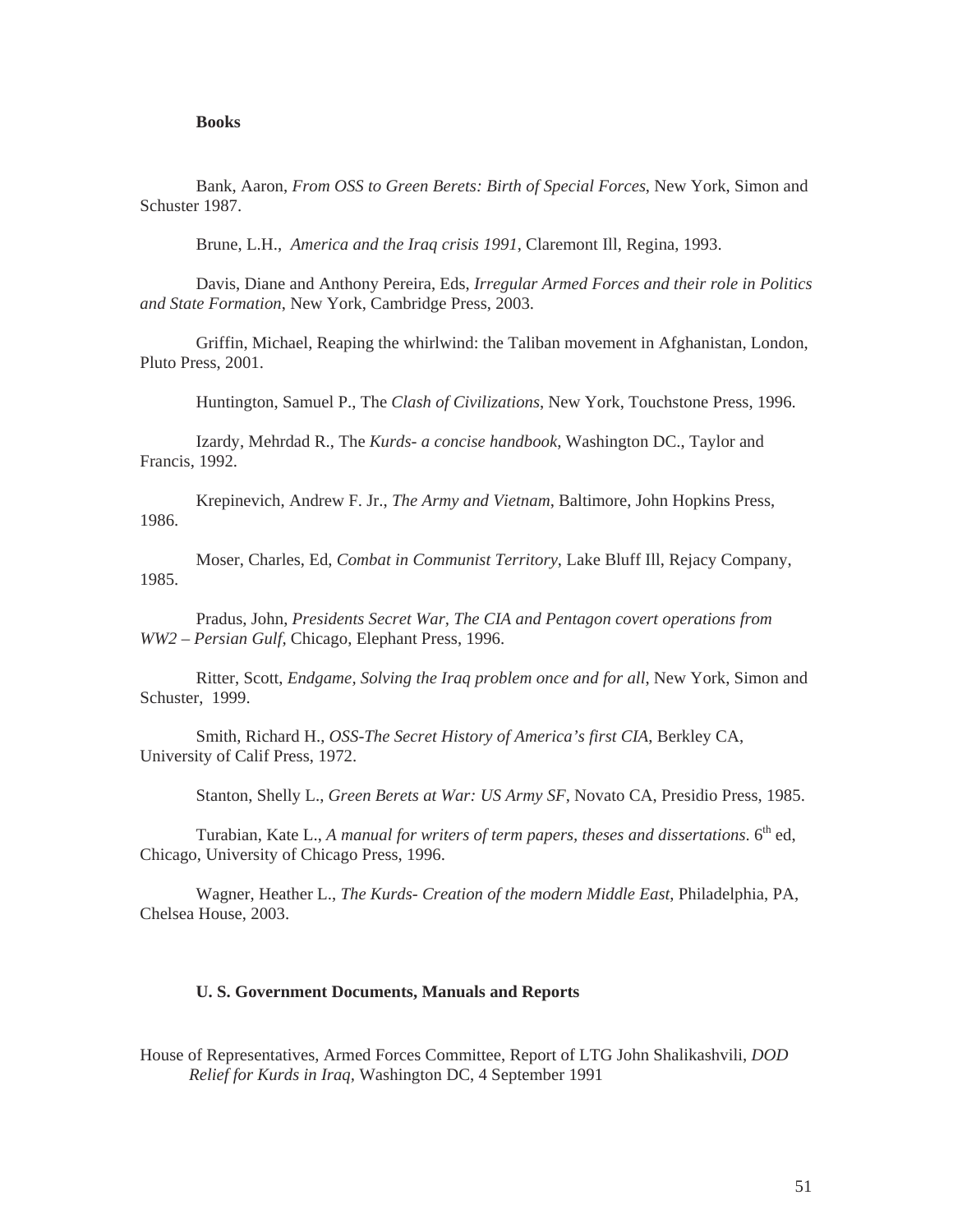- Foreign Service institute, Center for the study of Foreign Affairs, *Low intensity conflict: Support for Democratic institutions,* Washington DC, July 1988.
- United States Department of the Army (DA), *FM 3.0 Operations*, Washington, DC, Department of the Army, June 2001

\_\_\_\_\_\_\_\_\_\_, *FM 3-05.20, Special Forces Operations*, Fort Bragg, NC, Special Warfare Center, June 2001

\_\_\_\_\_\_\_\_\_\_, *FM 3-05.201, Unconventional Warfare Operations*, Fort Bragg, NC, Special Warfare Center, April 2003

\_\_\_\_\_\_\_\_\_\_, *FM 3-07, Stability Operations and Support Operations,*, Washington DC, Department of the Army, February 2002.

\_\_\_\_\_\_\_\_\_\_, *FM 31-20-3, Foreign Internal Defense Operations*, Fort Bragg, NC, Special Warfare Center, September 1994

\_\_\_\_\_\_\_\_\_\_, *FM 100-25, Doctrine for Army Special Operations Forces,* Fort Bragg, NC, Special Warfare Center, August 1999

- United States Department of the Army, *Report of the 'Army after Next' board to the CSA,* Washington DC. 1997.
- United States Depart of the Army, Army Special Operations Command, *ARSOF Vision 2020 Statement*, Fort Bragg, NC, October 1997
- United States Department of Defense, Joint Chiefs of Staff, *Joint Publication 1-02, Operational Definitions,* Washington, DC, US Government Printing Office, December 2003

\_\_\_\_\_\_\_\_\_\_, *JP 3-05.3, Joint Special Operations Procedures*, Washington, DC, US Government Printing Office, 25 August 1995

\_\_\_\_\_\_\_\_\_\_, *JP 3-07, Joint Doctrine for Military Operations other trhan War,*, Washington, DC, US Government Printing Office, June 1995.

United States Department of Defense, Joint Forces Command, *Joint Operational environment, Into the Future,* Washington, DC, US Government Printing Office, October 2003

- United States Department of Defense, Special Operations Command*, SOF posture statement 2003-2004,* McDill AFB, FLA,
- United States Department of the Navy, United States Marine Corps, *FMFM 8-2 Counterinsurgency Manual*, Quantico VA, January 1986.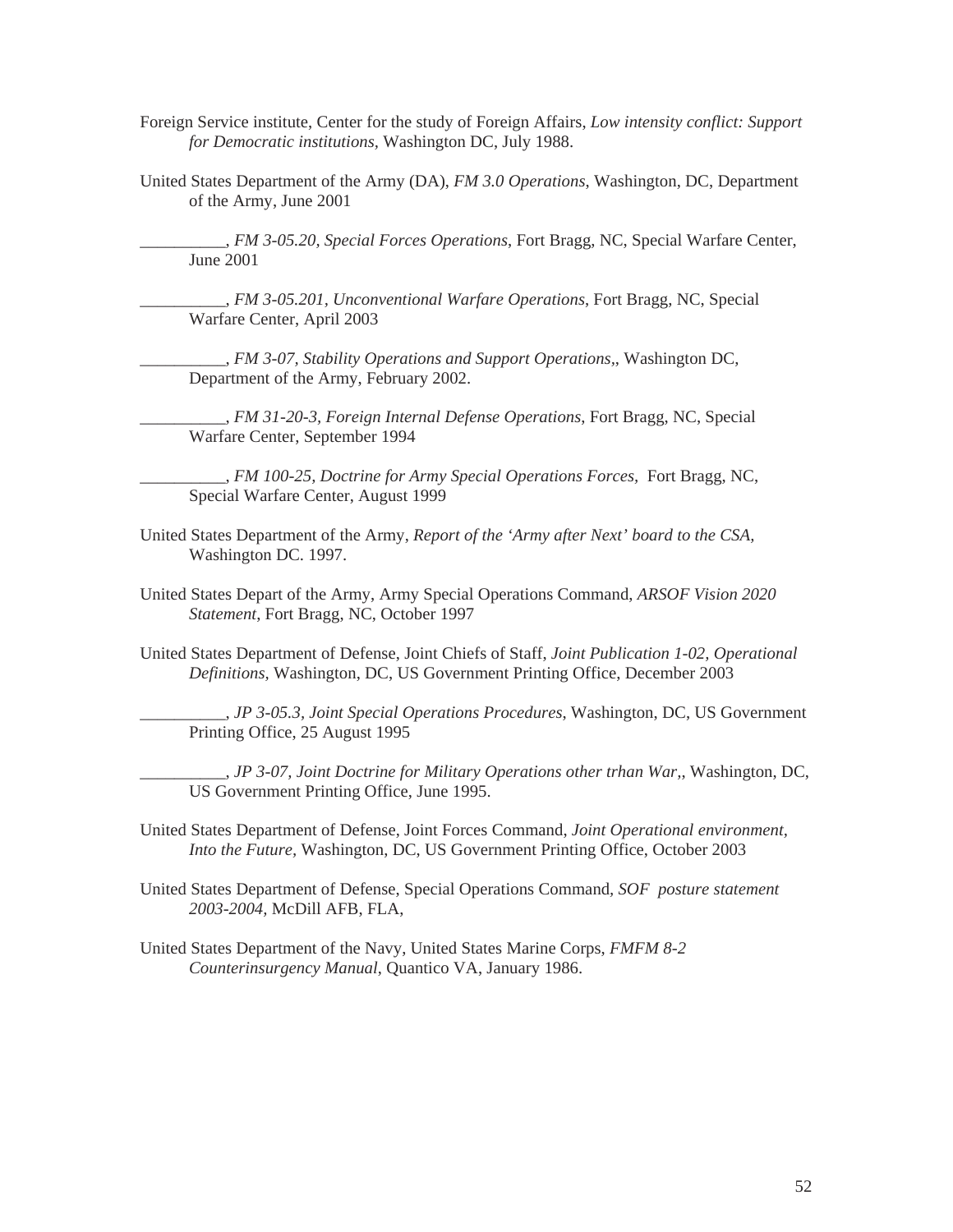#### **Internet Sources**

- <span id="page-59-0"></span>Association of the US Army (AUSA) and Center for Strategic and International Studies (CSIS), *Post Conflict Reconstruction Task Framework*, Washington DC, 2002, Accessed 5 August 2003 at [http://www.pcpproject.org](http://www.pcpproject.org/).
- Baker Peter and Molly Moore, *Anti Taliban rebels eager to join US retaliation,* Washington Post, 24 September 2001, Accessed 10 August 2003 at [http://www.washingtonpost.com](http://www.washingtonpost.com/).
- Barton Frederick D. and Bathsheba N. Crocker, *A wiser peace: An action strategy for a Post Conflict Iraq.* Washington DC: Center for Strategic and international Studies, 2003. Accessed 15 August 03 at [http://www.csis.org](http://www.csis.ogr/).
- Feil, Scott, *Building better foundations in Post Conflict Reconstution,*(CSIS) White Paper, 2002. Accessed 2 August 03 at [http://www.pcpproject.org.](http://www.pcpproject.org/)
- Krauthammer, Charles, *We don't Peace keep*, Washington post, 18 December 2001, Accessed 18 December 2003 at [http://www.washingtonpost.com.](http://www.washingtonpost.com/)
- McIntrye, Jamie, *Pentagon officials: Special Forces in Northern Iraq,* CNN Washington Bureau, 30 JAN 2003, Accessed 20 December 03 at [http://www.cnn.com.](http://www.cnn.com/)
- Simpress, Jack and Colum Lynch, *Leaders shifting focus to Interim Government*. Washington Post, 15 Nov 2001, Accessed 20 December 03 at [http://www.washingtonpost.com.](http://www.washington/)

#### **Primary Sources Material**

- Department of Defense, US Army JFK Special Warfare Center, *Operation Provide Comfort lessons Learned*, 5 November 1992
- Rudd, Gordon, *Operation Provide Comfort: One more tile in the mosaic 6 April 15 July 1991,*  US Army Center for Military History, 1997

#### **Theses and Monographs**

- Day, Allan E., *Implications of Surrogate Warfare*. Naval War College, Newport RI, February 2002
- Kelly, Robert L., *US Army Special Forces Unconventional Warfare Doctrine: Engine of Change or relic of the Past?* Naval War College, Newport RI, January 2000
- Lambert, Peter, *The US and the Kurds, Case Studies in US Engagement*, Naval Post Graduate School, Monterey CA, June 1998
- Metzar, Greg E., *Unconventional Warfare: A mission metamorphism for the 21<sup>st</sup> century.* School of Advanced Airpower, Maxwell AFB, AL, June 2000